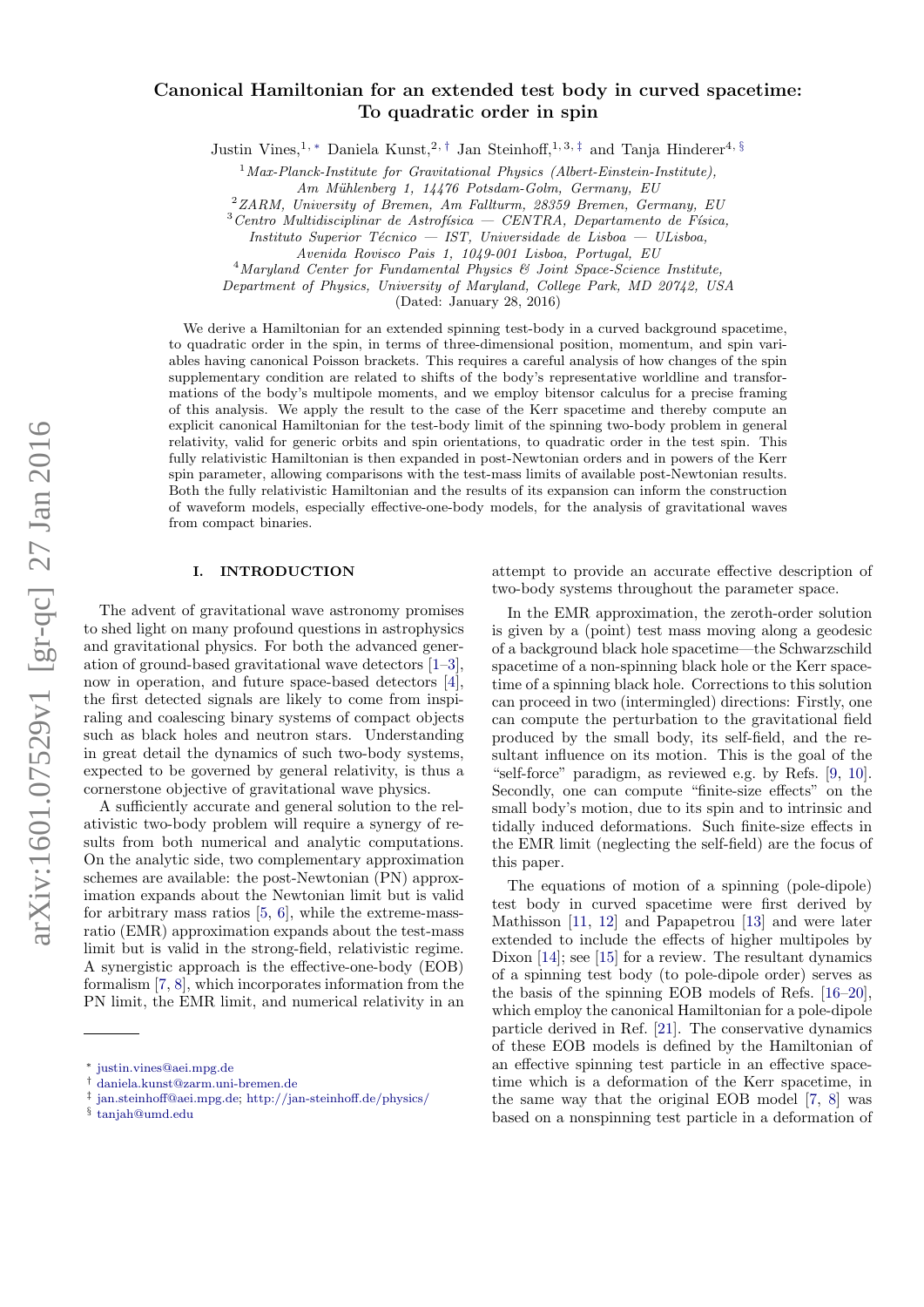the Schwarzschild spacetime. In both cases, the deformations encode finite-mass-ratio effects determined from PN calculations and vanish as the mass ratio goes to zero, so that exact (strong-field) results are recovered in the test-particle limit. Alternative spinning EOB models which do not incorporate the spinning test-particle limit have also been constructed, as in Refs. [\[22,](#page-22-10) [23\]](#page-22-11).

This paper extends the work of Ref. [\[21\]](#page-22-9), which was valid to linear order in the spin, or to dipolar order in the body's multipole expansion, to derive a canonical Hamiltonian for an extended test body in a curved background which is valid to quadrupolar order. We treat explicitly here spin-induced quadrupoles and all other spin-squared effects. Our methods also provide significant simplifications of some of the dipole-order calculations of Ref. [\[21\]](#page-22-9), as we employ crucial insights from Ref. [\[24\]](#page-22-12) on the handling of generic spin supplementary conditions (SSCs) [conditions which fix a representative center-of-mass worldline for the test body] at the level of the action. We highlight how a change of the SSC, corresponding to a shift of the center-of-mass worldline, entails transformations of the body's multipole moments and corresponding modifications of the action and Hamiltonian. We use bitensor calculus [\[9,](#page-22-0) [25,](#page-22-13) [26\]](#page-22-14) to provide a precise and manifestly covariant treatment of the worldline shift. We finally show, extending the linear-in-spin result in Ref. [\[21\]](#page-22-9), how use of the Newton-Wigner SSC [\[27–](#page-22-15)[29\]](#page-22-16) allows one to construct a Hamiltonian in terms of three-dimensional position, momentum, and spin variables with a canonical Poisson bracket structure.

The result for the canonical Hamiltonian can be summarized as follows. In a spacetime with coordinates  $x^{\mu}$  =  $(t, x^{i})$  and an orthonormal frame (or tetrad)  $e_a{}^{\mu} = (e_0{}^{\mu}, e_i{}^{\mu})$ , the (reduced) phase space for a spinning test body consists of the spatial coordinates  $z^i$  of its representative worldline  $z^{\mu}$ , their canonically conjugate momenta  $P_i$ , and the frame spatial components  $S_i = \frac{1}{2} \epsilon_{ijk} S_{jk} = \frac{1}{2} \epsilon_{ijk} e_j{}^{\mu} e_k{}^{\nu} S_{\mu\nu}$  of the spin tensor  $S_{\mu\nu}$ , given as functions of the time coordinate  $t$  and obeying the canonical Poisson brackets [\(4.17\)](#page-7-0). The Hamiltonian  $H(z, P, S)$  is defined by

<span id="page-1-1"></span>
$$
H = -P_t = N\sqrt{\mu^2 + \gamma^{ij}P_iP_j} - N^iP_i,
$$
 (1.1)

where  $P_{\mu} = (P_t, P_i)$  is the 4D canonical momentum whose time component is the minus the Hamiltonian, where N,  $N^i$ , and  $\gamma^{ij}$  are the lapse, shift, and inverse spatial metric as in [\(4.18\)](#page-7-1), and where the (canonical) effective dynamical mass  $\mu(z, P, S)$  is given by [\(5.17\)](#page-9-0),

$$
\mu^{2} = -P_{\mu}P^{\mu} \qquad (1.2)
$$
  
=  $m^{2} - P^{a}\omega_{a}{}^{bc}S_{bc} + \frac{1}{4}\omega_{a}{}^{bc}\omega^{ade}S_{bc}S_{de}$   
+  $\frac{1}{4}R_{abcd}S^{ab}S^{cd} - (C-1)E_{ab}^{(P)}s^{a}s^{b} + \mathcal{O}(S^{3}).$ 

Here,  $\omega_{abc} = e_a^{\mu} (\nabla_{\mu} e_b^{\nu}) e_{c\nu}$  are the Ricci rotation coefficients, C is a constant measuring the test body's spininduced quadrupolar deformation with  $C = 1$  for test

black holes,  $E_{ab}^{(P)}$  is the electric part of the Weyl/vacuum-Riemann tensor  $(5.7)$ ,  $s^a$  is the Pauli-Lubanski spin vec-tor [\(5.14\)](#page-9-1), and the frame components  $S_{0i}$  are determined by the solution [\(4.9\)](#page-7-2) of the Newton-Wigner SSC. The constant mass  $m(S)$  is a function of the likewise constant spin length  $S = \sqrt{s^a s_a}$  and encodes the moment of inertia [\[30\]](#page-22-17).

Our derivation of the Hamiltonian (and the covariant action principle which yields it) resolves some previous ambiguities concerning the adjustability of the coefficients of the curvature coupling terms in the last line of  $(1.2)$ , as we discuss in particular below  $(2.22)$  and be- $low (5.16)$  $low (5.16)$ .

By specializing to the case where the background spacetime is Kerr, we arrive at a canonical Hamiltonian for the test-body limit of the relativistic spinning two-body problem, valid to quadrupolar order in the test body's multipole expansion. Our results complement those of Refs. [\[31](#page-22-18)[–34\]](#page-22-19), which have also considered spin-squared effects for test bodies in Kerr, with one notable new feature of our results being that they allow for generic orbits and spin orientations. Of particular interest in this respect are compact (covariant) expressions for the Riemann tensor and its couplings to the spin which are valid for generic orbits, obtained by exploiting the algebraic specialness of Riemann tensor in Kerr. Other treatments of spinning test-particle motion in algebraically special spacetimes can be found e.g. in Refs. [\[35,](#page-22-20) [36\]](#page-22-21).

While much of our analysis and many of our intermediate results are fully covariant, our final result for the canonical Hamiltonian in Kerr depends on a choice of coordinates and a choice of tetrad. We find that a comparison with PN results can be relatively easily accomplished by using Boyer-Lindquist coordinates and the "quasi-isotropic" tetrad of [\[21\]](#page-22-9), though we also trace the relationship between this tetrad to the one used by Carter [\[37,](#page-22-22) [38\]](#page-22-23) which diagonalizes the electric and magnetic components of the Riemann tensor. Other choices of coordinates and tetrads are likely to yield other useful forms of the Hamiltonian, as in [\[39\]](#page-22-24), which showed that numerical evolution of the (linear-in-spin) Hamiltonian system is improved by using Kerr-Schild coordinates and an associated tetrad. We provide here all results, including the Ricci rotation coefficients and the Riemann tensor components, to explicitly compute the Hamiltonian [\(1.1\)](#page-1-1) in Kerr for the two tetrads of [\[21\]](#page-22-9) and [\[37,](#page-22-22) [38\]](#page-22-23). [We should note that explicitly expressing  $H$  requires algebraically solving Eqs. [\(1.1\)](#page-1-1) and [\(1.2\)](#page-1-0), since  $\mu$  depends on  $P_t$ , but this is easily done working perturbatively in the test spin; see [\(7.31\)](#page-14-0).]

<span id="page-1-0"></span>While our Hamiltonian is valid only to zeroth order in the mass ratio and to spin-squared/quadrupolar order in the test body's multipole expansion, it is valid to all PN orders and to all orders in the spin parameter of the Kerr black hole. Expanding the Hamiltonian in powers of the Kerr spin and in PN orders allows us to make comparisons with the test-mass limits of the results of high-order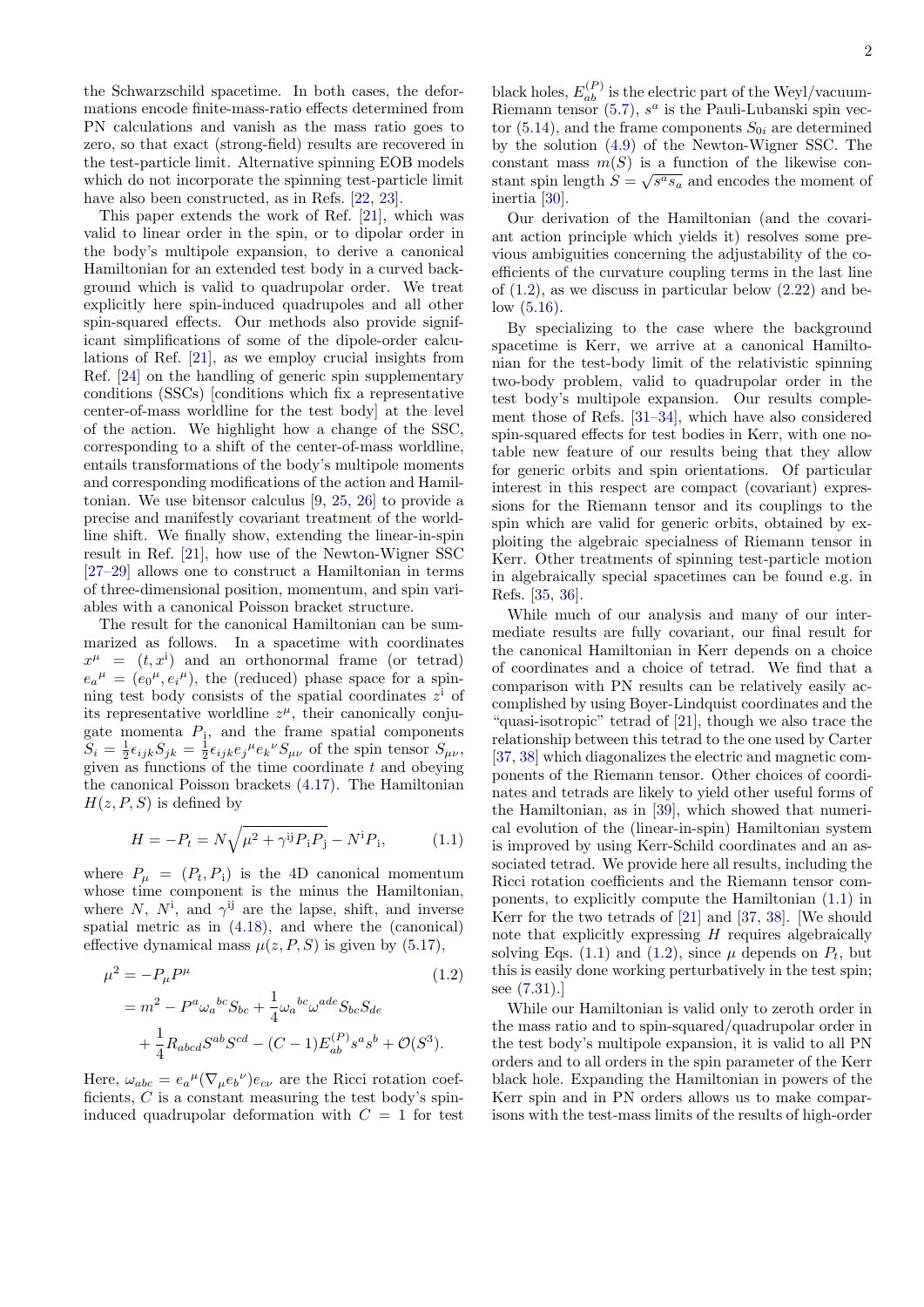PN calculations, notably those of Ref. [\[24,](#page-22-12) [40](#page-22-25)[–42\]](#page-22-26) for next-to-leading-order spin-squared couplings, Ref. [\[43–](#page-23-0) [46\]](#page-23-1) for next-to-next-to-leading-order spin-orbit interactions, and Refs. [\[47](#page-23-2)[–51\]](#page-23-3) for leading-order couplings at third- and fourth-orders in the spins. We find complete agreement with the test-mass limits of all available PN results. We remark that the complete finite-mass-ratio PN results for the leading-PN-order spin couplings for binary black holes, through fourth order in the spins, can all be "deduced" from the results in the test-mass limit.

While our final spinning test-body Hamiltonian is expressed in terms of canonical variables defined by the Newton-Wigner SSC, we provide the explicit translation into variables defined by other SSCs, and in particular by the more physically motivated "covariant" or Tulczyjew SSC [\[14,](#page-22-5) [52,](#page-23-4) [53\]](#page-23-5). Future work in developing effective Hamiltonians for the spinning two-body problem is likely to benefit from a detailed analysis of how to expound upon this translation—relating different definitions of position, momentum, spin, and quadrupole variables—with explicit connections to the definitions used in other approaches to the spinning two-body problem, including (i) the effective action approaches to spin effects in PN theory (see e.g. [\[24,](#page-22-12) [48\]](#page-23-6)), (ii) self-force calculations and their uses in determining EOB potentials (see e.g. [\[54–](#page-23-7)[56\]](#page-23-8)), and (iii) extracting appropriate measures of the mass, spin, and other multipole moments of black holes and fluid bodies in numerical relativity simulations (see e.g. [\[57\]](#page-23-9)).

We begin in Sec. [II](#page-2-0) by discussing constrained action principles for a spinning test body, summarizing how a formulation in terms of generic-SSC variables is related to one in terms of covariant-SSC variables. Section [III](#page-5-0) applies results from bitensor calculus to derive the transformation properties summarized in Sec. [II.](#page-2-0) We use the Newton-Wigner SSC to achieve canonical variables in Sec. [IV.](#page-6-0) We specialize to a spin-induced quadrupole and decompose the couplings to the Riemann tensor in terms of its electric and magnetic parts in Sec. [V.](#page-8-1) We specialize to the Kerr spacetime and its algebraically special Riemann tensor in Sec. [VI,](#page-9-3) and we collect the necessary results and perform the PN expansion in Sec. [VII.](#page-11-0) We conclude in Sec. [VIII.](#page-18-0)

## <span id="page-2-0"></span>II. EQUATIONS OF MOTION AND ACTION PRINCIPLES

The motion of an extended test body in curved spacetime is described, in a multipolar approximation, by the Mathisson-Papapetrou-Dixon (MPD) equations [\[11,](#page-22-2) [13,](#page-22-4) [14\]](#page-22-5), which are given to quadrupolar order by

$$
\frac{Dp^{\mu}}{ds} = -\frac{1}{2}R^{\mu}{}_{\nu\alpha\beta}\dot{z}^{\nu}S^{\alpha\beta} - \frac{1}{6}\nabla^{\mu}R_{\nu\rho\alpha\beta}J^{\nu\rho\alpha\beta},\qquad(2.1)
$$

$$
\frac{DS^{\mu\nu}}{ds} = 2p^{[\mu}\dot{z}^{\nu]} + \frac{4}{3}R^{[\mu}{}_{\rho\alpha\beta}J^{\nu]\rho\alpha\beta},\tag{2.2}
$$

where  $p^{\mu}$  is the linear momentum vector,  $S^{\mu\nu}$  is the antisymmetric angular momentum (or spin) tensor, and  $J^{\mu\nu\alpha\beta}$  is the quadrupole tensor, all of which are tensors defined along a representative worldline  $z^{\mu}(s)$  with tangent  $\dot{z}^{\mu} = dz^{\mu}/ds$ , where s is an arbitrary parameter. Our convention for the Riemann tensor is

$$
R^{\mu}{}_{\nu\alpha\beta} = \Gamma^{\mu}{}_{\nu\beta,\alpha} - \Gamma^{\mu}{}_{\nu\alpha,\beta} + \Gamma^{\rho}{}_{\nu\beta} \Gamma^{\mu}{}_{\rho\alpha} - \Gamma^{\rho}{}_{\nu\alpha} \Gamma^{\mu}{}_{\rho\beta}.
$$
 (2.3)

where  $\Gamma^{\mu}{}_{\nu\beta}$  is the Christoffel symbol. The signature of spacetime is taken to be  $+2$ . The quadrupole  $J^{\mu\nu\alpha\beta}$ may depend on certain internal degrees of freedom of the body, or (as in the case of a spin-induced quadrupole, or an adiabatic tidally induced quadrupole) it may be determined by only  $p^{\mu}$ ,  $S^{\mu\nu}$ , and the local geometry along  $z^{\mu}$ . In the latter case, Eqs. [\(2.1\)](#page-2-1) and [\(2.2\)](#page-2-2) completely determine the evolution of  $p^{\mu}$  and  $S^{\mu\nu}$  along a given worldline  $z^{\mu}$ ; however, they do not single out a choice of worldline.

A fully determined system for evolving  $p^{\mu}$ ,  $S^{\mu\nu}$ , and  $z^{\mu}$ can be obtained by enforcing a spin supplementary condition (SSC), of the form  $S_{\mu\nu}f^{\nu}=0$ . This corresponds to demanding that the body have a vanishing mass dipole about  $z^{\mu}$  in the local Lorentz frame defined by a timelike vector field  $f^{\mu}$ . The worldline  $z^{\mu}$  follows the body's center of mass as measured in the frame of  $f^{\mu}$ .

The most common and physically sensible choice for the SSC is to use the body's rest frame, i.e.  $f^{\mu} = p^{\mu}$ , yielding the "covariant" (or Tulczyjew [\[14,](#page-22-5) [52,](#page-23-4) [53\]](#page-23-5)) SSC:

$$
\tilde{S}_{\mu\nu}\tilde{p}^{\nu} = 0,\tag{2.4}
$$

where we denote quantities defined by the covariant SSC with a tilde. We also later insert tildes on indices for the tangent space space at the point  $\tilde{z}$ , as in  $\tilde{S}_{\tilde{\mu}\tilde{\nu}}\tilde{p}^{\tilde{\nu}} = 0$ , to distinguish them from unadorned indices for the tangent space at the point  $z$ , but we avoid the clutter of tilded indices unless it is necessary. Another useful choice, due to its utility in achieving 3D canonical variables, is the class of Newton-Wigner SSCs [\[27](#page-22-15)[–29\]](#page-22-16), defined in terms of an arbitrary unit timelike vector field  $e_0{}^{\mu}$  by

<span id="page-2-4"></span>
$$
S_{\mu\nu} \left( \frac{p^{\nu}}{\sqrt{-p^2}} + e_0^{\nu} \right) = 0. \tag{2.5}
$$

We discuss first in Sec. [II A](#page-2-3) an explicit action principle for the quadrupolar MPD equations which enforces the covariant SSC. In Sec. [II B,](#page-3-0) we discuss how to generalize to an action which enforces a generic SSC, and we follow the change of variables that relates quantities defined by the covariant SSC to those defined by a generic SSC. In Secs. [II](#page-2-0)[-III,](#page-5-0) we use unadorned symbols for quantities defined by a generic SSC, and these become those defined by a Newton-Wigner SSC in Sec. [IV,](#page-6-0) with tildes denoting covariant-SSC quantities throughout.

### <span id="page-2-3"></span>Action for the covariant SSC

<span id="page-2-2"></span><span id="page-2-1"></span>An explicit action functional which yields the quadrupolar MPD equations [\(2.1,](#page-2-1) [2.2\)](#page-2-2) while enforcing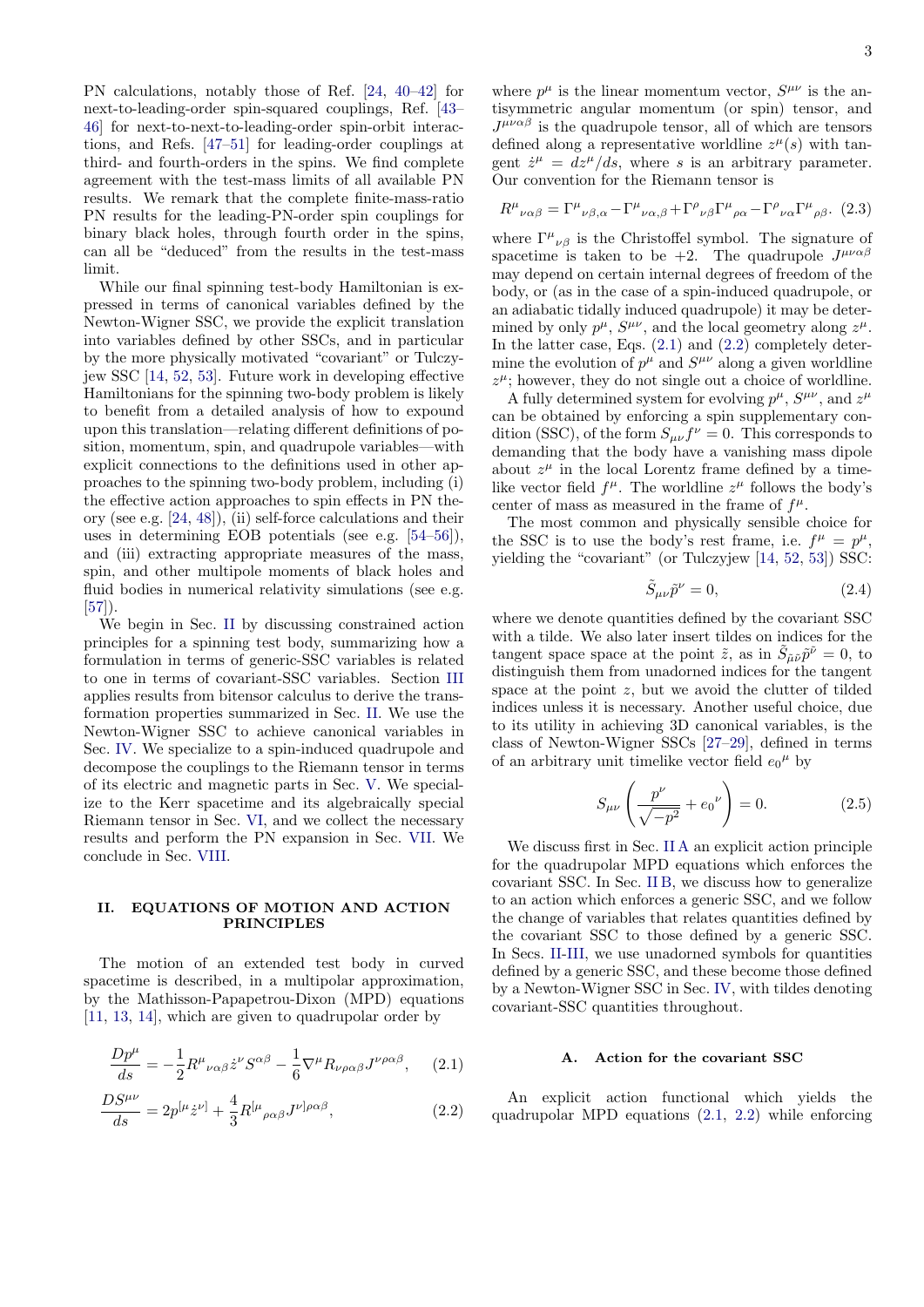the covariant SSC is given by [\[30,](#page-22-17) [58\]](#page-23-10)

<span id="page-3-1"></span>
$$
\mathcal{S}[\tilde{p}, \tilde{S}, \tilde{z}, \tilde{\Lambda}] = \int ds \left[ \tilde{p}_{\mu} \dot{\tilde{z}}^{\mu} + \frac{1}{2} \tilde{S}_{\mu\nu} \tilde{\Omega}^{\mu\nu} - \tilde{H}_D \right].
$$
 (2.6)

The independent degrees of freedom to be varied here are the momentum  $\tilde{p}^{\mu}$ , the spin  $\tilde{S}^{\mu\nu}$ , the worldline  $\tilde{z}^{\mu}$ , and a "body-fixed" orthonormal tetrad  $\tilde{\Lambda}_{A}{}^{\mu}$  along the worldline, satisfying  $\eta^{AB} \tilde{\Lambda}_A^{\mu} \tilde{\Lambda}_B^{\nu} = g^{\mu\nu}$ , from which the (antisymmetric) angular velocity tensor  $\tilde{\Omega}^{\mu\nu}$  is defined as

<span id="page-3-8"></span>
$$
\tilde{\Omega}^{\mu\nu} = \tilde{\Lambda}_A{}^{\mu} \frac{D\tilde{\Lambda}^{A\nu}}{ds}.
$$
\n(2.7)

The "Dirac Hamiltonian"  $\tilde{H}_D$  consists only of constraints (not involving derivatives) with Lagrange multipliers, and the action [\(2.6\)](#page-3-1) is thus reparametrization-invariant:

$$
\tilde{H}_D = 2\tilde{\chi}^\mu \tilde{S}_{\mu\nu} \frac{\tilde{p}^\nu}{\sqrt{-\tilde{p}^2}} + \frac{\lambda}{2} \left[ \tilde{p}^2 + \tilde{\mathcal{M}}^2(\tilde{p}, \tilde{S}, \tilde{z}) \right].
$$
 (2.8)

The Lagrange multiplier  $\tilde{\chi}^{\mu}$  enforces the covariant SSC,  $\tilde{S}_{\mu\nu}\tilde{p}^{\nu} = 0$ , while the Lagrange multiplier  $\lambda$  enforces the "mass-shell constraint",  $\tilde{p}^2 = -\tilde{\mathcal{M}}^2$ . The "dynamical mass" function  $\mathcal{\tilde{M}}(\tilde{p}, \tilde{S}, \tilde{z})$  includes, in addition to restmass or other internal energy contributions, couplings between the body's multipoles and the background spacetime curvature. Taking  $M$  to depend on  $\tilde{z}$  only through the metric and the Riemann tensor evaluated at  $\tilde{z}$  leads to the quadrupolar MPD equations [\(2.1,](#page-2-1) [2.2\)](#page-2-2), with the quadrupole given by

<span id="page-3-2"></span>
$$
\tilde{J}^{\mu\nu\alpha\beta} = 6\sqrt{-\dot{\tilde{z}}^2} \frac{\partial \tilde{\mathcal{M}}}{\partial R_{\mu\nu\alpha\beta}}.
$$
 (2.9)

We will return in Sec. [V](#page-8-1) to discuss the specific form of  $\tilde{\mathcal{M}}$  which corresponds to a spin-induced quadrupole, but for now we leave it as a general function of  $\tilde{p}$ ,  $\tilde{S}$ , and the metric and the Riemann tensor at  $\tilde{z}.$ 

That the variation of the action [\(2.6\)](#page-3-1) yields the MPD equations  $(2.1, 2.2)$  $(2.1, 2.2)$  with  $(2.9)$  is shown in Appendix [A.](#page-18-1) The MPD equations and the covariant SSC can then be used to solve for the relationship between the tangent  $\dot{\tilde{z}}^{\mu}$  and the momentum  $\tilde{p}^{\mu}$ , thus yielding complete evolution equations for  $\tilde{p}^{\mu}$ ,  $\tilde{S}^{\mu\nu}$ , and  $\tilde{z}^{\mu}$  [\[31,](#page-22-18) [59\]](#page-23-11). One finds, however, that the Lagrange multiplier  $\tilde{\chi}^{\mu}$  cannot be eliminated from the equation of motion for  $\tilde{\Lambda}_{A}^{\mu}$ . This corresponds to a residual freedom to choose the timelike component  $\tilde{\Lambda}_{0}^{\mu}$  of the tetrad [\[60\]](#page-23-12). A consistent and physically sensible choice is  $\tilde{\Lambda}_0{}^{\mu} = \tilde{p}^{\mu}/\sqrt{-\tilde{p}^2}$ ; see also [\[61\]](#page-23-13).

### <span id="page-3-0"></span>B. Action for a general SSC

Having in hand the action [\(2.6\)](#page-3-1) which yields the MPD equations while enforcing the covariant SSC, we now turn to generalizing this action to accommodate an arbitrary SSC. We will find, following Refs. [\[24\]](#page-22-12), that this can be accomplished by a judicious change of variables in the

action [\(2.6\)](#page-3-1). We arrive at a new action which yields the same form  $(2.1, 2.2)$  $(2.1, 2.2)$  of the MPD equations for moments  $p$  and  $S$  along the worldline  $z$  defined by a generic SSC, but which entails additional curvature couplings not present/relevant for the case of the covariant SSC, which modify the relationship between the quadrupole  $J$  (or the effective dynamical mass  $\mathcal{M}$  and p, S and z.

For the first step of the change of variables, follow-ing [\[24\]](#page-22-12), we transform the covariant-SSC tetrad  $\tilde{\Lambda}_{A}{}^{\mu}$  into a new (intermediate) tetrad  $\bar{\Lambda}_{A}^{\mu}$  by applying a local Lorentz transformation  $L^{\mu}{}_{\nu}$  which boosts the direction of the momentum  $\tilde{p}^{\mu}$  into an arbitrary unit timelike vector  $v^{\mu}$ :

<span id="page-3-7"></span>
$$
\bar{\Lambda}_A{}^{\mu} = L^{\mu}{}_{\nu} \tilde{\Lambda}_A{}^{\nu}, \quad L^{\mu}{}_{\nu} = \delta^{\mu}_{\nu} - \frac{2v^{\mu}\tilde{p}_{\nu}}{\sqrt{-\tilde{p}^2}} + \sqrt{-\tilde{p}^2} \frac{\omega^{\mu}\omega_{\nu}}{-\tilde{p}_{\rho}\omega^{\rho}},
$$
\n(2.10)

where  $\omega^{\mu} = \tilde{p}^{\mu}/\sqrt{-\tilde{p}^2} + v^{\mu}$ . As shown in [\[24\]](#page-22-12), if this is accompanied by the following transformation of the spin tensor,

<span id="page-3-3"></span>
$$
\bar{S}^{\mu\nu} = \tilde{S}^{\mu\nu} + 2\tilde{p}^{[\mu}\tilde{\xi}^{\nu]}, \quad \tilde{\xi}^{\mu} = -\frac{\tilde{S}^{\mu\nu}v_{\nu}}{-\tilde{p}_{\rho}\omega^{\rho}} = \frac{\bar{S}^{\mu\nu}\tilde{p}_{\nu}}{-\tilde{p}^{2}} \quad (2.11)
$$

then the rotational kinematic term in the action transforms according to

<span id="page-3-4"></span>
$$
\frac{1}{2}\tilde{S}_{\mu\nu}\tilde{\Omega}^{\mu\nu} = \frac{1}{2}\bar{S}_{\mu\nu}\bar{\Omega}^{\mu\nu} - \tilde{\xi}^{\mu}\frac{D\tilde{p}_{\mu}}{ds},\tag{2.12}
$$

where  $\bar{\Omega}^{\mu\nu} = \bar{\Lambda}_A^{\mu} \frac{D \bar{\Lambda}^{A\nu}}{d\tau}$  $\frac{dS}{ds}$ . From its definition [\(2.11\)](#page-3-3), and from  $\tilde{S}_{\mu\nu}\tilde{p}^{\nu} = 0$ , the new spin tensor  $\bar{S}^{\mu\nu}$  satisfies the new SSC  $\bar{S}_{\mu\nu}\omega^{\nu} = 0$ . If the original tetrad satisfied  $\tilde{\Lambda}_{0}{}^{\mu} =$  $\tilde{p}^{\mu}/\sqrt{-\tilde{p}^2}$ , then the new tetrad will have  $\bar{\Lambda}_0{}^{\mu} = v^{\mu}$ , and the new SSC will read

<span id="page-3-5"></span>
$$
\bar{S}_{\mu\nu}\left(\frac{\tilde{p}^{\nu}}{\sqrt{-\tilde{p}^{2}}} + \bar{\Lambda}_{0}^{\nu}\right) \equiv \mathcal{C}_{\mu} = 0. \qquad (2.13)
$$

This is the "spin gauge constraint" discussed by [\[60\]](#page-23-12), in which the timelike component  $\bar{\Lambda}_0^{\mu}$  of the body-fixed tetrad plays the role of a gauge field parametrizing a generic choice of SSC defined by  $\mathcal{C}_\mu = 0$ . We obtain the "spin gauge invariant" action functional presented in [\[60\]](#page-23-12) by using  $(2.11)$  and  $(2.12)$  in  $(2.6)$  and modifying the  $\chi$ constraint to match [\(2.13\)](#page-3-5):

<span id="page-3-6"></span>
$$
\mathcal{S}[\tilde{p}, \bar{S}, \tilde{z}, \bar{\Lambda}] =
$$
  

$$
\int ds \left[ \tilde{p}_{\mu} \dot{\tilde{z}}^{\mu} + \frac{1}{2} \bar{S}_{\mu\nu} \bar{\Omega}^{\mu\nu} - \frac{\bar{S}^{\mu\nu} \tilde{p}_{\nu}}{-\tilde{p}^{2}} \frac{D \tilde{p}_{\mu}}{ds} - \bar{H}_{D} \right],
$$
  

$$
\bar{H}_{D} = \bar{\chi}^{\mu} C_{\mu} + \frac{\lambda}{2} (\tilde{p}^{2} + \tilde{\mathcal{M}}^{2}), \qquad (2.14)
$$

where the original covariant-SSC dynamical mass  $\mathcal{M}$ , given as a function of the original spin  $\tilde{S}^{\mu\nu}$ , is expressed in terms of the new spin  $\bar{S}^{\mu\nu}$  via  $\tilde{S}^{\mu\nu} = \tilde{\mathcal{P}}^{\mu}_{\alpha}\tilde{\mathcal{P}}^{\nu}_{\beta}\bar{S}^{\alpha\beta}$ , which follows from [\(2.11\)](#page-3-3), where  $\tilde{\mathcal{P}}_{\alpha}^{\mu} = \delta^{\mu}_{\alpha} - \tilde{p}^{\mu} \tilde{p}_{\alpha}/\tilde{p}^{2}$  is the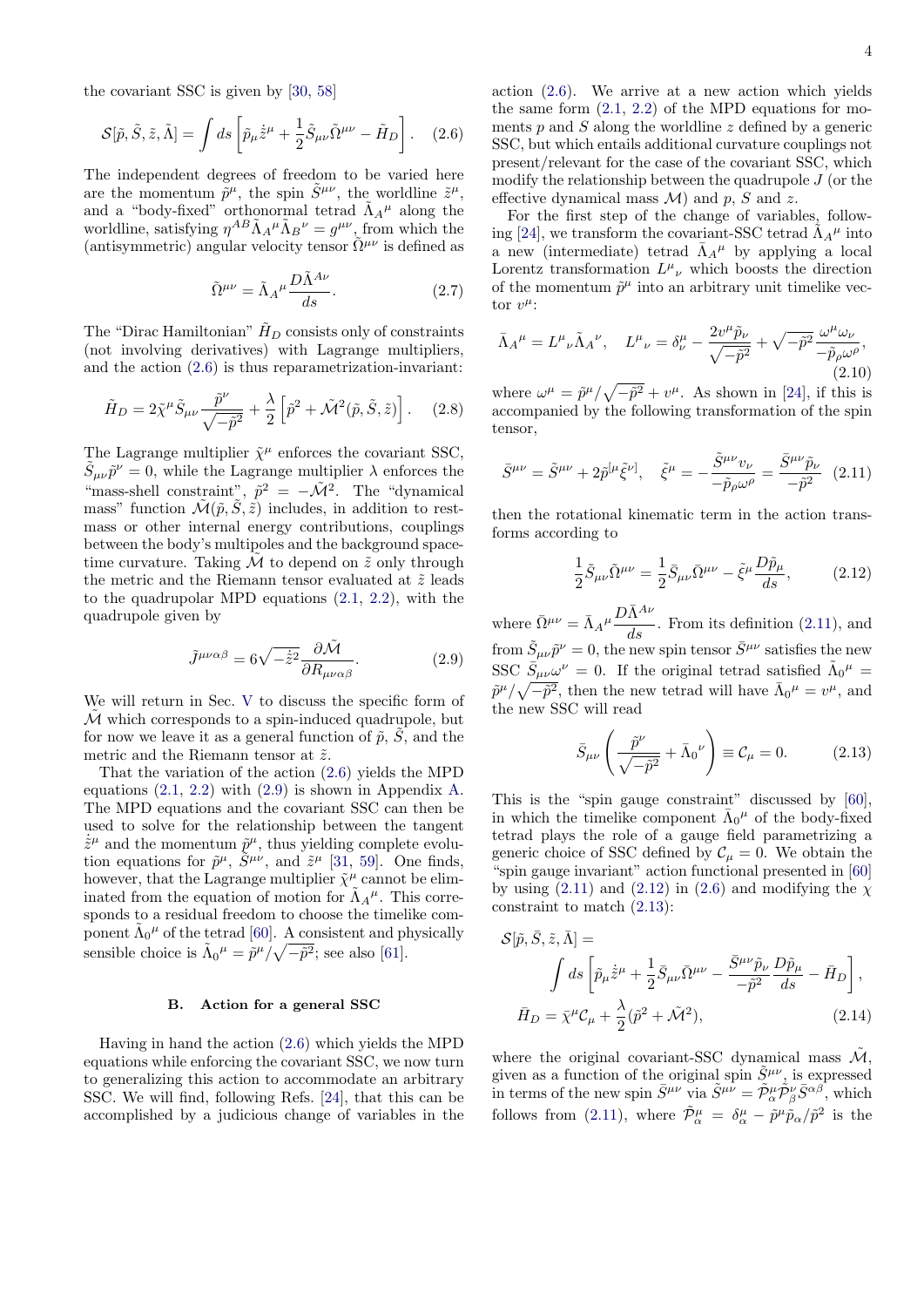projector orthogonal to  $\tilde{p}^{\mu}$ . Equation [\(2.14\)](#page-3-6) can also be obtained by a minimal coupling of the one derived in [\[60\]](#page-23-12).

In the case of flat spacetime, [\[60\]](#page-23-12) demonstrated that  $\mathcal{C}_\mu$  is a first class constraint, and thus a generator of infinitesimal gauge transformations, and that the action [\(2.14\)](#page-3-6) is invariant under these "spin gauge transformations". These transformations induce infinitesimal Lorentz transformations of the tetrad  $\bar{\Lambda}_0{}^{\mu}$  and corresponding shifts,  $\bar{S}^{\mu\nu} \to \bar{S}^{\mu\nu} + 2\tilde{p}^{[\mu}\tilde{\xi}^{\nu]}$ , of the spin, similar to [\(2.10\)](#page-3-7) and [\(2.11\)](#page-3-3), while leaving the momentum  $\tilde{p}^{\mu}$  and the worldline  $\tilde{z}^{\mu}$  invariant. It is important to note that the worldline  $\tilde{z}^{\mu}$  here corresponds to the worldline defined by the covariant SSC,  $\tilde{S}_{\mu\nu}\tilde{p}^{\nu} = 0$ , and by the MPD equations for  $\tilde{p}^{\mu}$  and  $\tilde{S}^{\mu\nu}$ . It is not the worldline defined by the generic SSC  $\mathcal{C}_{\mu} = \bar{S}_{\mu\nu} (\tilde{p}^{\nu}/\sqrt{-\tilde{p}^2} + \Lambda_0^{\nu}) = 0$  and the MPD equations for  $\tilde{p}^{\mu}$  and  $\tilde{S}^{\mu\nu}$ ; the equations of motion for  $\tilde{p}^{\mu}$  and  $\bar{S}^{\mu\nu}$  resulting from the action [\(2.14\)](#page-3-6) are in fact not the MPD equations. The action [\(2.14\)](#page-3-6) would yield the MPD equations if the  $D\tilde{p}_\mu/ds$  term were removed.

We can transform the action [\(2.14\)](#page-3-6) into a form which does yield the MPD equations by making further changes of variables, including a shift of the worldline to that defined by the new generic SSC. We will see that the necessary worldline shift, from  $\tilde{z}(s)$  to a new worldline  $z(s)$ , to quadratic order in the spin, is given by moving a unit interval along the affinely parametrized geodesic whose initial tangent is the vector  $\tilde{\xi}$  at  $\tilde{z}$  given by [\(2.11\)](#page-3-3). In other words, z is the "exponential map" of  $\tilde{\xi}$  at  $\tilde{z}$ ,

<span id="page-4-5"></span>
$$
z = \exp_{\tilde{z}} \tilde{\xi}, \qquad \tilde{\xi}^{\tilde{\mu}} = \frac{\bar{S}^{\tilde{\mu}\tilde{\nu}} \tilde{p}_{\tilde{\nu}}}{-\tilde{p}^2}, \tag{2.15}
$$

and  $\tilde{\xi}^{\tilde{\mu}}$  is the "deviation vector" at  $\tilde{z}$  pointing to z. Here, we have inserted tildes on indices for the tangent space at  $\tilde{z}$  to distinguish them from unadorned indices for the tangent space at z. We can then define a new tetrad  $\Lambda_A{}^{\mu}$ and spin  $S^{\mu\nu}$  at z by parallel transporting  $\bar{\Lambda}_{A}{}^{\tilde{\mu}}$  and  $\bar{S}^{\tilde{\mu}\tilde{\nu}}$ along the geodesic from  $\tilde{z}$ :

$$
\Lambda_A{}^{\mu} = g^{\mu}{}_{\tilde{\mu}} \bar{\Lambda}_A{}^{\tilde{\mu}} = g^{\mu}{}_{\tilde{\mu}} L^{\tilde{\mu}}{}_{\tilde{\nu}} \tilde{\Lambda}_A{}^{\tilde{\nu}},\tag{2.16}
$$

$$
S^{\mu\nu} = g^{\mu}{}_{\tilde{\mu}} g^{\nu}{}_{\tilde{\nu}} \bar{S}^{\tilde{\mu}\tilde{\nu}} = g^{\mu}{}_{\tilde{\mu}} g^{\nu}{}_{\tilde{\nu}} \left( \tilde{S}^{\tilde{\mu}\tilde{\nu}} + 2 \tilde{p}^{[\tilde{\mu}} \tilde{\xi}^{\tilde{\nu}]} \right), \quad (2.17)
$$

where  $g^{\mu}_{\mu}(z,\tilde{z})$  is the parallel propagator [\[9,](#page-22-0) [26\]](#page-22-14) along the geodesic from  $\tilde{z}$  to z, and where the second equalities have used [\(2.10\)](#page-3-7) and [\(2.11\)](#page-3-3) to relate back to covariant-SSC quantities. Finally, in order to obtain a canonical form for the action (and one which yields the MPD equations), we will find that we must transform to a new momentum  $p^{\mu}$  at z according to

$$
p^{\mu} = g^{\mu}{}_{\tilde{\mu}} \left( \tilde{p}^{\tilde{\mu}} - \frac{1}{2} R^{\tilde{\mu}}{}_{\tilde{\nu}\tilde{\alpha}\tilde{\beta}} \bar{S}^{\tilde{\alpha}\tilde{\beta}} \tilde{\xi}^{\tilde{\nu}} + \frac{1}{2} R^{\tilde{\mu}}{}_{\tilde{\alpha}\tilde{\nu}\tilde{\beta}} \tilde{p}^{\tilde{\nu}} \tilde{\xi}^{\tilde{\alpha}} \tilde{\xi}^{\tilde{\beta}} \right)
$$
  

$$
= g^{\mu}{}_{\tilde{\mu}} \left( \tilde{p}^{\tilde{\mu}} - \frac{1}{2} R^{\tilde{\mu}}{}_{\tilde{\nu}\tilde{\alpha}\tilde{\beta}} \tilde{S}^{\tilde{\alpha}\tilde{\beta}} \tilde{\xi}^{\tilde{\nu}} - \frac{1}{2} R^{\tilde{\mu}}{}_{\tilde{\alpha}\tilde{\nu}\tilde{\beta}} \tilde{p}^{\tilde{\nu}} \tilde{\xi}^{\tilde{\alpha}} \tilde{\xi}^{\tilde{\beta}} \right).
$$
(2.18)

With these transformations, as shown in the following

section, the action [\(2.14\)](#page-3-6) becomes

$$
S[p, S, z, \Lambda] =
$$
\n
$$
\int ds \left[ p_{\mu} \dot{z}^{\mu} + \frac{1}{2} S_{\mu\nu} \Omega^{\mu\nu} - H_D + \mathcal{O}(S^3) \right],
$$
\n
$$
H_D = \chi^{\mu} S_{\mu\nu} \left( \frac{p^{\nu}}{\sqrt{-p^2}} + \Lambda_0^{\nu} \right) + \frac{\lambda}{2} (p^2 + \mathcal{M}^2),
$$
\n
$$
\mathcal{M}^2 = \tilde{\mathcal{M}}^2 - R_{\mu\nu\alpha\beta} p^{\mu} \xi^{\nu} (S^{\alpha\beta} + p^{\alpha} \xi^{\beta}),
$$
\n(2.20)

where  $\Omega^{\mu\nu} = \Lambda_A^{\mu} \frac{D\Lambda^{A\nu}}{d\rho}$  $\frac{d}{ds}$  and

<span id="page-4-2"></span><span id="page-4-1"></span><span id="page-4-0"></span>
$$
\xi^{\mu} = -\frac{S^{\mu\nu}p_{\nu}}{-p^2},\tag{2.21}
$$

which is the deviation vector at z pointing to  $\tilde{z}$ , at least to quadratic order in spin, as  $\xi^{\mu} = -g^{\mu}{}_{\tilde{\mu}}\tilde{\xi}^{\tilde{\mu}} + \mathcal{O}(S^3)$ . The original dynamical mass  $\tilde{\mathcal{M}}$  is expressed in terms of the new variables, to  $\mathcal{O}(S^2)$  accuracy, by using the same functional form of  $\tilde{\mathcal{M}}$  as for the original covariant-SSC variables but with the spin replaced by its projection  $\mathcal{P}_{\alpha}^{\mu} \mathcal{P}_{\beta}^{\nu} S^{\alpha \beta}$  orthogonal to  $p^{\mu}$ , where  $\mathcal{P}_{\nu}^{\mu} = \delta_{\nu}^{\mu} - p^{\mu} p_{\nu} / p^2$ . As shown in Appendix [A,](#page-18-1) the equations of motion resulting from the action [\(2.19\)](#page-4-1) are the MPD equations [\(2.1,](#page-2-1) [2.2\)](#page-2-2)  $[+\mathcal{O}(S^3)]$  with the quadrupole given by

$$
J^{\mu\nu\alpha\beta} = 6\sqrt{-\dot{z}^2} \frac{\partial \mathcal{M}}{\partial R_{\mu\nu\alpha\beta}} \qquad (2.22)
$$
  

$$
= g^{\mu}{}_{\tilde{\mu}} g^{\nu}{}_{\tilde{\nu}} g^{\alpha}{}_{\tilde{\alpha}} g^{\beta}{}_{\tilde{\beta}} \tilde{J}^{\tilde{\mu}\tilde{\nu}\tilde{\alpha}\tilde{\beta}} -\frac{3}{\mathcal{M}} \sqrt{-\dot{z}^2} \left( p^{[\mu} \xi^{\nu]} p^{[\alpha} \xi^{\beta]} + p^{[\mu} j^{\nu] \alpha \beta} + p^{[\alpha} j^{\beta] \mu \nu} \right) + \mathcal{O}(S^3),
$$
  

$$
j^{\nu\alpha\beta} = \frac{1}{2} \left( \xi^{\nu} S^{\alpha\beta} - \xi^{[\nu} S^{\alpha\beta]} \right).
$$
 (2.22)

<span id="page-4-6"></span><span id="page-4-3"></span>The contributions involving  $\xi^{\mu}$  arise from the shift [\(2.20\)](#page-4-2) of the effective dynamical mass, which introduces new curvature couplings arising from the use of a generic SSC rather than the covariant SSC. These couplings vanish (on the constraint surface) for the case of the covariant SSC, and one can see that the generic action [\(2.19\)](#page-4-1) reduces to the covariant-SSC action [\(2.6\)](#page-3-1) when the gauge field  $\Lambda_0^{\mu}$  is taken to be  $p^{\mu}/\sqrt{-p^2}$ .

The new curvature couplings in [\(2.20\)](#page-4-2) arise here from the transformations [\(2.17\)](#page-4-3) and [\(2.18\)](#page-4-4) of  $p^{\mu}$  and  $S^{\mu\nu}$ , and these arise, as shown in the following section, from demanding that the transformation from the covariant-SSC action [\(2.6\)](#page-3-1) to the generic-SSC action [\(2.19\)](#page-4-1) preserves the canonical forms of the kinematic terms (the terms with s-derivatives). This coincides with ensuring that the generic action [\(2.19\)](#page-4-1) also yields the MPD equations [\(2.1,](#page-2-1) [2.2\)](#page-2-2), as is shown in Appendix [A,](#page-18-1) which provides a physical justification of the action [\(2.19\)](#page-4-1) via the derivation of the MPD equations from stress-energy conservation [\[14\]](#page-22-5).

<span id="page-4-4"></span>For further insights into the transformation laws [\(2.17\)](#page-4-3) and  $(2.18)$ , we can note: the final expressions of  $(2.17)$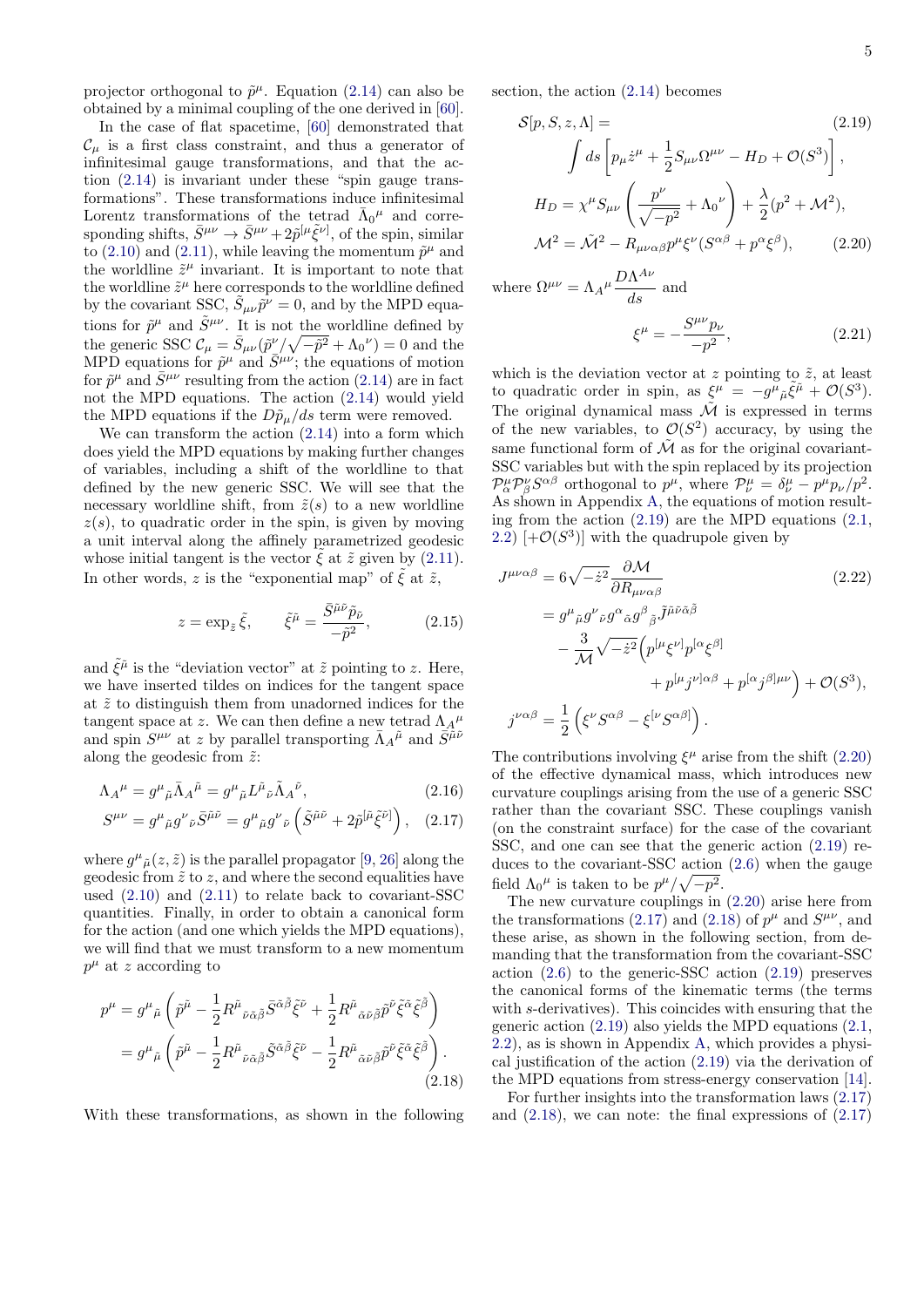and [\(2.18\)](#page-4-4) for  $p^{\mu}$  and  $S^{\mu\nu}$  are the results of solving the MPD equations along the geodesic connecting  $\tilde{z}$  to z, with  $\tilde{p}^{\tilde{\mu}}$  and  $\tilde{S}^{\tilde{\mu}\tilde{\nu}}$  as initial data at  $\tilde{z}$ , through  $\mathcal{O}(S^2)$ . We can also note: the holonomy of the MPD equations around a loop of size  $S/p$  is the identity map through  $\mathcal{O}(S^2)$ . In both of these statements, the quadrupole terms in the MPD equations do not contribute at the stated orders. It seems clear that the transformations  $(2.17)$  and  $(2.18)$  of  $p^{\mu}$  and  $S^{\mu\nu}$  under a shift of the worldline should follow from their definitions in terms of the body's stress-energy tensor given by Dixon [\[14\]](#page-22-5), and like-wise for the transformation [\(2.22\)](#page-4-0) of  $J^{\mu\nu\alpha\beta}$ . While making this connection explicit would require a careful analysis of the role of the surfaces of integration in Dixon's definitions, our analysis of the effective action here avoids this complication.

We will use the generic action [\(2.19\)](#page-4-1) as our starting point in Sec. [IV,](#page-6-0) where we specialize to the Newton-Wigner SSC. First, in Sec. [III,](#page-5-0) we provide a derivation of how the covariant-SSC action [\(2.6\)](#page-3-1) is transformed into the generic-SSC action [\(2.19\)](#page-4-1) via the transformations  $(2.18), (2.17), (2.15), \text{ and } (2.16) \text{ of } p, S, z, \text{ and } \Lambda, \text{ whose}$  $(2.18), (2.17), (2.15), \text{ and } (2.16) \text{ of } p, S, z, \text{ and } \Lambda, \text{ whose}$  $(2.18), (2.17), (2.15), \text{ and } (2.16) \text{ of } p, S, z, \text{ and } \Lambda, \text{ whose}$  $(2.18), (2.17), (2.15), \text{ and } (2.16) \text{ of } p, S, z, \text{ and } \Lambda, \text{ whose}$  $(2.18), (2.17), (2.15), \text{ and } (2.16) \text{ of } p, S, z, \text{ and } \Lambda, \text{ whose}$  $(2.18), (2.17), (2.15), \text{ and } (2.16) \text{ of } p, S, z, \text{ and } \Lambda, \text{ whose}$  $(2.18), (2.17), (2.15), \text{ and } (2.16) \text{ of } p, S, z, \text{ and } \Lambda, \text{ whose}$  $(2.18), (2.17), (2.15), \text{ and } (2.16) \text{ of } p, S, z, \text{ and } \Lambda, \text{ whose}$ inverses are [\(3.14\)](#page-6-1), [\(3.15\)](#page-6-2), [\(3.1,](#page-5-1) [3.13\)](#page-6-3), and [\(3.16\)](#page-6-4) below.

## <span id="page-5-0"></span>III. COVARIANT SHIFT OF THE WORLDLINE

We now show how to consider the shift of the worldline and the transformations of quantities defined along the worldline, in a manifestly covariant manner, using the language of bitensors [\[9,](#page-22-0) [14,](#page-22-5) [26,](#page-22-14) [62,](#page-23-14) [63\]](#page-23-15). An alternative derivation is presented in Appendix [B.](#page-19-0)

It will be convenient to start with the worldline  $z(s)$ defined by a generic SSC and shift to the worldline  $\tilde{z}(s)$ defined by the covariant SSC. In general, a new worldline  $\tilde{z}(s)$  can be specified by a deviation vector field  $\xi^{\mu}(s)$ along an old worldline  $z(s)$ , according to

<span id="page-5-1"></span>
$$
\tilde{z} = \exp_z \xi \quad \Leftrightarrow \quad \xi^{\mu} = -\nabla^{\mu} \sigma(z, \tilde{z}), \qquad (3.1)
$$

where  $\sigma(z, \tilde{z})$  is Synge's world function [\[9,](#page-22-0) [26\]](#page-22-14), giving half the squared proper interval along the geodesic connecting z to  $\tilde{z}$ . The point  $\tilde{z}$  is reached by traveling a unit interval along the affinely parametrized geodesic starting at z with tangent  $\xi^{\mu}$ , as in Fig. [1.](#page-5-2)

Differentiating the second relation in [\(3.1\)](#page-5-1),

$$
\frac{D\xi^{\mu}}{ds} = -\dot{z}^{\nu}\nabla_{\nu}\nabla^{\mu}\sigma - \dot{\tilde{z}}^{\tilde{\mu}}\nabla_{\tilde{\mu}}\nabla^{\mu}\sigma, \tag{3.2}
$$

and solving for the tangent to  $\tilde{z}(s)$  yields

$$
\dot{\tilde{z}}^{\tilde{\mu}} = K^{\tilde{\mu}}{}_{\mu}\dot{z}^{\mu} + H^{\tilde{\mu}}{}_{\mu}\frac{D\xi^{\mu}}{ds},\tag{3.3}
$$

where

$$
H^{\tilde{\mu}}{}_{\mu} = -(\nabla_{\tilde{\mu}} \nabla^{\mu} \sigma)^{-1} = g^{\tilde{\mu}}{}_{\mu} + \mathcal{O}(\xi^{2}), \tag{3.4}
$$

$$
K^{\tilde{\mu}}{}_{\mu} = H^{\tilde{\mu}}{}_{\nu} \nabla_{\mu} \nabla^{\nu} \sigma = g^{\tilde{\mu}}{}_{\nu} \left( \delta^{\nu}_{\mu} - \frac{1}{2} R^{\nu}{}_{\alpha \mu \beta} \xi^{\alpha} \xi^{\beta} + \mathcal{O}(\xi^3) \right)
$$



<span id="page-5-2"></span>FIG. 1. Along the worldline  $z(s)$  defined by a generic SSC. with tangent  $\dot{z}^{\mu}(s)$ , we have the deviation vector field  $\xi^{\mu}(s)$ , which points (via the exponential map) to the worldline  $\tilde{z}(s)$ defined by the covariant SSC, with tangent  $\dot{\tilde{z}}^{\tilde{\mu}}$ .

are the "Jacobi propagators" [\[14,](#page-22-5) [62,](#page-23-14) [63\]](#page-23-15), with the second equalities giving their expansions in powers of the deviation vector [\[63\]](#page-23-15). Thus,

<span id="page-5-3"></span>
$$
\dot{\tilde{z}}^{\tilde{\mu}} = g^{\tilde{\mu}}{}_{\mu} \left( \dot{z}^{\mu} + \frac{D\xi^{\mu}}{ds} - \frac{1}{2} R^{\mu}{}_{\alpha\nu\beta} \dot{z}^{\nu} \xi^{\alpha} \xi^{\beta} + \mathcal{O}(\xi^3) \right), \tag{3.5}
$$

which gives the tangent to the covariant-SSC worldline  $\tilde{z}(s)$  in terms of the generic-SSC worldline  $z(s)$  and the deviation vector  $\xi^{\mu}(s)$  along  $z(s)$ .

Let us take the momentum  $\tilde{p}_{\mu}$  at  $\tilde{z}$  to be related to the new momentum  $p_{\mu}$  at z by

$$
\tilde{p}_{\tilde{\mu}} = g_{\tilde{\mu}}^{\mu} \left( p_{\mu} + \delta p_{\mu} \right), \tag{3.6}
$$

where  $\delta p_{\mu}$  is an  $\mathcal{O}(S^2)$  correction to be determined, anticipating that  $\xi \sim \mathcal{O}(S)$ . Then,

$$
\frac{D\tilde{p}_{\tilde{\mu}}}{ds} = g_{\tilde{\mu}}^{\mu} \frac{Dp_{\mu}}{ds} + \left(\dot{z}^{\nu} \nabla_{\nu} g_{\tilde{\mu}}^{\mu} + \dot{\tilde{z}}^{\tilde{\nu}} \nabla_{\tilde{\nu}} g_{\tilde{\mu}}^{\mu}\right) p_{\mu} + \mathcal{O}(S^2)
$$

$$
= g_{\tilde{\mu}}^{\mu} \left(\frac{Dp_{\mu}}{ds} - R_{\mu}^{\alpha} \nu_{\beta} p_{\alpha} \dot{z}^{\nu} \xi^{\beta} + \mathcal{O}(S^2)\right), \quad (3.7)
$$

where we have used [\(3.5\)](#page-5-3) and the expansions of the derivatives of the parallel propagator [\[9\]](#page-22-0),

$$
\nabla_{\nu} g_{\tilde{\mu}}{}^{\alpha} = -\frac{1}{2} g_{\tilde{\mu}}{}^{\mu} R_{\mu}{}^{\alpha}{}_{\nu\beta} \xi^{\beta} + \mathcal{O}(\xi^2), \tag{3.8}
$$

$$
\nabla_{\tilde{\nu}} g_{\tilde{\mu}}{}^{\alpha} = -\frac{1}{2} g_{\tilde{\mu}}{}^{\mu} g_{\tilde{\nu}}{}^{\nu} R_{\mu}{}^{\alpha}{}_{\nu\beta} \xi^{\beta} + \mathcal{O}(\xi^2). \tag{3.9}
$$

Similarly, taking the intermediate body-fixed tetrad  $\bar{\Lambda}_A{}^{\tilde{\mu}}$ of  $(2.10)$  at  $\tilde{z}$  to be related to the new tetrad at z by parallel transport,  $\bar{\Lambda}_A{}^{\tilde{\mu}} = g^{\tilde{\mu}}{}_{\mu} {\Lambda}_A{}^{\mu}$ , we have

$$
\frac{D\bar{\Lambda}_{A}{}^{\tilde{\mu}}}{ds} = g^{\tilde{\mu}}{}_{\mu} \left( \frac{D\Lambda_{A}{}^{\mu}}{ds} - R^{\mu}{}_{\alpha\nu\beta} \Lambda_{A}{}^{\alpha} \dot{z}^{\nu} \xi^{\beta} + \mathcal{O}(S^{2}) \right), \tag{3.10}
$$

and thus,

<span id="page-5-4"></span>
$$
\bar{\Omega}^{\tilde{\mu}\tilde{\nu}} = g^{\tilde{\mu}}{}_{\mu}g^{\tilde{\nu}}{}_{\nu}\left(\Omega^{\mu\nu} + R^{\mu\nu}{}_{\alpha\beta}\dot{z}^{\alpha}\xi^{\beta} + \mathcal{O}(S^2)\right), \quad (3.11)
$$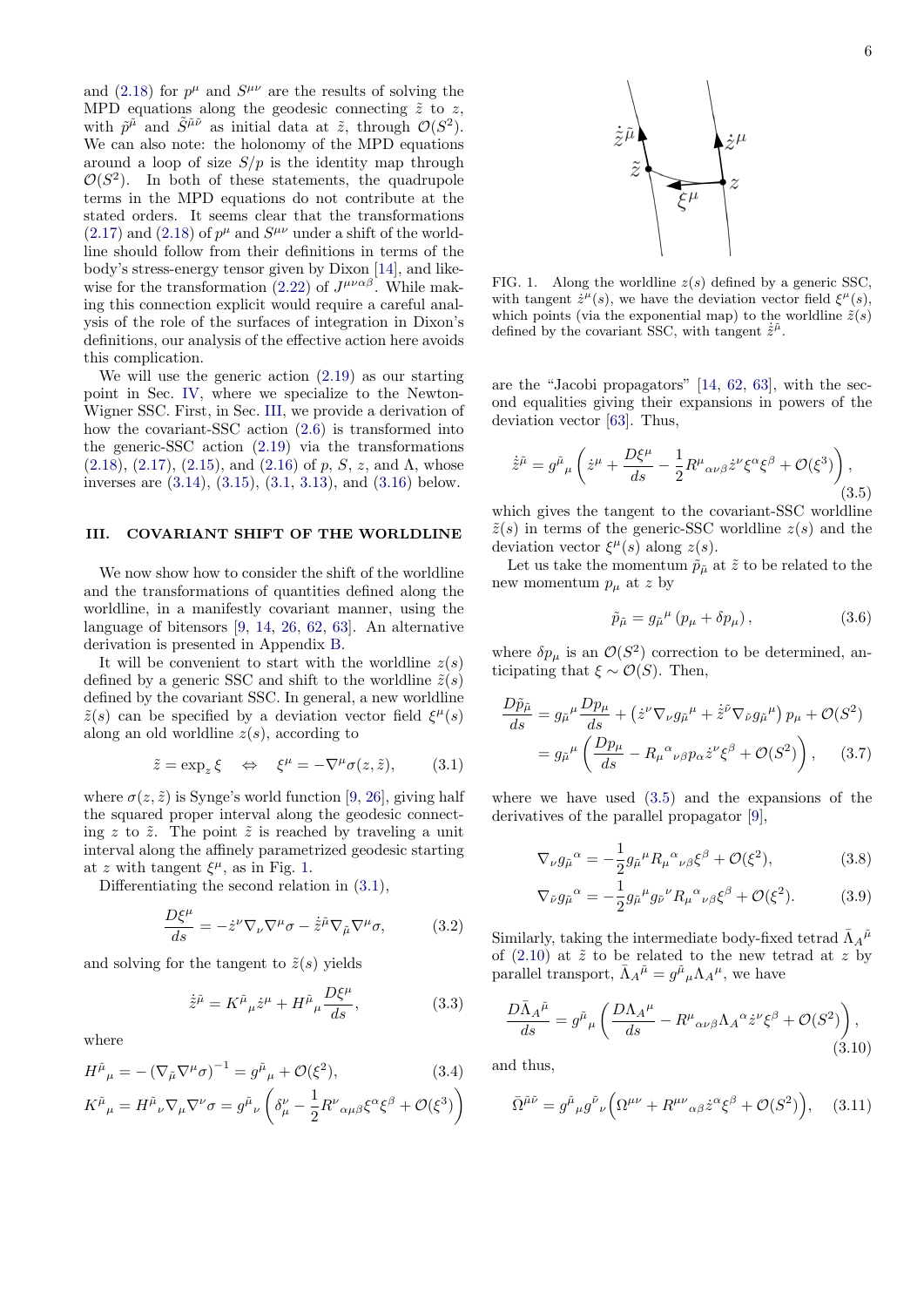with  $\Omega^{\mu\nu}$  and  $\overline{\Omega}^{\tilde{\mu}\tilde{\nu}}$  as defined in [\(2.7\)](#page-3-8) and below [\(2.12\)](#page-3-4). Finally, the intermediate spin  $\bar{S}^{\tilde{\mu}\tilde{\nu}}$  of [\(2.11\)](#page-3-3) at  $\tilde{z}$  is parallel transported into the new spin  $S^{\mu\nu}$  at z, as in [\(2.17\)](#page-4-3).

Putting everything together, we find that the kinematic terms of the action [\(2.6\)](#page-3-1) transform according to

$$
\tilde{p}_{\tilde{\mu}}\dot{\tilde{z}}^{\tilde{\mu}} + \frac{1}{2}\tilde{S}_{\tilde{\mu}\tilde{\nu}}\tilde{\Omega}^{\tilde{\mu}\tilde{\nu}} = \tilde{p}_{\tilde{\mu}}\dot{\tilde{z}}^{\tilde{\mu}} + \frac{1}{2}\bar{S}_{\tilde{\mu}\tilde{\nu}}\bar{\Omega}^{\tilde{\mu}\tilde{\nu}} - \frac{\bar{S}^{\tilde{\mu}\tilde{\nu}}\tilde{p}_{\tilde{\nu}}}{-\tilde{p}^{2}}\frac{D\tilde{p}_{\tilde{\mu}}}{ds}
$$
\n
$$
= \left(p_{\mu} + \delta p_{\mu} + \frac{1}{2}R_{\mu\nu}{}^{\alpha\beta}S_{\alpha\beta}\xi^{\nu} - \frac{1}{2}R_{\mu\alpha}{}^{\nu}{}_{\beta}p_{\nu}\xi^{\alpha}\xi^{\beta} - R_{\mu\alpha}{}^{\nu}{}_{\beta}p_{\nu}\xi^{\alpha}\frac{S^{\beta\gamma}p_{\gamma}}{-p^{2}}\right)\dot{z}^{\mu}
$$
\n
$$
+ \frac{1}{2}S_{\mu\nu}\Omega^{\mu\nu} - \left(\xi^{\mu} + \frac{S^{\mu\nu}p_{\nu}}{-p^{2}}\right)\frac{Dp_{\mu}}{ds} + \frac{D}{ds}\left(p_{\mu}\xi^{\mu}\right) + \mathcal{O}(S^{3}). \tag{3.12}
$$

We see that we can remove the last two terms by choosing the deviation vector to be

<span id="page-6-3"></span>
$$
\xi^{\mu} = -\frac{S^{\mu\nu}p_{\nu}}{-p^2}.
$$
\n(3.13)

We then see that  $p_{\mu}$  will be (covariantly) conjugate to  $z^{\mu}$ if we choose

$$
g_{\mu}{}^{\tilde{\mu}}\tilde{p}_{\tilde{\mu}} = p_{\mu} + \delta p_{\mu}
$$
\n
$$
= p_{\mu} - \frac{1}{2}R_{\mu\nu}{}^{\alpha\beta}S_{\alpha\beta}\xi^{\nu} - \frac{1}{2}R_{\mu\alpha}{}^{\nu}{}_{\beta}p_{\nu}\xi^{\alpha}\xi^{\beta},
$$
\n(3.14)

which is the inverse of [\(2.18\)](#page-4-4). The complete transformation from generic- to covariant-SSC variables is then given by [\(3.14\)](#page-6-1) and

$$
\tilde{S}^{\tilde{\mu}\tilde{\nu}} = g^{\tilde{\mu}}{}_{\mu}g^{\tilde{\nu}}{}_{\nu}(S^{\mu\nu} + 2p^{[\mu}\xi^{\nu]}), \tag{3.15}
$$

$$
\tilde{\Lambda}_A{}^{\tilde{\mu}} = L_{\tilde{\nu}}{}^{\tilde{\mu}} g^{\tilde{\nu}}{}_{\nu} {\Lambda}_A{}^{\nu},\tag{3.16}
$$

along with the worldline shift defined by [\(3.1\)](#page-5-1) and [\(3.13\)](#page-6-3).

In the end, [\(3.12\)](#page-6-5) has become

$$
\tilde{p}_{\tilde{\mu}}\dot{\tilde{z}}^{\tilde{\mu}} + \frac{1}{2}\tilde{S}_{\tilde{\mu}\tilde{\nu}}\tilde{\Omega}^{\tilde{\mu}\tilde{\nu}} = p_{\mu}\dot{z}^{\mu} + \frac{1}{2}S_{\mu\nu}\Omega^{\mu\nu} + \mathcal{O}(S^3), \quad (3.17)
$$

and inserting this into the covariant-SSC action [\(2.6\)](#page-3-1) yields the generic-SSC action [\(2.19\)](#page-4-1), with appropriately modified Lagrange multiplier terms. The expression  $(2.20)$  for the effective squared dynamical mass  $\mathcal{M}^2$  =  $-p<sup>2</sup>$  follows from the transformation [\(3.14\)](#page-6-1) of  $p<sup>\mu</sup>$  and from  $\tilde{\mathcal{M}}^2 = -\tilde{p}^2$ .

### <span id="page-6-0"></span>IV. CANONICAL HAMILTONIAN

We now take the final form [\(2.19\)](#page-4-1) of the action for a generic SSC and specialize to the Newton-Wigner SSC [\(2.5\)](#page-2-4), in order to obtain a Hamiltonian formulation in terms of 3D dynamical variables with canonical Poisson brackets.

This involves a choice of an arbitrary fixed orthonormal frame or tetrad  $e_a{}^{\mu}$  on the background spacetime,

<span id="page-6-5"></span><span id="page-6-1"></span>satisfying  $e_a{}^{\mu}e_{b\mu} = \eta_{ab}$ , where  $\eta_{ab}$  is the Minkowski metric and is used to raise and lower the frame indices. We write  $e_a{}^{\mu} = (e_0{}^{\mu}, e_i{}^{\mu})$ , where the frame indices  $a, b, c, \ldots$  take values 0 for the temporal component and  $i, j, k, \ldots = 1, 2, 3$  for the spatial components. We also use  $A = (0, i)$  for the body-fixed frame indices on  $\Lambda_A^{\mu}$ . We continue using Greek letters  $\mu, \nu, \alpha, \beta, \ldots$ for coordinate-basis indices (though they could also have been interpreted as abstract indices up to now). The Greek coordinate-basis indices take values  $t$  for the time coordinate and i, j, k, ...  $(= r, \theta, \phi, \text{ say})$  for the spatial coordinates, with the unitalicized font distinguishing the latter from spatial frame indices  $i, j, k$ . We use frame components of tensors such as  $p_a = (p_0, p_i) = e_a^{\mu} p_{\mu}$ , to be distinguished from the coordinate-basis components  $p_{\mu} = (p_t, p_i).$ 

<span id="page-6-4"></span><span id="page-6-2"></span>With this notation in order, we consider the generic-SSC action [\(2.19\)](#page-4-1):

$$
S = \int ds \left[ p_{\mu} \dot{z}^{\mu} + \frac{1}{2} S_{\mu\nu} \Omega^{\mu\nu} - H_D \right], \qquad (4.1)
$$

$$
H_D = \chi^a C_a + \frac{\lambda}{2} \left( p^2 + \mathcal{M}^2(p, S, z) \right).
$$

As discussed in [\[60\]](#page-23-12), the spin gauge constraint,

Λ<sup>0</sup>

<span id="page-6-8"></span><span id="page-6-6"></span>
$$
\mathcal{C}_a = S_{ab} \left( \frac{p^b}{\sqrt{-p^2}} + \Lambda_0{}^b \right) = 0, \tag{4.2}
$$

is not itself a SSC, but it becomes a specific SSC with a specific choice of the "gauge field"  $\Lambda_0^a$ . The following choices for the gauge field  $\Lambda_0^a$  turn [\(4.2\)](#page-6-6) into various familiar SSCs:

$$
\lambda_0^a = \frac{p^a}{\sqrt{-p^2}} \quad \Rightarrow \quad S_{ab} p^b = 0,\tag{4.3}
$$

<span id="page-6-7"></span>
$$
\Lambda_0{}^a = \frac{2p^0 \delta_0^a - p^a}{\sqrt{-p^2}} \quad \Rightarrow \quad S_{a0} = 0,\tag{4.4}
$$

$$
\Lambda_0{}^a = \delta_0^a \quad \Rightarrow \quad S_{ab}(p^b + \sqrt{-p^2} \delta_0^b) = 0. \tag{4.5}
$$

The first choice represents the covariant Tulczyjew SSC [\[52,](#page-23-4) [53\]](#page-23-5) and the second yields the Corinaldesi-Papapetrou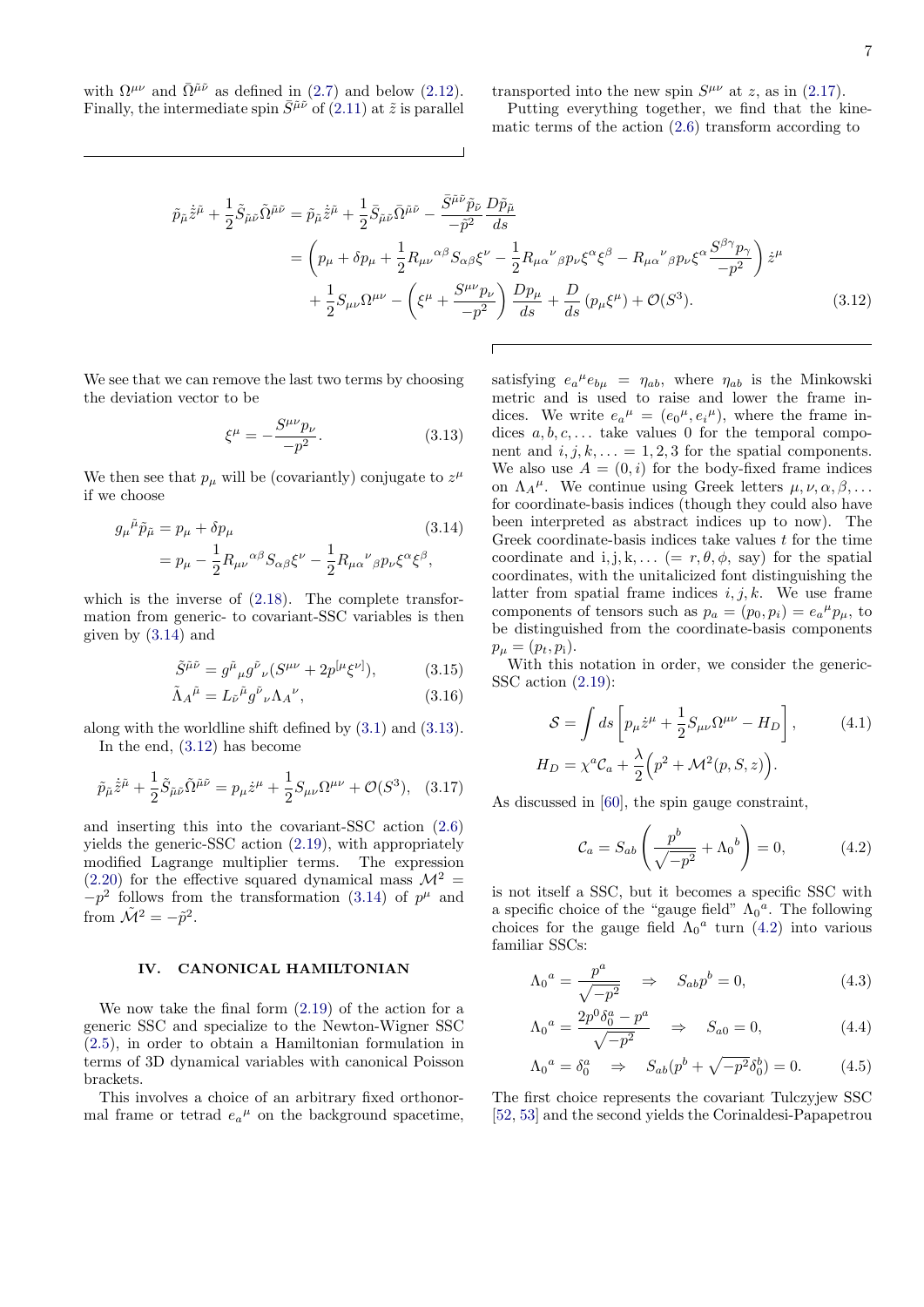SSC [\[28,](#page-22-27) [64,](#page-23-16) [65\]](#page-23-17). The third condition [\(4.5\)](#page-6-7), leading to the Newton-Wigner (NW) SSC [\[27](#page-22-15)[–29\]](#page-22-16), is the one used here. The NW SSC allows one to formulate a canonical phase space algebra for the reduced degrees of freedom on the constraint surface, as we shall see below. In general relativity, this SSC saw a widespread use only more recently. It was employed for post-Newtonian calculations in  $[24, 66-68]$  $[24, 66-68]$  $[24, 66-68]$ , where  $[24, 67]$  $[24, 67]$  apply it in the Feynman rules, in the ADM canonical formulation of spin [\[68,](#page-23-19) [69\]](#page-23-21), for the test-spin Hamiltonian in [\[21\]](#page-22-9), and at the level of the MPD equations in [\[70\]](#page-23-22). However, while Refs.  $[21, 66, 67]$  $[21, 66, 67]$  $[21, 66, 67]$  $[21, 66, 67]$  use the condition on the spin in  $(4.5)$ , their condition on  $\Lambda_0^a$  differs from [\(4.5\)](#page-6-7).

It is useful to write the rotational kinematic term in the action in the local frame,

$$
S_{\mu\nu}\Omega^{\mu\nu} = S_{\mu\nu}\Lambda_A{}^a e_a{}^{\mu} \frac{D(\Lambda^{Ab} e_b{}^{\nu})}{ds}
$$

$$
= S_{ab} \left(\Lambda_A{}^a \dot{\Lambda}^{Ab} + \omega_{\mu}{}^{ab} \dot{z}^{\mu}\right), \qquad (4.6)
$$

where dots denote the ordinary derivative  $d/ds$ , and

$$
\omega_{\mu}{}^{ab} = e^b{}_{\nu} \nabla_{\mu} e^{a\nu} \tag{4.7}
$$

are the Ricci rotation coefficients. Choosing the NW SSC  $(4.5)$  removes all temporal components from the  $S\Lambda\Lambda$ term (notice that also  $\Lambda_A^0 = \delta_A^0$ ), leaving only spatial components:

$$
S_{ab}\Lambda_A{}^a \dot{\Lambda}^{Ab} = S_{ij}\Lambda^{ki}\dot{\Lambda}^{kj},\tag{4.8}
$$

where we understand that the first index of  $\Lambda^{ki}$  refers to the body-fixed frame and the second one to the local frame. Thus, the RHS of [\(4.8\)](#page-7-3) provides a canonical kinematic term for the physical degrees of freedom  $\Lambda^{ij}$ and  $S_{ij}$ , and the dependent degrees of freedom  $\Lambda_0{}^{\mu}$  and  $S_{0i}$  have no kinematic terms. The latter are fixed by the gauge choice  $\Lambda_0^a = \delta_0^a$  and the resultant NW SSC [\(4.5\)](#page-6-7), which can be solved to yield

<span id="page-7-2"></span>
$$
S_{0i} = \frac{S_{ij}p^j}{p^0 + \mathcal{M}},
$$
\n(4.9)

having used  $p^2 = -\mathcal{M}^2$ . These arguments allow us to avoid the Dirac brackets for handling the constraints, which would be considerably more complicated [\[21\]](#page-22-9).

Using  $(4.6)$  and  $(4.8)$  in  $(4.1)$ , we see that the action in the NW SSC has the form

<span id="page-7-5"></span>
$$
S = \int ds \left[ P_{\mu} \dot{z}^{\mu} + \frac{1}{2} S_{ij} \Lambda^{ki} \dot{\Lambda}^{kj} - H_D \right], \qquad (4.10)
$$

where we have defined a new momentum,

<span id="page-7-6"></span>
$$
P_{\mu} = p_{\mu} + \frac{1}{2} \omega_{\mu}{}^{ab} S_{ab},
$$
\n(4.11)

whose coordinate-basis components  $P_{\mu} = (P_t, P_i)$  are canonically conjugate to the worldline coordinates  $z^{\mu}$  =  $(t, z^i)$ . We refer to  $P_\mu$  as the canonical momentum and to

 $p_{\mu}$  as the covariant momentum, and we work with both below.

The form [\(4.10\)](#page-7-5) of the action still has unphysical degrees of freedom associated with reparametrization invariance. We can fix these by choosing the worldline parameter to be the time coordinate,  $s = t$ , so that  $\dot{t} = 1$ , and thus,

<span id="page-7-7"></span>
$$
P_{\mu}\dot{z}^{\mu} = P_t + P_i \dot{z}^i.
$$
 (4.12)

We can then solve the mass-shell constraint  $p^2 = -\mathcal{M}^2$ for  $P_t$ , using [\(4.11\)](#page-7-6). This is most easily accomplished order by order in the spin, and we will discuss the solution to linear order in the following subsection and to quadratic order in Sec. [VII.](#page-11-0)

<span id="page-7-4"></span>Having solved both constraints,  $H_D$  vanishes, and we obtain from [\(4.10\)](#page-7-5) and [\(4.12\)](#page-7-7) the final canonical form of the action,

<span id="page-7-8"></span>
$$
S = \int ds \left[ P_1 \dot{z}^i + \frac{1}{2} S_{ij} \Lambda^{ki} \dot{\Lambda}^{kj} - H \right], \qquad (4.13)
$$

where

$$
H(z^i, P_i, S_{ij}) = -P_t.
$$
 (4.14)

A variation of the action with respect to the dynamical variables  $z^i$ ,  $P_i$ , and  $S_{ij}$  leads to the equations of motion

$$
\dot{z}^i = \frac{\partial H}{\partial P_i}, \quad \dot{P}_i = -\frac{\partial H}{\partial z^i}, \quad \dot{S}_i = \epsilon_{ijk} \frac{\partial H}{\partial S_j} S_k, \quad (4.15)
$$

<span id="page-7-3"></span>where

$$
S_i = \frac{1}{2} \epsilon_{ijk} S_{jk}.
$$
\n(4.16)

These have the form of Hamilton's canonical equations with  $H$  being the Hamiltonian. The canonical Poisson brackets for the dynamical variables  $z^i$ ,  $P_i$ , and  $S_{ij}$  can be "read off" from these equations of motion as

<span id="page-7-0"></span>
$$
\{z^{i}, P_{j}\} = \delta_{j}^{i}, \qquad \{S_{i}, S_{j}\} = \epsilon_{ijk} S_{k}, \qquad (4.17)
$$

with all others vanishing.

### A. Hamiltonian to linear order in spin

We can find the explicit Hamiltonian  $H = -P_t$  to linear order in the spin by solving the mass shell constraint  $p^2 = -\mathcal{M}^2$  for  $P_t$  in terms of  $z^i$ ,  $P_i$ , and  $S_{ij}$ , using  $P_{\mu} = p_{\mu} + \frac{1}{2} \omega_{\mu}{}^{ab} S_{ab}$  as in [\(4.11\)](#page-7-6), and using the solution for  $S_{0i}$  given by [\(4.9\)](#page-7-2). Defining the lapse N, shift  $N^i$ , and inverse spatial metric  $\gamma^{ij}$  of the background spacetime,

<span id="page-7-1"></span>
$$
N = \frac{1}{\sqrt{-g^{tt}}},
$$
  
\n
$$
N^i = N^2 g^{ti} = -\frac{g^{ti}}{g^{tt}},
$$
\n(4.18)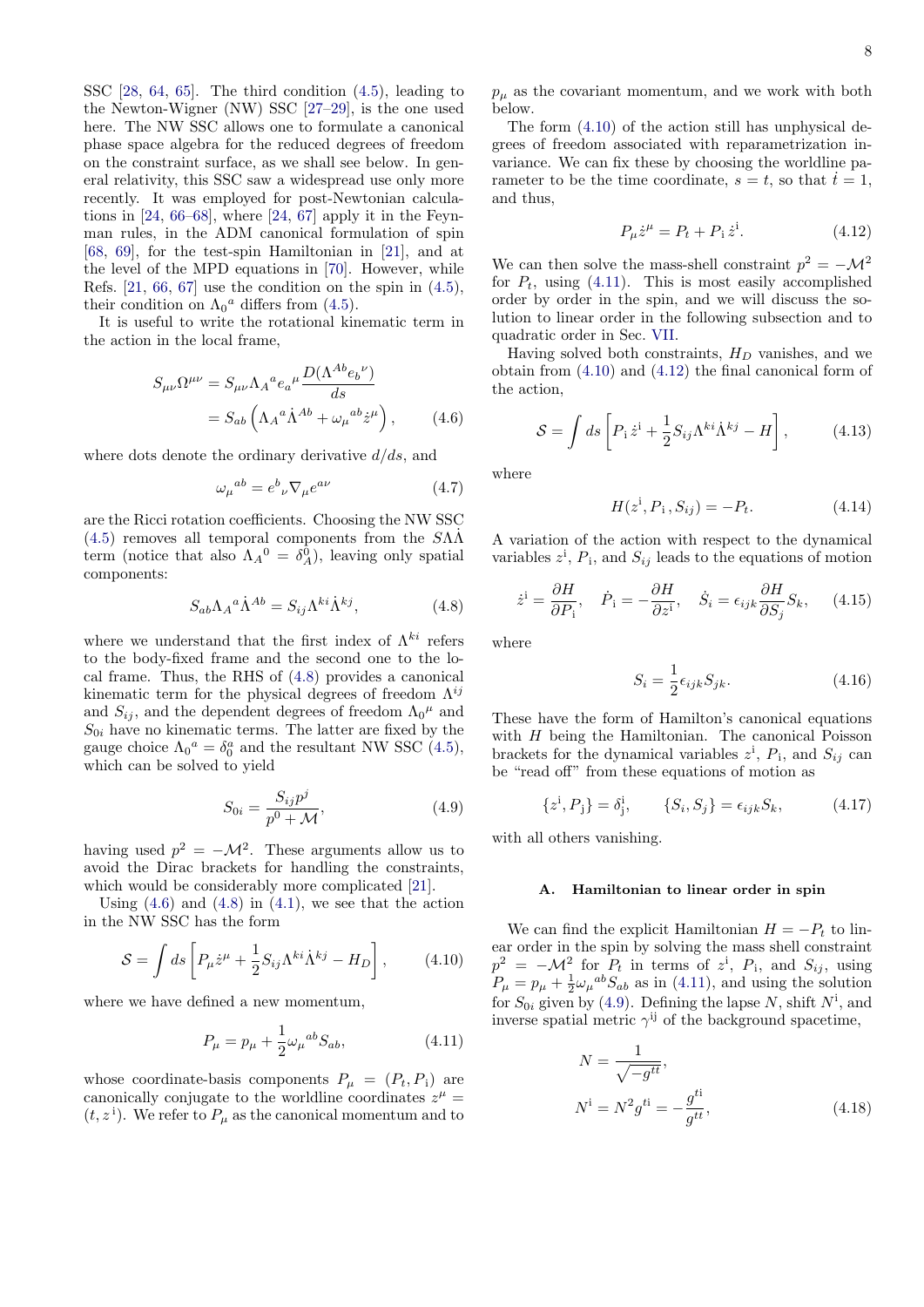$$
\gamma^{ij} = g^{ij} + \frac{N^i N^j}{N^2} = g^{ij} - \frac{g^{ti} g^{tj}}{g^{tt}},
$$

we find

$$
H = -P_t(z^i, P_i, S_{ij})
$$
\n
$$
= H_{\text{NS}} - \frac{N}{Q} \hat{P}_{\mu} \left( \frac{\omega^{\mu ij}}{2} + \frac{\omega^{\mu 0 i} \hat{P}^j}{\hat{P}^0 + m} \right) S_{ij} + \mathcal{O}(S^2),
$$
\n(4.19)

where

$$
H_{\rm NS} = NQ - N^{\rm i}P_{\rm i}, \quad Q = \sqrt{m^2 + \gamma^{\rm ij}P_{\rm i}P_{\rm j}}, \quad (4.20)
$$

$$
\hat{P}_{\mu} = (-H_{\rm NS}, P_{\rm i}), \quad \hat{P}^{\rm 0} = e^{0\mu}\hat{P}_{\mu}, \quad \hat{P}^{\rm i} = e^{i\mu}\hat{P}_{\mu},
$$

and where we have taken  $\mathcal{M}^2 = m^2 + \mathcal{O}(S^2)$  with m being a constant.

The Hamiltonian becomes somewhat simpler if we adopt the "time gauge" [\[71\]](#page-23-23), i.e. if we specialize the local Lorentz frame  $e_a{}^{\mu}$  so that its timelike vector points along the direction of the time coordinate, so that  $e^0{}_{\mu} = N \delta^t_{\mu}$ and also  $e_a{}^t = \delta_a^0/N$ . We will refer to this choice as a time-aligned tetrad from now on. This choice also implies that  $P^0 = NP^t$  and thus, from [\(4.18\)](#page-7-1) and [\(4.20\)](#page-8-2), that  $\hat{P}^0 = Q$ . It also implies that  $\hat{P}^i = e^{ij}P_j = P^i$ , which is then independent of  $P_t$ . We can then write the Hamiltonian [\(4.19\)](#page-8-3) as

<span id="page-8-8"></span>
$$
H = HNS - \frac{N}{Q} \hat{P}^a \left( \frac{\omega_{aij}}{2} - \frac{\omega_{a0i} P_j}{Q + m} \right) S^{ij} + \mathcal{O}(S^2), \tag{4.21}
$$

where  $\hat{P}^a = (Q, P^i)$ , with  $H_{\text{NS}}$  and Q still given by  $(4.20)$ . This agrees with Eqs.  $(4.41-45)$  of  $[21]$  if we note  $\omega_{uab} = 2E_{uab}$  and mind some raised and lowered indices and changes of bases.

## <span id="page-8-1"></span>V. CURVATURE COUPLINGS AT QUADRATIC ORDER IN SPIN

At quadratic order in the spin, the action is still given by [\(4.13\)](#page-7-8), with the Hamiltonian  $H = -P_t$  determined by solving the mass-shall constraint  $p^2 = -\mathcal{M}^2$ , where  $P_{\mu} = p_{\mu} + \frac{1}{2} \omega_{\mu}{}^{ab} S_{ab}$  as in [\(4.11\)](#page-7-6). But we must also now take into account the spin-squared contributions to the effective dynamical mass  $M$ , which arise both from intrinsic couplings in the covariant-SSC dynamical mass  $\overline{\mathcal{M}}$  and from what one might call the kinematic couplings of [\(2.20\)](#page-4-2),

<span id="page-8-4"></span>
$$
\mathcal{M}^2 = \tilde{\mathcal{M}}^2 - R_{abcd} p^a \xi^b (S^{cd} + p^c \xi^d) + \mathcal{O}(S^3), \quad (5.1)
$$

where

<span id="page-8-10"></span>
$$
\xi^a = -\frac{S^{ab}p_b}{-p^2}.\tag{5.2}
$$

The form of the covariant-SSC dynamical mass  $\tilde{\mathcal{M}}$  which encodes a spin-induced quadrupole moment is given by

[\[30,](#page-22-17) [40,](#page-22-25) [69\]](#page-23-21)

$$
\tilde{\mathcal{M}}^2 = m^2 + CR_{\tilde{a}\tilde{b}\tilde{c}\tilde{d}} \frac{\tilde{p}^{\tilde{a}}\tilde{p}^{\tilde{c}}}{-\tilde{p}^2} \tilde{S}^{\tilde{b}\tilde{e}} \tilde{S}^{\tilde{d}}{}_{\tilde{e}} + \mathcal{O}(S^3)
$$
(5.3)

<span id="page-8-5"></span>
$$
= m2 + CRabcd \frac{pa pc}{-p2} \tilde{S}^{be} \tilde{S}^{d}{}_{e} + \mathcal{O}(S3),
$$
 (5.4)

<span id="page-8-3"></span>where  $m$  and  $C$  are constants, and

<span id="page-8-7"></span>
$$
\tilde{S}^{ab} = \mathcal{P}_c^a \mathcal{P}_d^b S^{cd} = S^{ab} + 2p^{[a} \xi^{b]} \tag{5.5}
$$

<span id="page-8-2"></span>is the projection of the spin tensor orthogonal to the momentum (which coincides with the covariant-SSC spin tensor, up to parallel transport, at the considered order). The constant  $C$  measures the body's spin-induced quadrupolar deformation response. It is equal to 1 when the body is a black hole [\[40,](#page-22-25) [72\]](#page-23-24), and we will see that special simplifications occur in this case. For neutron stars C depends on the equation of state [\[72,](#page-23-24) [73\]](#page-23-25). The constant mass  $m(S)$  is a function of the likewise constant spin length  $S = \frac{1}{2} \sqrt{\tilde{S}^{ab} \tilde{S}_{ab}}$  and encodes the moment of inertia [\[30\]](#page-22-17). Notice that the spin-length is defined with the spin in the covariant SSC.

The couplings to the Riemann tensor—the kinematic couplings of [\(5.1\)](#page-8-4) and the intrinsic spin-induced quadrupole coupling of [\(5.3\)](#page-8-5)—can be better understood by using the electric/magnetic decomposition of the Weyl tensor. This goes hand-in-hand with the decomposition of the spin tensor  $S^{ab}$  in terms of a Pauli-Lubanski spin vector and the vector  $\sqrt{-p^2}\xi^a$  which encodes the mass dipole.

We restrict attention to vacuum spacetimes in four dimensions. Then the Riemann tensor equals the Weyl tensor, and it can be decomposed into contributions from an electric part  $E_{ab}^{(p)}$  and a magnetic part  $B_{\mu\nu}^{(p)}$  with respect to a time-like vector  $p^{\mu}$  [\[74–](#page-23-26)[76\]](#page-23-27). In a compact complex notation this reads

$$
E_{ab}^{(p)} + iB_{ab}^{(p)} = \frac{1}{2} G_{ac}{}^{ef} R_{efbd} \frac{p^c p^d}{-p^2}
$$
 (5.6)

<span id="page-8-6"></span><span id="page-8-0"></span>
$$
= (R_{acbd} + i^* R_{acbd}) \frac{p^c p^d}{-p^2}, \tag{5.7}
$$

where

<span id="page-8-9"></span>
$$
G_{abcd} = g_{ac}g_{bd} - g_{ad}g_{bc} + i\eta_{abcd},\tag{5.8}
$$

the volume form is  $\eta_{\mu\nu\alpha\beta} = \sqrt{-g} \epsilon_{\mu\nu\alpha\beta}$  with  $\epsilon_{0123} = 1$ , and  $^*R_{acbd} = \frac{1}{2} \eta_{ac} e^f R_{efbd}$  is the dual of the Riemann tensor. The tensors  $E_{ab}^{(p)}$  and  $B_{ab}^{(p)}$  are orthogonal to  $p^a$ , and thus effectively three-dimensional, and are symmetric and trace-free, making them easier to handle than  $R_{abcd}$ . The following useful relations hold,

$$
G_{ab}{}^{ef}G_{efcd} = 4G_{abcd},\tag{5.9}
$$

$$
G_{abg}{}^e G_{cd}{}^{gf} \frac{p_e p_f}{-p^2} = -G_{abcd},\tag{5.10}
$$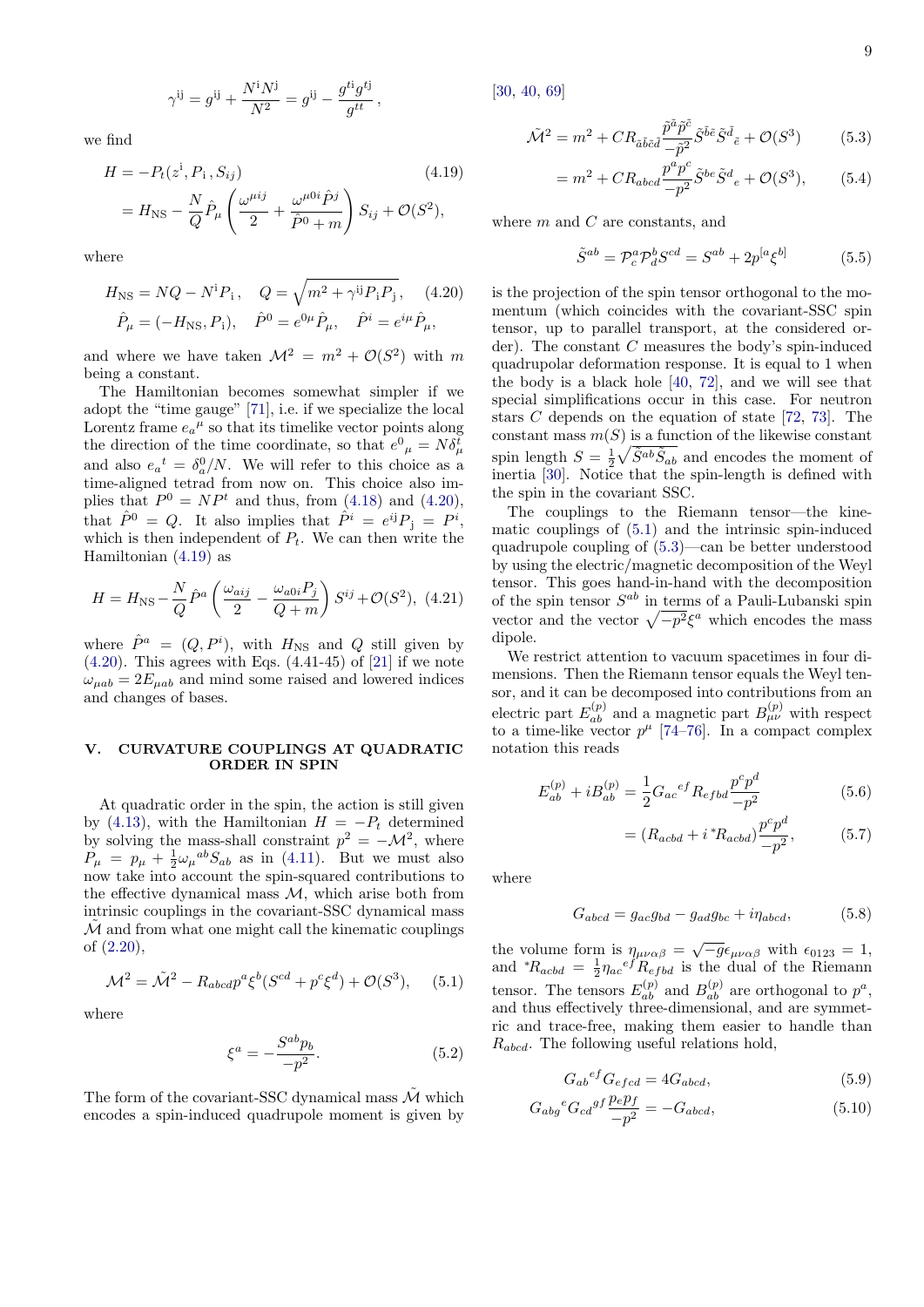$$
R_{abcd} + i^* R_{abcd} = \frac{1}{2} G_{ab}{}^{ef} R_{efcd}
$$

$$
= \frac{1}{2} R_{abgh} G_{cd}{}^{gh}
$$

$$
= \frac{1}{8} G_{ab}{}^{ef} R_{efgh} G_{cd}{}^{gh}.
$$
(5.11)

In [\(5.11\)](#page-9-4) the equality of the left and right duals of the Riemann tensor was used. From these relations together with [\(5.6\)](#page-8-6), the Riemann tensor can be recovered as the real part of

<span id="page-9-5"></span>
$$
R_{abcd} + i^* R_{abcd} = G_{ab}{}^{ef} G_{cd}{}^{gh} \frac{p_e p_g}{-p^2} \left( E_{fh}^{(p)} + i B_{fh}^{(p)} \right). \tag{5.12}
$$

Using [\(5.7\)](#page-8-0) along with [\(5.5\)](#page-8-7) allows us to express the curvature couplings in [\(5.1\)](#page-8-4) and [\(5.3\)](#page-8-5) as

$$
R_{abcd}p^{a}p^{c}\tilde{S}^{b}{}_{e}\tilde{S}^{de} = p^{2}E_{ab}^{(p)}s^{a}s^{b},
$$
\n(5.13)  
\n
$$
R_{abcd}p^{a}\xi^{b}p^{c}\xi^{d} = -p^{2}E_{ab}^{(p)}\xi^{a}\xi^{b},
$$
\n
$$
R_{abcd}p^{a}\xi^{b}S^{cd} = 2\sqrt{-p^{2}}B_{ab}^{(p)}s^{a}\xi^{b} + 2p^{2}E_{ab}^{(p)}\xi^{a}\xi^{b},
$$

where the Pauli-Lubanski spin vector  $s^a$  is defined as

$$
s^{a} = -\frac{1}{2}\eta^{abcd} \frac{p_{b}}{\sqrt{-p^{2}}} \tilde{S}_{cd}
$$

$$
= -\frac{1}{2}\eta^{abcd} \frac{p_{b}}{\sqrt{-p^{2}}} S_{cd}.
$$
(5.14)

One further useful identity, which follows from [\(5.12\)](#page-9-5), is

$$
\frac{1}{4}R_{abcd}S^{ab}S^{cd}
$$
\n
$$
= -E_{ab}^{(p)}s^a s^b - 2\sqrt{-p^2}B_{ab}^{(p)}s^a \xi^b - p^2 E_{ab}^{(p)}\xi^a \xi^b.
$$
\n(5.15)

By combining  $(5.1)$ ,  $(5.3)$ ,  $(5.13)$ , and  $(5.15)$ , we can express the total effective dynamical mass as

$$
\mathcal{M}^2 = m^2 - CE_{ab}^{(p)} s^a s^b - 2\sqrt{-p^2} B_{ab}^{(p)} s^a \xi^b - p^2 E_{ab}^{(p)} \xi^a \xi^b
$$

$$
= m^2 + \frac{1}{4} R_{abcd} S^{ab} S^{cd} - (C - 1) E_{ab}^{(p)} s^a s^b. \tag{5.16}
$$

The coupling given by the second term was also considered e.g. in [\[77,](#page-23-28) [78\]](#page-23-29), but therein the prefactor is an arbitrary constant, analogous to C here. However, the present derivation shows that this prefactor is actually fixed. Indeed, it was argued in [\[24\]](#page-22-12) that the only nonminimal couplings which carry arbitrary coefficients should be constructed from the projected spin  $\tilde{S}^{ab}$  (or the vector  $s<sup>a</sup>$ ). The coupling terms agree with [\[40\]](#page-22-25) in the case of the covariant SSC.

Using [\(5.16\)](#page-9-2), and using  $P_a = p_a + \frac{1}{2}\omega_a{}^{bc}S_{bc}$  as in [\(4.11\)](#page-7-6), we can rewrite the mass-shell constraint  $p^2 = -\mathcal{M}^2$  as

$$
\mu^2 \equiv -P^2
$$
\n
$$
= m^2 - P^a \omega_a{}^{bc} S_{bc} + \frac{1}{4} \omega_a{}^{bc} \omega^{ade} S_{bc} S_{de}
$$
\n
$$
+ \frac{1}{4} R_{abcd} S^{ab} S^{cd} - (C - 1) E_{ab}^{(p)} s^a s^b + \mathcal{O}(S^3).
$$
\n
$$
(5.17)
$$

We can then give a formal solution for the Hamiltonian as

<span id="page-9-9"></span>
$$
H = -P_t = N\sqrt{\mu^2 + \gamma^{ij}P_iP_j} - N^iP_i.
$$
 (5.18)

<span id="page-9-4"></span>This is only a formal solution because  $\mu^2$  depends on  $P_t$ . But because this dependence starts only at  $\mathcal{O}(S)$ , this equation can be relatively easily solved for  $P_t$  order by order in the spin. We saw the fully expanded solution to linear order in spin, for the general case in [\(4.19\)](#page-8-3), and with the time-aligned tetrad  $e^0_{\mu} = N \delta_{\mu}^t$  in [\(4.21\)](#page-8-8). We give the solution to quadratic order, in the case of a time-aligned tetrad, in [\(7.31\)](#page-14-0).

### <span id="page-9-3"></span>VI. THE KERR SPACETIME AND ITS RIEMANN TENSOR

<span id="page-9-6"></span>We now specialize to the case where the background is the Kerr geometry, giving the vacuum spacetime around a spinning black hole with mass  $M$  and angular momentum  $Ma$ . The metric in Boyer-Lindquist coordinates  $(t, r, \theta, \phi)$  reads

$$
ds^{2} = -\left(1 - \frac{2Mr}{\Sigma}\right)dt^{2} + \frac{\Sigma}{\Delta}dr^{2} + \Sigma d\theta^{2}
$$

$$
+ \frac{\Lambda}{\Sigma}\sin^{2}\theta \,d\phi^{2} - \frac{2Mar}{\Sigma}\sin^{2}\theta \,dt \,d\phi,
$$
(6.1)

<span id="page-9-7"></span><span id="page-9-1"></span>where

$$
\Sigma = r^2 + a^2 \cos^2 \theta,
$$
  
\n
$$
\Delta = \varpi^2 - 2Mr,
$$
  
\n
$$
\Lambda = \varpi^4 - \Delta a^2 \sin^2 \theta,
$$
  
\n
$$
\varpi^2 = r^2 + a^2.
$$
\n(6.2)

<span id="page-9-2"></span>The Riemann tensor of the Kerr spacetime is algebraically special, of Petrov type D, meaning that it has two repeated principal null directions (PNDs) [\[79,](#page-24-0) [80\]](#page-24-1). As follows from the decomposition of the Weyl tensor in terms of the Weyl spinor [\[79,](#page-24-0) [80\]](#page-24-1), the Riemann/Weyl tensor of any vacuum type D spacetime can be written, along with its dual, in the compact complex form

$$
R_{acbd} + i^* R_{acbd} = -\psi \left[ G_{acbd} + \frac{3}{4} (G\tau)_{ac} (G\tau)_{bd} \right].
$$
 (6.3)

Here,  $\psi$  is a coordinate-invariant complex scalar amplitude,  $G_{acbd}$  is as in [\(5.8\)](#page-8-9), and

<span id="page-9-8"></span>
$$
(G\tau)_{ab} = G_{ab}{}^{cd}\tau_{cd} = 2(\tau_{ab} + i\chi_{ab}),\tag{6.4}
$$

<span id="page-9-0"></span>where  $\tau_{ab}$  is the real 2-form spanned by the two PNDs (with  $\tau_{ab}\tau^{ab} = 2$ , with the sign of  $\tau_{ab}$  being inconsequential), and  $\chi_{ab} = {}^* \tau_{ab} = \frac{1}{2} \eta_{ab}{}^{cd} \tau_{cd}$  is its dual.

It is convenient to use the orthonormal tetrad  $e_a{}^{\mu}$  on Kerr introduced by Carter [\[37,](#page-22-22) [38\]](#page-22-23), for which the two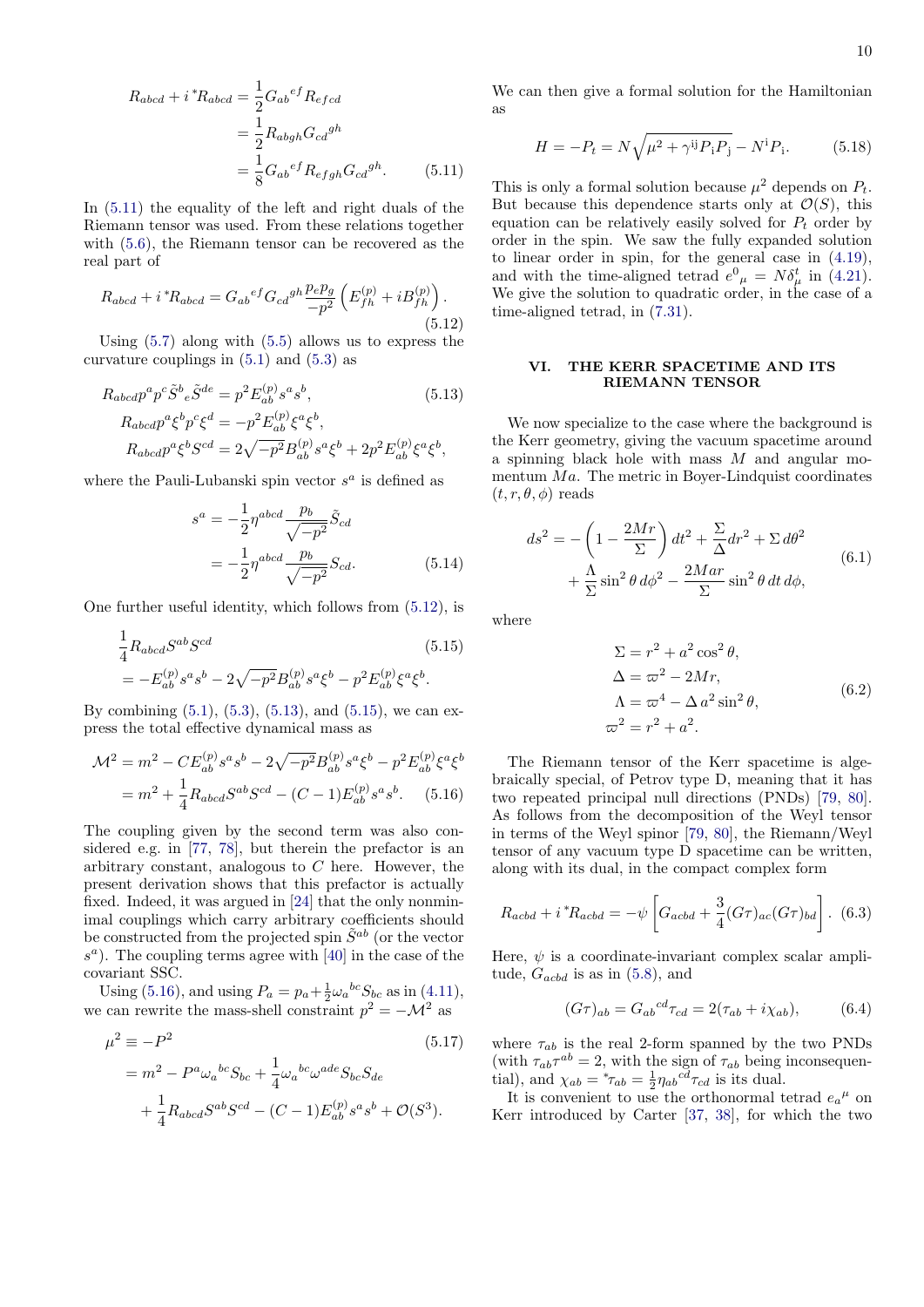PNDs are the directions of  $e_0^{\mu} \pm e_1^{\mu}$ , given by

<span id="page-10-8"></span>
$$
(e_a^{\mu}) = \begin{pmatrix} \frac{\varpi^2}{\sqrt{\Delta\Sigma}} & 0 & 0 & \frac{a}{\sqrt{\Delta\Sigma}} \\ 0 & \sqrt{\frac{\Delta}{\Sigma}} & 0 & 0 \\ 0 & 0 & \frac{1}{\sqrt{\Sigma}} & 0 \\ \frac{a\sin\theta}{\sqrt{\Sigma}} & 0 & 0 & \frac{1}{\sqrt{\Sigma}\sin\theta} \end{pmatrix}, \qquad (6.5)
$$

with  $a = (0, i) = (0, 1, 2, 3)$  running down and  $\mu = (t, i)$  $(t, r, \theta, \phi)$  running across. We will refer to the tetrad  $e_a{}^{\mu}$ as the curvature-aligned frame. The components of the 2-forms  $\tau_{ab}$  and  $\chi_{ab}$  are given in this frame by

<span id="page-10-7"></span>
$$
\tau_{ab} = 2\delta^0_{[a}\delta^1_{b]}, \qquad \chi_{ab} = -\epsilon_{01ab}.\tag{6.6}
$$

The complex amplitude  $\psi$  for Kerr is given by

<span id="page-10-10"></span>
$$
\psi \equiv E - iB = \frac{M}{(r + ia\cos\theta)^3},\tag{6.7}
$$

where we have defined the real scalars  $E$  and  $B$ , with signs chosen to make them both positive in the region of interest.

Using [\(6.3\)](#page-9-8), the electric and magnetic parts of the Rie-mann tensor [\(5.7\)](#page-8-0) with respect to  $p^a$  are compactly and covariantly expressed as

$$
E_{ab}^{(p)} + iB_{ab}^{(p)} = (R_{acbd} + i^*R_{acbd})\frac{p^c p^d}{-p^2}
$$
(6.8)  

$$
= (E - iB) \Big[ -g_{ab}g_{cd} + g_{ad}g_{bc}
$$

$$
- 3(\tau_{ac} + i\chi_{ac})(\tau_{bd} + i\chi_{bd}) \Big] \frac{p^c p^d}{-p^2}.
$$

If we take the electric/magnetic decomposition with respect to the timelike component of the curvature-aligned frame  $e_0^a$ , instead of  $p^a$ , then the components of  $E_{ab}$ and  $B_{ab}$  in the curvature-aligned frame are purely spatial, symmetric, trace-free, diagonal tensors given by

$$
E_{ab}^{(e_0)} = -E\delta_a^i \delta_b^j (3n_i n_j - \delta_{ij}),\tag{6.9}
$$

$$
B_{ab}^{(e_0)} = B \delta_a^i \delta_b^j (3n_i n_j - \delta_{ij}), \tag{6.10}
$$

where  $n_i = \delta_i^1$ .

These results allow us to easily generate explicit expressions for the curvature couplings [\(5.16\)](#page-9-2) in Kerr, using either the fully covariant expressions [\(6.3\)](#page-9-8) and [\(6.8\)](#page-10-0) for the Riemann tensor and its electric and magnetic parts, or the particularly simple components [\(6.9\)](#page-10-1) in the curvature-aligned frame. We will carry this to fruition for two cases of interest. First, in Sec. [VI A,](#page-10-2) we calculate the curvature couplings in the curvature-aligned frame  $e_a^{\mu}$ , restricting attention to the case  $C = 1$ . Then, in Sec. VIB, we consider general values of  $C$  and general tetrads, and we introduce a second tetrad  $f_a^{\mu}$ , given by a boost of  $e_a{}^{\mu}$ , which satisfies the time-aligning condition discussed above [\(4.21\)](#page-8-8).

## <span id="page-10-2"></span>A. Curvature couplings for a test black hole in the curvature-aligned frame

Here we write out the  $C = 1$  curvature couplings in the dynamical mass [\(5.16\)](#page-9-2) in terms of the curvature-alignedframe components of the spin tensor  $S_{ab}$ . We can exploit an identity analogous to [\(5.15\)](#page-9-7), using the decomposition [\(5.12\)](#page-9-5) but with  $p^a \rightarrow e_0^a$ , to express the dynamical mass  $(5.16)$  with  $C = 1$  as

<span id="page-10-4"></span>
$$
\mathcal{M}^2 = m^2 + \frac{1}{4} R_{abcd} S^{ab} S^{cd}
$$
\n
$$
= m^2 - E_{ab}^{(e_0)} \hat{s}^a \hat{s}^b - 2B_{ab}^{(e_0)} \hat{s}^a \hat{\xi}^b + E_{ab}^{(e_0)} \hat{\xi}^a \hat{\xi}^b,
$$
\n(6.11)

where we have defined vectors  $\hat{s}^a$  and  $\hat{\xi}^a$  analogous to [\(5.2\)](#page-8-10) and [\(5.14\)](#page-9-1) but with  $p^a \rightarrow e_0^a$ ,

$$
\hat{s}^a = -\frac{1}{2}\eta^{abcd}e_{0b}S_{cd} = \frac{1}{2}\delta^a_i \epsilon_{ijk} S_{jk} = \delta^a_i S_i, \qquad (6.12)
$$

$$
\hat{\xi}^a = -S^{ab}e_{0b} = \delta^a_i S_{0i},\tag{6.13}
$$

whose frame components are purely spatial and are given directly by the frame components of the spin tensor  $S_{ab}$ . Using  $(6.11)$  with  $(6.9)$  then gives the remarkably simple result

$$
\mathcal{M}^2 = m^2 + (3n_i n_j - \delta_{ij}) \Big[ E(S_i S_j - S_{0i} S_{0j}) - 2BS_i S_{0j} \Big],
$$
\n(6.14)

<span id="page-10-0"></span>in the curvature-aligned frame with  $C = 1$ .

Recall that the temporal components  $S_{0i}$  of the spin tensor are determined by solving the SSC, which gives them in terms of the spatial components  $S_i = \frac{1}{2} \epsilon_{ijk} S_{jk}$ and the momentum  $p^a = (p^0, p^i)$  with  $p^2 = -\mathcal{M}^2$ . For the NW SSC, as in [\(4.9\)](#page-7-2), we have

<span id="page-10-5"></span>
$$
S_{0i} = \frac{\epsilon_{ijk} p_j S_k}{p^0 + \mathcal{M}}.\tag{6.15}
$$

<span id="page-10-1"></span>For the covariant SSC,  $\tilde{S}_{ab}\tilde{p}^b = 0$ , we would have

<span id="page-10-6"></span>
$$
\tilde{S}_{0i} = \frac{\epsilon_{ijk}\tilde{p}_j\tilde{S}_k}{\tilde{p}^0}.
$$
\n(6.16)

### <span id="page-10-3"></span>B. Curvature couplings for general test bodies

### <span id="page-10-9"></span>1. In a general frame

Using [\(6.8\)](#page-10-0), and noting that  $p_a s^a = p_a \xi^a = s_a \xi^a = 0$ , the curvature couplings in the dynamical mass [\(5.16\)](#page-9-2) can be expressed as

$$
-CE_{ab}s^{a}s^{b} = -C\left[E(s_{a}s^{a} - 3\tau_{s}^{2} + 3\chi_{s}^{2}) - 6B\tau_{s}\chi_{s}\right],
$$
  
\n
$$
-2MB_{ab}s^{a}\xi^{b} = 6E(\tau_{s}\chi_{\xi} + \tau_{\xi}\chi_{s}) - 6B(\tau_{s}\tau_{\xi} - \chi_{s}\chi_{\xi}),
$$
  
\n
$$
\mathcal{M}^{2}E_{ab}\xi^{a}\xi^{b} = E(\mathcal{M}^{2}\xi_{a}\xi^{a} - 3\tau_{\xi}^{2} + 3\chi_{\xi}^{2}) - 6B\tau_{\xi}\chi_{\xi},
$$
  
\n(6.17)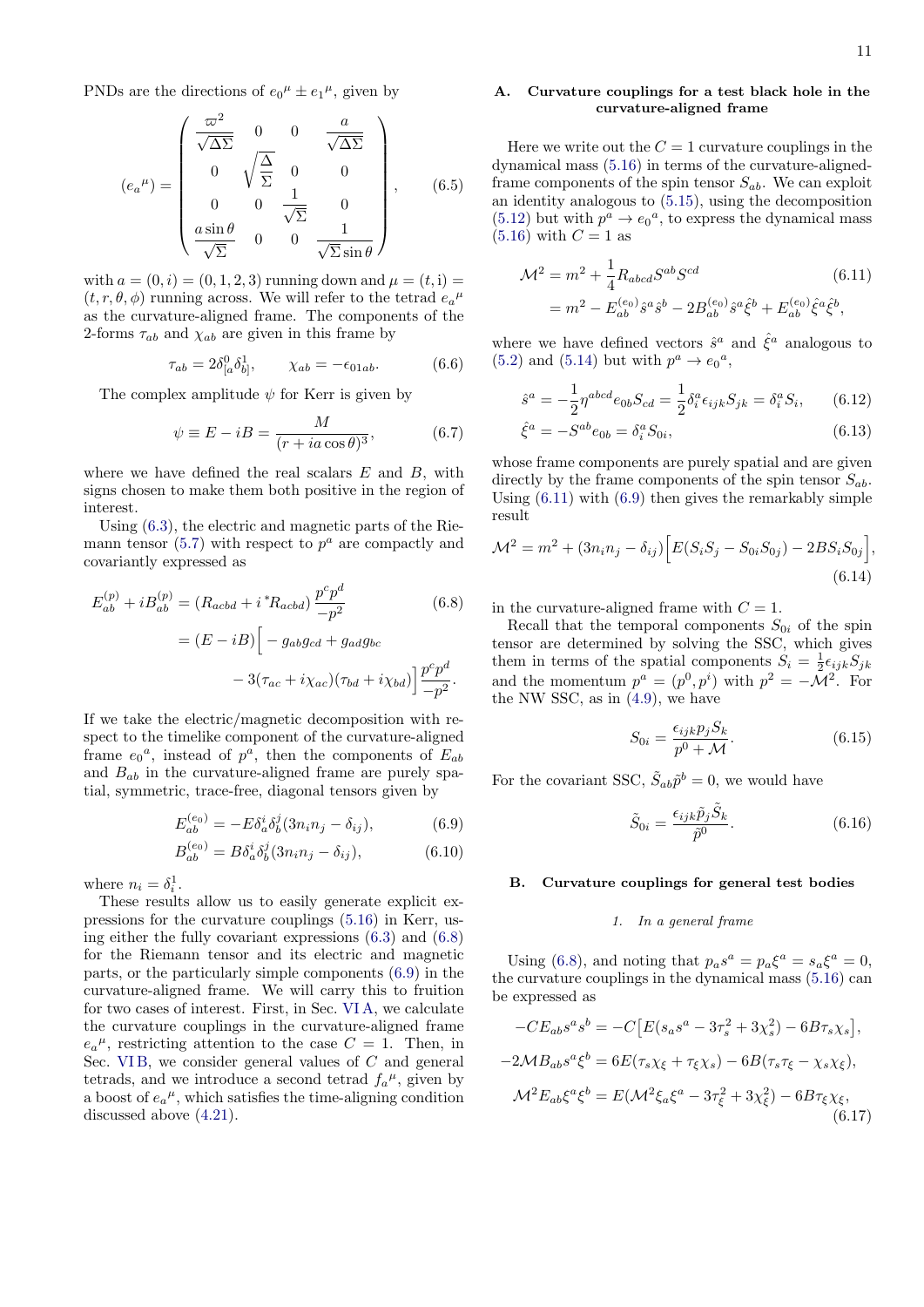where

$$
\tau_s = \tau_{ab} \frac{p^a}{\mathcal{M}} s^b, \qquad \chi_s = \chi_{ab} \frac{p^a}{\mathcal{M}} s^b, \qquad (6.18)
$$

$$
\tau_{\xi} = \tau_{ab} \frac{p^a}{\mathcal{M}} \mathcal{M} \xi^b, \qquad \chi_{\xi} = \chi_{ab} \frac{p^a}{\mathcal{M}} \mathcal{M} \xi^b.
$$

The components of the Pauli-Lubanski spin vector and the mass dipole vector,

$$
s^{a} = -\frac{1}{2}\eta^{abcd}\frac{p_b}{\mathcal{M}}S_{cd}, \qquad \mathcal{M}\xi^{a} = -S^{ab}\frac{p_b}{\mathcal{M}}, \qquad (6.19)
$$

are given in a general orthonormal frame by

$$
\mathcal{M}s^0 = p_i S_i, \qquad \mathcal{M}s^i = p^0 S_i + \epsilon_{ijk} p_j S_{0k},
$$
  

$$
\mathcal{M}^2 \xi^0 = p_i S_{0i}, \qquad \mathcal{M}^2 \xi^i = p^0 S_{0i} - \epsilon_{ijk} p_j S_k, \quad (6.20)
$$

with  $S_i = \frac{1}{2} \epsilon_{ijk} S_{jk}$  and with  $S_{0i}$  determined by the SSC, as in  $(6.15)$  or  $(6.16)$ .

The only further ingredients needed for an explicit expression of the curvature couplings are the components of the 2-forms  $\tau_{ab}$  and  $\chi_{ab}$  in a given orthonormal frame. These are given by [\(6.6\)](#page-10-7) above in the curvature-aligned frame  $e_a{}^{\mu}$ , and by [\(6.25\)](#page-11-1) below in a new time-aligned frame  $f_a^{\mu}$ , which we now describe.

### 2. In the time-aligned frame with the Newton-Wigner SSC

Consider the tetrad  $f_a^{\mu}$  which is obtained by boosting the curvature-aligned tetrad  $e_a{}^{\mu}$  of [\(6.5\)](#page-10-8) to achieve the time-aligning conditions  $f^0{}_\mu = N \delta^t_\mu$  and  $f_a{}^t = \delta^0_a/N$ , given by

<span id="page-11-2"></span>
$$
f_a{}^{\mu} = \lambda_a{}^b e_b{}^{\mu}, \tag{6.21}
$$

where

$$
\left(\lambda_a{}^b\right) = \begin{pmatrix} \gamma & 0 & 0 & -v\gamma \\ 0 & 1 & 0 & 0 \\ 0 & 0 & 1 & 0 \\ -\gamma v & 0 & 0 & \gamma \end{pmatrix} \tag{6.22}
$$

with

<span id="page-11-3"></span>
$$
v = \frac{a\sqrt{\Delta}\sin\theta}{\varpi^2}, \qquad \gamma = \frac{1}{\sqrt{1 - v^2}} = \frac{\varpi^2}{\sqrt{\Lambda}}, \qquad (6.23)
$$

resulting in

<span id="page-11-8"></span>
$$
(f_a^{\mu}) = \begin{pmatrix} \sqrt{\frac{\Lambda}{\Delta \Sigma}} & 0 & 0 & \frac{2Mar}{\sqrt{\Delta \Sigma \Lambda}} \\ 0 & \sqrt{\frac{\Delta}{\Sigma}} & 0 & 0 \\ 0 & 0 & \frac{1}{\sqrt{\Sigma}} & 0 \\ 0 & 0 & 0 & \frac{\sqrt{\Sigma}}{\sqrt{\Lambda} \sin \theta} \end{pmatrix}.
$$
 (6.24)

<span id="page-11-6"></span>This coincides with the "spheroidal" tetrad used in [\[21\]](#page-22-9). The components of the 2-forms  $\tau_{ab}$  and  $\chi_{ab}$  in this frame are then obtained from  $(6.6)$  and  $(6.21)$  as

<span id="page-11-1"></span>
$$
\tau_{ab} = 2\gamma (\delta_{[a}^{0} - v_{[a})\delta_{b]}^{1}, \qquad \chi_{ab} = \frac{1}{2} \epsilon_{ab}{}^{cd} \tau_{cd}, \qquad (6.25)
$$

where

<span id="page-11-4"></span>
$$
v_a = \delta_a^i v_i, \qquad v_i = v \delta_i^3. \tag{6.26}
$$

It is convenient now to introduce a 3-vector notation for the spatial frame components of vectors, as in  $\vec{p} = (p_i)$ and  $\vec{S} = (S_i)$  with  $\vec{p} \cdot \vec{S} = p_i S_i$  and  $\vec{p} \times \vec{S} = (\epsilon_{ijk} p_j S_k)$ . Defining the (radial) unit vector  $\vec{n} = (n_i) = (\delta_i^{\mathfrak{q}})$  and a vector  $\vec{a} = (a_i)$  representing the spin of the Kerr black hole,

<span id="page-11-7"></span>
$$
\vec{n} = \begin{pmatrix} 1 \\ 0 \\ 0 \end{pmatrix}, \qquad \vec{a} = a \begin{pmatrix} \cos \theta \\ -\sin \theta \\ 0 \end{pmatrix}, \tag{6.27}
$$

<span id="page-11-5"></span>the boost velocity vector  $\vec{v} = (v_i)$  from [\(6.23\)](#page-11-3) and [\(6.26\)](#page-11-4) is given by

$$
\vec{v} = -\frac{\sqrt{\Delta}}{\varpi^2} \vec{n} \times \vec{a}.
$$
 (6.28)

Then, from  $(6.25)$  and  $(6.20)$ , using the solution  $(6.15)$ to the NW SSC, the scalars [\(6.18\)](#page-11-6) entering the curvature couplings [\(6.17\)](#page-10-9) can be written as

$$
\tau_s = \frac{\gamma}{\mathcal{M}} \left[ p^0 \vec{n} \cdot \vec{\hat{S}} + (\vec{n} \times \vec{v}) \cdot (\vec{p} \times \vec{S}) \right],
$$
  
\n
$$
\chi_s = \frac{\gamma}{\mathcal{M}} \left[ -\vec{n} \cdot \vec{p} \times \vec{S} + p^0 \vec{n} \cdot \vec{v} \times \vec{\hat{S}} \right],
$$
  
\n
$$
\tau_{\xi} = \gamma \left[ p^0 \vec{n} \cdot \vec{\xi} + (\vec{n} \times \vec{v}) \cdot (\vec{p} \times \vec{\xi}) \right],
$$
  
\n
$$
\chi_{\xi} = \gamma \left[ -\vec{n} \cdot \vec{p} \times \vec{\xi} + p^0 \vec{n} \cdot \vec{v} \times \vec{\xi} \right],
$$
\n(6.29)

where

$$
\vec{\hat{S}} = \vec{S} - \frac{\vec{p}(\vec{p} \cdot \vec{S})}{p^0(p^0 + \mathcal{M})}, \qquad \vec{\xi} = \frac{-\vec{p} \times \vec{S}}{\mathcal{M}(p^0 + \mathcal{M})}, \quad (6.30)
$$

with  $\vec{\hat{S}}$  being an auxiliary spin vector and with  $\vec{\xi} = (\xi^i)$  as in [\(6.20\)](#page-11-5). We thus have fully explicit 3-vector expressions for the curvature couplings [\(6.17\)](#page-10-9), if we also note that  $s_a s^a = \vec{S}^2$ ,  $\xi_a \xi^a = \vec{\xi}^2$ , and, from [\(6.7\)](#page-10-10) and [\(6.27\)](#page-11-7),

$$
E = \frac{Mr(r^2 - 3(\vec{n} \cdot \vec{a})^2)}{(r^2 + (\vec{n} \cdot \vec{a})^2)^3},
$$
(6.31)

$$
B = \frac{M\vec{n} \cdot \vec{a}(3r^2 - (\vec{n} \cdot \vec{a})^2)}{(r^2 + (\vec{n} \cdot \vec{a})^2)^3}.
$$
 (6.32)

### <span id="page-11-0"></span>VII. EXPLICIT CANONICAL HAMILTONIAN IN THE TIME-ALIGNED FRAME(S) AND ITS POST-NEWTONIAN EXPANSION

Having found useful expressions for the curvature couplings, the last major step in evaluating the Hamiltonian defined by  $(5.17)$  and  $(5.18)$  in Kerr is to evaluate the Ricci rotation coefficients for a given choice of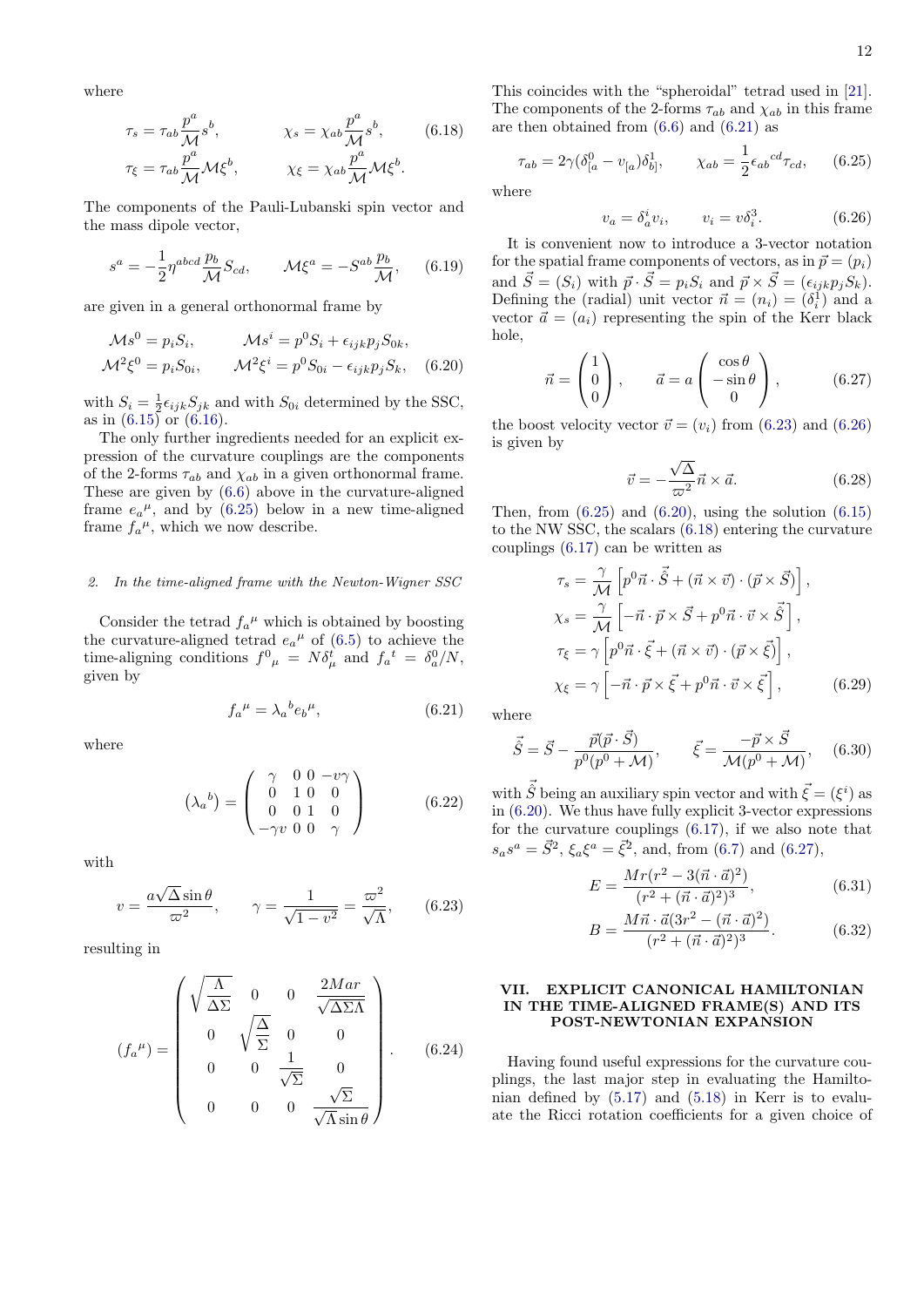tetrad. We address this in Sec. [VII A,](#page-12-0) giving results for the (spherical) time-aligned frame  $f_a^{\mu}$ , and introducing a new (Cartesian) time-aligned frame  $g_a^{\mu}$  which is obtained from a spatial rotation of  $f_a^{\mu}$ . We find that the PN expansion is most easily accomplished by using the rotation coefficients of the g-frame expressed in the f-frame. We also give the rotation coefficients of the curvature-aligned frame  $e_a{}^{\mu}$  in Appendix [C.](#page-20-0)

In Sec. [VII B,](#page-13-0) we take the fully relativistic Hamiltonian defined by the  $g$ -frame (expressed in the  $f$ -frame) and generate its PN expansion. We are able to recover the test-mass limits of all known PN spin couplings through 4PN order. Some higher-order results (including next-toleading-order spin-cubed couplings at 4.5PN) are available upon request.

## <span id="page-12-0"></span>A. Rotation coefficients for the spherical and Cartesian time-aligned frames

Given an orthonormal frame  $f_a^{\mu} = (f_0^{\mu}, f_i^{\mu})$ , its Ricci rotation coefficients,

<span id="page-12-1"></span>
$$
\omega_{abc}^{(f)} = f_a^{\ \mu} (\nabla_{\mu} f_b^{\ \nu}) f_{c\nu},\tag{7.1}
$$

with  $\omega_{abc}^{(f)} = -\omega_{acb}^{(f)}$ , are conveniently encoded in the two 4×3 matrices

<span id="page-12-3"></span>
$$
\omega_{a*i}^{(f)} \equiv \frac{1}{2} \epsilon_{ijk} \omega_{ajk}^{(f)}, \qquad \omega_{a0i}^{(f)}.
$$
 (7.2)

For the spherical time-aligned tetrad  $f_a^{\mu}$  [\(6.24\)](#page-11-8), one finds

$$
\left(\omega_{a+i}^{(f)}\right) = \frac{1}{\Sigma^{3/2}\Lambda} \begin{pmatrix} -2Ma^3r\sqrt{\Delta}\cos\theta\sin^2\theta & -Ma\sin\theta(2r^2\Sigma + \varpi^2\rho^2) & 0\\ 0 & 0 & \Lambda a^2\cos\theta\sin\theta\\ 0 & 0 & \Lambda r\sqrt{\Delta} \end{pmatrix},\tag{7.3}
$$

$$
\left(\omega_{a0i}^{(f)}\right) = \frac{1}{\Sigma^{3/2}\Lambda} \begin{pmatrix} M(\varpi^4 \rho^2 - 4Ma^2 r^3 \sin^2 \theta) / \sqrt{\Delta} & -2Ma^2 r \varpi^2 \cos \theta \sin \theta & 0 \\ 0 & 0 & -Ma \sin \theta (2r^2 \Sigma + \varpi^2 \rho^2) \\ 0 & 0 & 2Ma^3 r \sqrt{\Delta} \cos \theta \sin^2 \theta \\ -Ma \sin \theta (2r^2 \Sigma + \varpi^2 \rho^2) & 2Ma^3 r \sqrt{\Delta} \cos \theta \sin^2 \theta & 0 \end{pmatrix}, \quad (7.4)
$$

where

$$
\rho^2 = r^2 - a^2 \cos^2 \theta. \tag{7.5}
$$

The same matrices for the curvature-aligned e-frame are given in Appendix [C.](#page-20-0) They have the same pattern of nonzero components, but the expressions for the eframe components are somewhat less lengthy than the f-frame results given here, allowing us to easily write the exact e-frame coefficients in a 3-vector notation (which we do not do for the exact f-frame coefficients). The advantage of the f-frame over the e-frame comes in the post-Newtonian expansion, as we can see that several components of  $\omega_{abc}^{(f)}$  are shifted to higher orders in  $M/r$ and  $a/r$  relative to those in  $\omega_{abc}^{(e)}$ .

Further such simplifications for the PN expansion can be achieved by using a third "Cartesian timealigned" tetrad  $g_a^{\mu}$ , which coincides with the "quasi-isotropic" tetrad of [\[16\]](#page-22-7). It is obtained from  $f_a^{\mu}$  by a spatial rotation—the rotation that takes the sphericalcoordinate triad  $(e_r, e_\theta, e_\phi)$  into the Cartesian triad  $(e_x, e_y, e_z)$  in flat space—,

$$
g_a{}^{\mu} = \mathcal{R}_a{}^b f_b{}^{\mu},\tag{7.6}
$$

with

$$
\left(\mathcal{R}_a{}^b\right) = \begin{pmatrix} 1 & 0 & 0 & 0 \\ 0 & \sin\theta\cos\phi & \cos\theta\cos\phi & -\sin\phi \\ 0 & \sin\theta\sin\phi & \cos\theta\sin\phi & \cos\phi \\ 0 & \cos\theta & -\sin\theta & 0 \end{pmatrix}.
$$
 (7.7)

We will find it most convenient to use the rotation coefficients  $\omega_{abc}^{(g)}$  of the *g*-frame, but expressed in the *f*-frame:

$$
\omega_{abc} \equiv \mathcal{R}^d{}_a \mathcal{R}^e{}_b \mathcal{R}^f{}_c \,\omega_{def}^{(g)}
$$

$$
= \omega_{abc}^{(f)} - f_a{}^\mu \mathcal{R}_{dc} \nabla_\mu \mathcal{R}^d{}_b \tag{7.8}
$$

where the second line follows from  $f_a^{\mu} = \mathcal{R}^b{}_a g_b^{\mu}, (7.1),$  $f_a^{\mu} = \mathcal{R}^b{}_a g_b^{\mu}, (7.1),$  $f_a^{\mu} = \mathcal{R}^b{}_a g_b^{\mu}, (7.1),$ and [\(7.1\)](#page-12-1) with  $f \rightarrow g$ . We find that the components of our hybrid rotation coefficients  $\omega_{abc}$  are given by

<span id="page-12-2"></span>
$$
\omega_{a*i} = \frac{1}{2} \epsilon_{ijk} \omega_{ajk} = \omega_{a*i}^{(f)} + \Delta \omega_{a*i}, \tag{7.9}
$$

$$
\omega_{a0i} = \omega_{a0i}^{(f)},\tag{7.10}
$$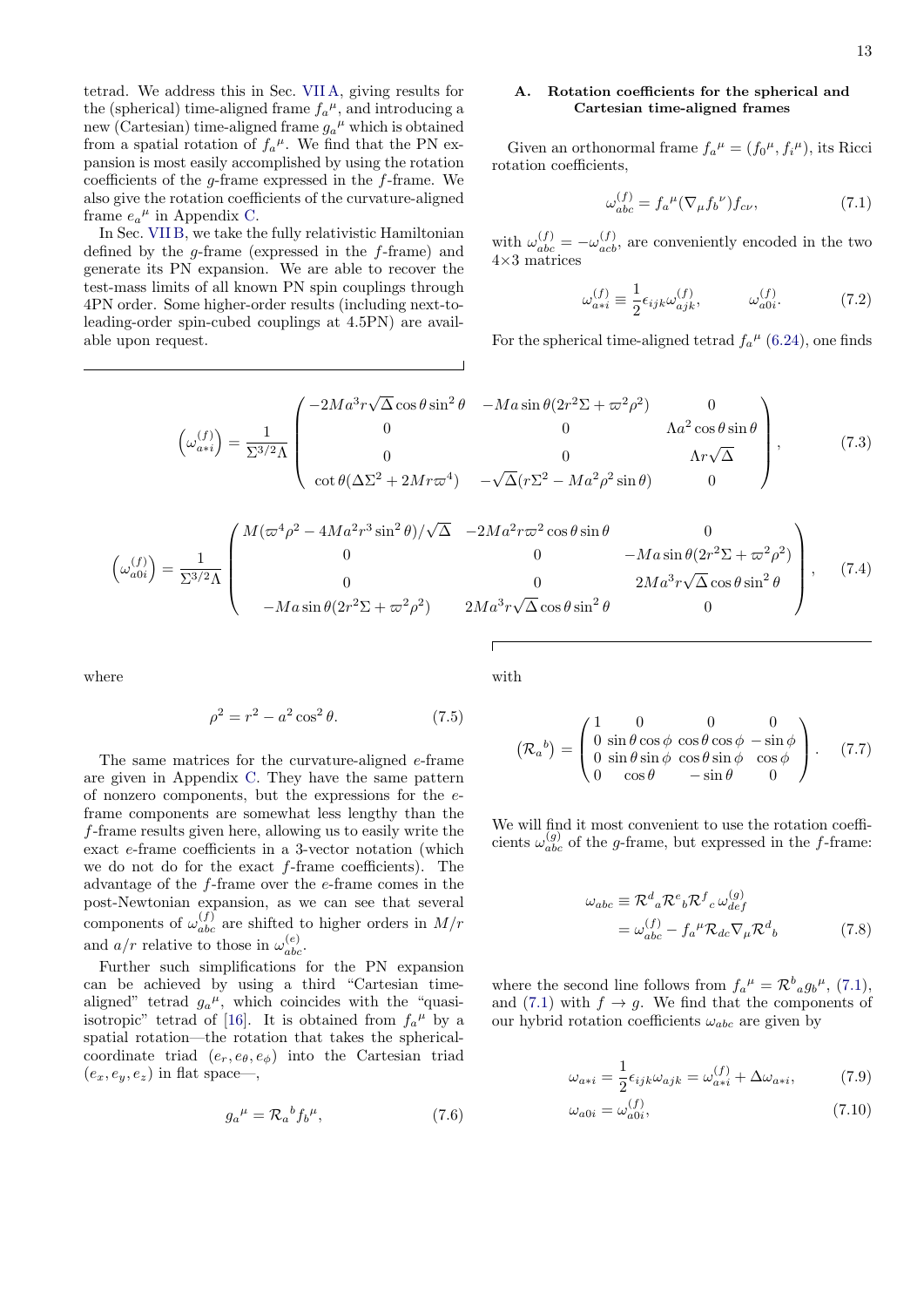where

$$
(\Delta \omega_{a+i}) = \left( -\frac{1}{2} \epsilon_{ijk} f_a{}^{\mu} \mathcal{R}_{bk} \nabla_{\mu} \mathcal{R}^b{}_j \right) \tag{7.11}
$$
\n
$$
= \left( \begin{array}{ccc} -\frac{2Mar \cos \theta}{\sqrt{\Delta \Sigma \Lambda}} & \frac{2Mar \sin \theta}{\sqrt{\Delta \Sigma \Lambda}} & 0 \\ 0 & 0 & 0 \\ 0 & 0 & -\frac{1}{\sqrt{\Sigma}} \\ -\cot \theta \sqrt{\frac{\Sigma}{\Lambda}} & \sqrt{\frac{\Sigma}{\Lambda}} & 0 \end{array} \right).
$$

### <span id="page-13-0"></span>B. Post-Newtonian expansion of the Hamiltonian

The above results for the rotation coefficients  $\omega_{abc}$  complete the list of ingredients needed for an explicit expression of the canonical Hamiltonian defined by [\(5.17\)](#page-9-0) and [\(5.18\)](#page-9-9). We recall that the Hamiltonian is given by  $H = -P_t$ , where  $P_\mu = (P_t, P_i)$  are the coordinate-basis components of the canonical momentum  $P_a$ , which is related to the covariant momentum  $p_a$  by

<span id="page-13-1"></span>
$$
P_a - p_a = \frac{1}{2}\omega_{abc}S^{bc} \equiv h_a.
$$
 (7.12)

The Hamiltonian  $H = -P_t$  is found by solving the mass shell constraint [\(5.17\)](#page-9-0),  $p^2 = -\mathcal{M}^2 \Rightarrow$ 

$$
\mu^2 = -P^2
$$
\n
$$
= m^2 - 2P^a h_a + h^a h_a
$$
\n
$$
+ \frac{1}{4} R_{abcd} S^{ab} S^{cd} - (C - 1) E_{ab}^{(p)} s^a s^b + \mathcal{O}(S^3),
$$
\n(7.13)

for  $P_t$ . A formal solution is given by  $(5.18)$  above, and the solution explicitly expanded to quadratic order in the test spin is given by [\(7.31\)](#page-14-0) below.

The following subsections collect results for the Kerrspin and PN expansions of the rotation coefficients, the spatial triad, and the metric coefficients, and for the testspin expansion of the Hamiltonian. The results of the PN expansion are then presented and discussed in Sec. [VII C.](#page-14-1)

#### <span id="page-13-3"></span>1. Expansion of the rotation coefficients

The components of the rotation coefficients are conveniently encoded in the vector  $h_a$  of [\(7.12\)](#page-13-1), which is expressed via [\(7.9\)](#page-12-2) as

<span id="page-13-4"></span>
$$
h_a = \frac{1}{2}\omega_{abc}S^{bc} = \omega_{a*i}S_i - \omega_{a0i}S_{0i}.
$$
 (7.14)

The results can be given in a 3-vector notation by expressing the components  $h_0$  and  $\vec{h} = (h_i)$  in terms of  $\vec{S} = (S_i)$  and  $\vec{S}_0 = (S_{0i})$ . The only other 3-vectors that will appear in these expressions are the radial unit vector  $\vec{n}$  and the Kerr spin vector  $\vec{a}$  of [\(6.27\)](#page-11-7), and the only

other quantities involved are the Kerr mass M and the Boyer-Lindquist radial coordinate  $r$ . We present the results here as an expansion in the Kerr spin a:

$$
h_0 = h_0^{a^0} + h_0^{a^1} + h_0^{a^2} + h_0^{a^3} + \mathcal{O}(a^4),
$$
 (7.15)  

$$
\vec{b} - \vec{b}^{a^0} + \vec{b}^{a^1} + \vec{b}^{a^2} + \vec{b}^{a^3} + \mathcal{O}(a^4)
$$
 (7.16)

$$
\vec{h} = \vec{h}^{a^0} + \vec{h}^{a^1} + \vec{h}^{a^2} + \vec{h}^{a^3} + \mathcal{O}(a^4). \tag{7.16}
$$

At  $\mathcal{O}(a^0)$  and  $\mathcal{O}(a^1)$ , keeping all powers of  $M/r$ , we have

$$
h_0^{a^0} = -\frac{M}{r^2\sqrt{w}}\vec{n} \cdot \vec{S}_0,
$$
\n(7.17)

$$
\vec{h}^{a^0} = \frac{1 - \sqrt{w}}{r} \vec{n} \times \vec{S},\tag{7.18}
$$

$$
h_0^{a^1} = \frac{3M}{r^3} (\vec{a} \cdot \vec{S} - \vec{n} \cdot \vec{a} \cdot \vec{n} \cdot \vec{S}) - \frac{2M}{r^3 \sqrt{w}} \vec{a} \cdot \vec{S}, \qquad (7.19)
$$

$$
\vec{h}^{a^1} = -\frac{3M}{r^3} \left[ \vec{n} \cdot \vec{S}_0 \; \vec{n} \times \vec{a} + (\vec{n} \cdot \vec{a} \times \vec{S}_0) \; \vec{n} \right], \qquad (7.20)
$$

where

<span id="page-13-5"></span>
$$
w = 1 - \frac{2M}{r}.\t(7.21)
$$

At  $\mathcal{O}(a^2)$  and  $\mathcal{O}(a^3)$ , expanding in  $M/r$ , we have

$$
h_0^{a^2} = h_0^{\text{LO}a^2} + h_0^{\text{NLO}a^2} + \mathcal{O}\left(\frac{M^3 a^2 S_0}{r^6}\right),\qquad(7.22)
$$

$$
\vec{h}^{a^2} = \vec{h}^{\text{PLO}a^2} + \vec{h}^{\text{LO}a^2} + \vec{h}^{\text{NLO}a^2} + \mathcal{O}\left(\frac{M^3 a^2 S}{r^6}\right),
$$

<span id="page-13-2"></span>with

$$
\vec{h}^{\text{PLO}a^2} = \frac{1}{2r^3} \left[ \vec{n} \cdot \vec{a} \, \vec{\alpha} \times \vec{S} + \vec{n} \cdot \vec{a} \times \vec{S} \left( \vec{a} - 4\vec{n} \cdot \vec{a} \, \vec{n} \right) \right],
$$
\n
$$
h_0^{\text{LO}a^2} = \frac{M}{2r^4} \Big[ -4\vec{n} \cdot \vec{a} \, \vec{a} \cdot \vec{S}_0 + \Big( -\vec{a}^2 + 11(\vec{n} \cdot \vec{a})^2 \Big) \vec{n} \cdot \vec{S}_0 \Big],
$$
\n
$$
\vec{h}^{\text{LO}a^2} = \frac{M}{2r^4} \Big[ -\Big( \vec{a}^2 + 3(\vec{n} \cdot \vec{a})^2 \Big) \vec{n} \times \vec{S} + 2 \Big( \vec{a} \cdot \vec{S} - 4\vec{n} \cdot \vec{a} \, \vec{n} \cdot \vec{S} \Big) \vec{n} \times \vec{a} \Big],
$$
\n
$$
h_0^{\text{NLO}a^2} = \frac{M^2}{2r^5} \Big( 13\vec{a}^2 - 5(\vec{n} \cdot \vec{a})^2 \Big) \vec{n} \cdot \vec{S}_0,
$$
\n
$$
\vec{h}^{\text{NLO}a^2} = \frac{M^2}{4r^5} \Big[ -3 \Big( \vec{a}^2 + (\vec{n} \cdot \vec{a})^2 \Big) \vec{n} \times \vec{S} + 14 \Big( -\vec{a} \cdot \vec{S} + \vec{n} \cdot \vec{a} \, \vec{n} \cdot \vec{S} \Big) \vec{n} \times \vec{a} \Big],
$$

and

$$
h_0^{a^3} = h_0^{\text{LO}a^3} + \mathcal{O}\left(\frac{M^2 a^3 S}{r^6}\right),\tag{7.23}
$$

$$
\vec{h}^{a^3} = \mathcal{O}\left(\frac{Ma^3 S_0}{r^5}\right),\tag{7.24}
$$

with

$$
h_0^{\text{LO}a^3} = \frac{M}{2r^5} (\vec{n} \cdot \vec{a})^2 \left( 17\vec{n} \cdot \vec{a} \ \vec{n} \cdot \vec{S} - 9\vec{a} \cdot \vec{S} \right). \tag{7.25}
$$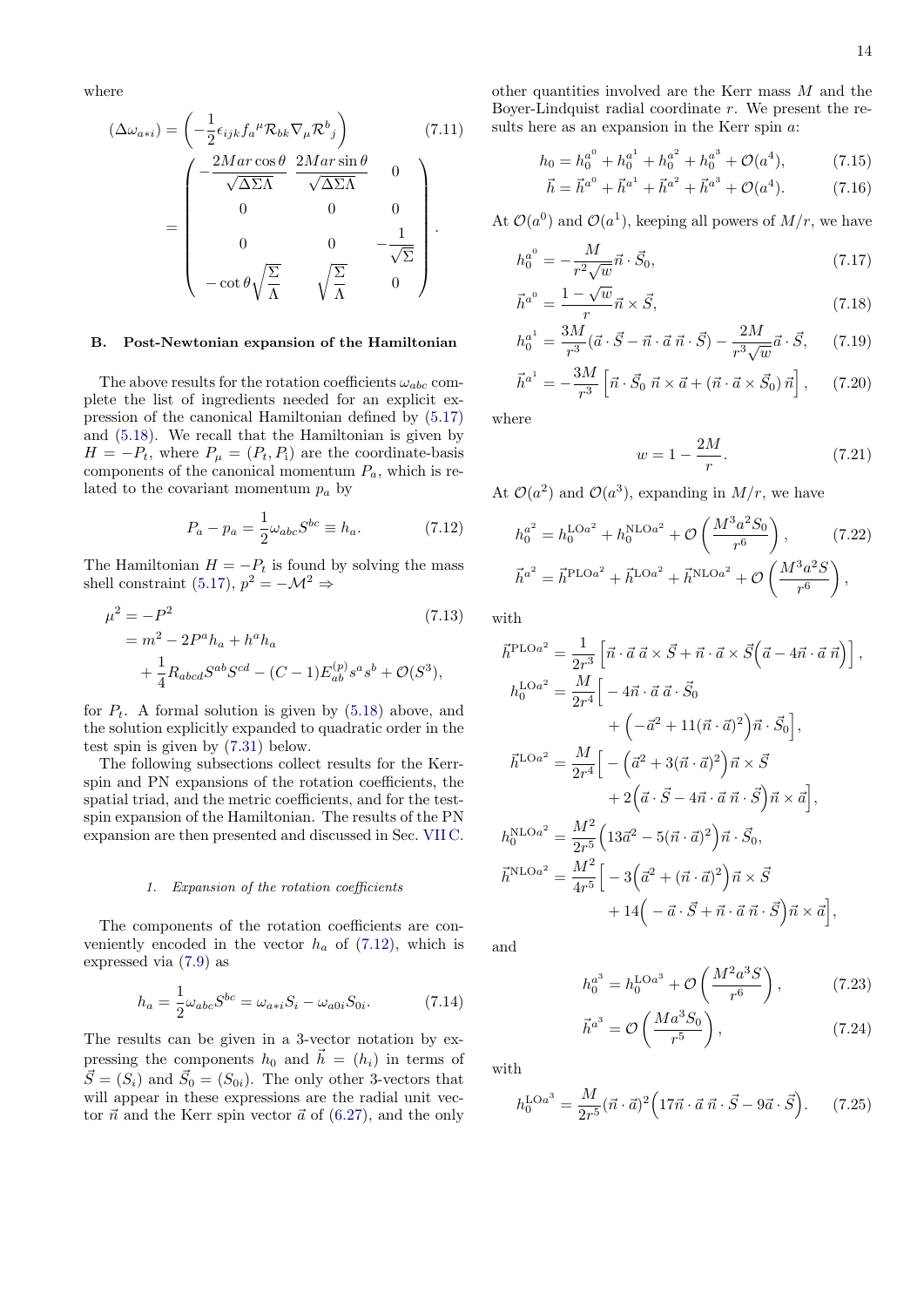## 2. Expansion of the spatial triad; coordinate-basis versus frame components of the canonical momentum

While our expressions for the spin coupling terms in [\(7.13\)](#page-13-2) involve the spatial components  $P_i = P^i$  of the f-frame components  $P^a = (P^0, P^i)$  of the canonical momentum, our true canonical variables are the spatial components  $P_i$  of the coordinate-basis components  $P_{\mu} = (P_t, P_i)$  of the canonical momentum. The two are related by  $P_i = f_i^j P_j$ , where  $f_i^j =$  $\text{diag}\left(\sqrt{\Delta/\Sigma}, 1/\sqrt{\Sigma}, \sqrt{\Sigma}/(\sqrt{\Lambda}\sin\theta)\right)$ , from [\(6.24\)](#page-11-8). Writing these two sets of components in 3-vector notation as

$$
\vec{P}_{(f)} = (P_i), \qquad \vec{P} = (P_i) \tag{7.26}
$$

(which are in two distinct spherical-like bases which will now be identified component-wise), the explicit relationship  $P_i = f_i^{\dagger} P_j$ , expanded in the Kerr spin but not in PN orders, is given by

$$
\vec{P}_{(f)} = \vec{P} - (1 - \sqrt{w})\vec{n} \cdot \vec{P} \vec{n} \qquad (7.27)
$$
\n
$$
+ \frac{1}{2r^2} \left[ \left( \frac{\vec{a}^2}{\sqrt{w}} + (1 - \sqrt{w})(\vec{n} \cdot \vec{a})^2 \right) \vec{n} \cdot \vec{P} \vec{n} \right. \qquad (7.27)
$$
\n
$$
- (\vec{n} \cdot \vec{a})^2 \vec{P} + (2 - w)(\vec{n} \cdot \vec{P} \times \vec{a}) \vec{n} \times \vec{a} \right] + \mathcal{O}(a^4).
$$

The translation needed to connect with the curvature coupling results of Sec. [VI B,](#page-10-3) where we denoted the spatial f-frame components of the covariant momentum as the 3-vector  $\vec{p} = (p_i)$ , is simply  $\vec{p} = \vec{P}_{(f)} + \mathcal{O}(S)$ , from  $(7.12).$  $(7.12).$ 

### <span id="page-14-2"></span>3. Expansion of the metric coefficients

The lapse N, shift  $N^i$ , and inverse spatial metric  $\gamma^{ij}$  of [\(4.18\)](#page-7-1) are given by

$$
N = \sqrt{\frac{\Delta\Sigma}{\Lambda}} = \sqrt{w} + \frac{M}{r^3} \left( \sqrt{w} (\vec{n} \cdot \vec{a})^2 + \frac{2M\vec{a}^2}{r\sqrt{w}} \right) (7.28)
$$

$$
- \frac{M}{r^5} (\vec{n} \cdot \vec{a})^4 + \mathcal{O}\left(\frac{M^2 a^4}{r^6}\right) + \mathcal{O}(a^6),
$$

$$
\vec{N} = (N^{\dot{i}}) = -\frac{2Mar}{\Lambda} (\delta^{\dot{i}}_{\phi})
$$
\n
$$
= \frac{2M}{r^2} \vec{n} \times \vec{a} \left( 1 - \frac{w(\vec{n} \cdot \vec{a})^2 + (2 - w)\vec{a}^2}{r^2} \right) + \mathcal{O}(a^5),
$$
\n(7.29)

and

$$
\gamma^{ij} P_i P_j = P_i P_i = \vec{P}_{(f)} \cdot \vec{P}_{(f)}
$$
\n
$$
= \vec{P} \cdot \text{diag} (\Delta/\Sigma, 1/\Sigma, \Sigma/(\Lambda \sin^2 \theta)) \cdot \vec{P}
$$
\n
$$
= \vec{P}^2 - \frac{2M}{r} (\vec{n} \cdot \vec{P})^2
$$
\n
$$
+ \frac{1}{r^2} (\vec{a}^2 (\vec{n} \cdot \vec{P})^2 - (\vec{n} \cdot \vec{a})^2 \vec{P}^2 - (\vec{n} \cdot \vec{P} \times \vec{a})^2)
$$
\n
$$
+ \frac{2M}{r^3} ((\vec{n} \cdot \vec{a})^2 (\vec{n} \cdot \vec{P})^2 - (\vec{n} \cdot \vec{P} \times \vec{a})^2)
$$
\n
$$
+ \frac{1}{r^4} [(\vec{n} \cdot \vec{a})^2 ((\vec{n} \cdot \vec{a})^2 \vec{P}^2 - \vec{a}^2 (\vec{n} \cdot \vec{P})^2)
$$
\n
$$
+ (\vec{a}^2 + (\vec{n} \cdot \vec{a})^2) (\vec{n} \cdot \vec{P} \times \vec{a})^2] + \mathcal{O} \left(\frac{Ma^4}{r^5}\right) + \mathcal{O}(a^6).
$$
\n(6)

### 4. Expansion in powers of the test spin

The explicit expression of the Hamiltonian  $H = -P_t$ , expanded to quadratic order in the test spin—in a general spacetime, using the frame components of a general tetrad obeying the time-aligning conditions—can be found by perturbatively solving equation [\(7.13\)](#page-13-2) for  $P_t$ , using [\(7.12\)](#page-13-1), [\(4.9\)](#page-7-2), and [\(4.18\)](#page-7-1). One finds

$$
H = NQ - N^{1}P_{1} + \frac{N}{Q} \left[ -\hat{P}^{a}\hat{h}_{a} + \frac{\hat{h}^{a}\hat{h}_{a}}{2} - \frac{(\hat{P}^{a}\hat{h}_{a})^{2}}{2Q^{2}} + \frac{\hat{h}_{0}}{Q}\hat{P}^{a}\hat{h}_{a} - \frac{\hat{P}^{a}\omega_{a0i}S^{ij}}{Q+m} \left(\hat{h}_{j} - \frac{P_{j}P^{k}\hat{h}_{k}}{Q(Q+m)}\right) + \frac{1}{8}R_{abcd}S^{ab}S^{cd} - \frac{C-1}{2}E_{ab}^{(P)}s^{a}s^{b} \right] + \mathcal{O}(S^{3}),
$$
\n(7.31)

where

<span id="page-14-3"></span><span id="page-14-0"></span>
$$
\hat{P}^a = (Q, P^i), \qquad Q = \sqrt{m^2 + \gamma^{ij} P_i P_j}, \qquad (7.32)
$$

and where

$$
\hat{h}_a = \omega_{a*i} S_i - \omega_{a0i} \hat{S}_{0i}, \qquad \hat{S}_{0i} = \frac{\epsilon_{ijk} P_j S_k}{Q + m} \qquad (7.33)
$$

are the solutions for  $h_a$  and  $S_{0i}$  to linear order in the test spin.

#### <span id="page-14-1"></span>C. Results of the post-Newtonian expansion

Taking the results of Sec. [VI B](#page-10-3) for the curvature couplings in the f-frame, and the results of Secs. [VII B 1-](#page-13-3) VIIB3 for the expanded  $f-g$ -hybrid-frame rotation coefficients and spatial triad and the metric, and substituting them into [\(7.31\)](#page-14-0) yields the explicit expression of the Hamiltonian  $H(\vec{z}, \vec{P}, \vec{S})$ , where  $\vec{z} = r\vec{n}, \ \vec{n} = (\delta_i^1)$ ,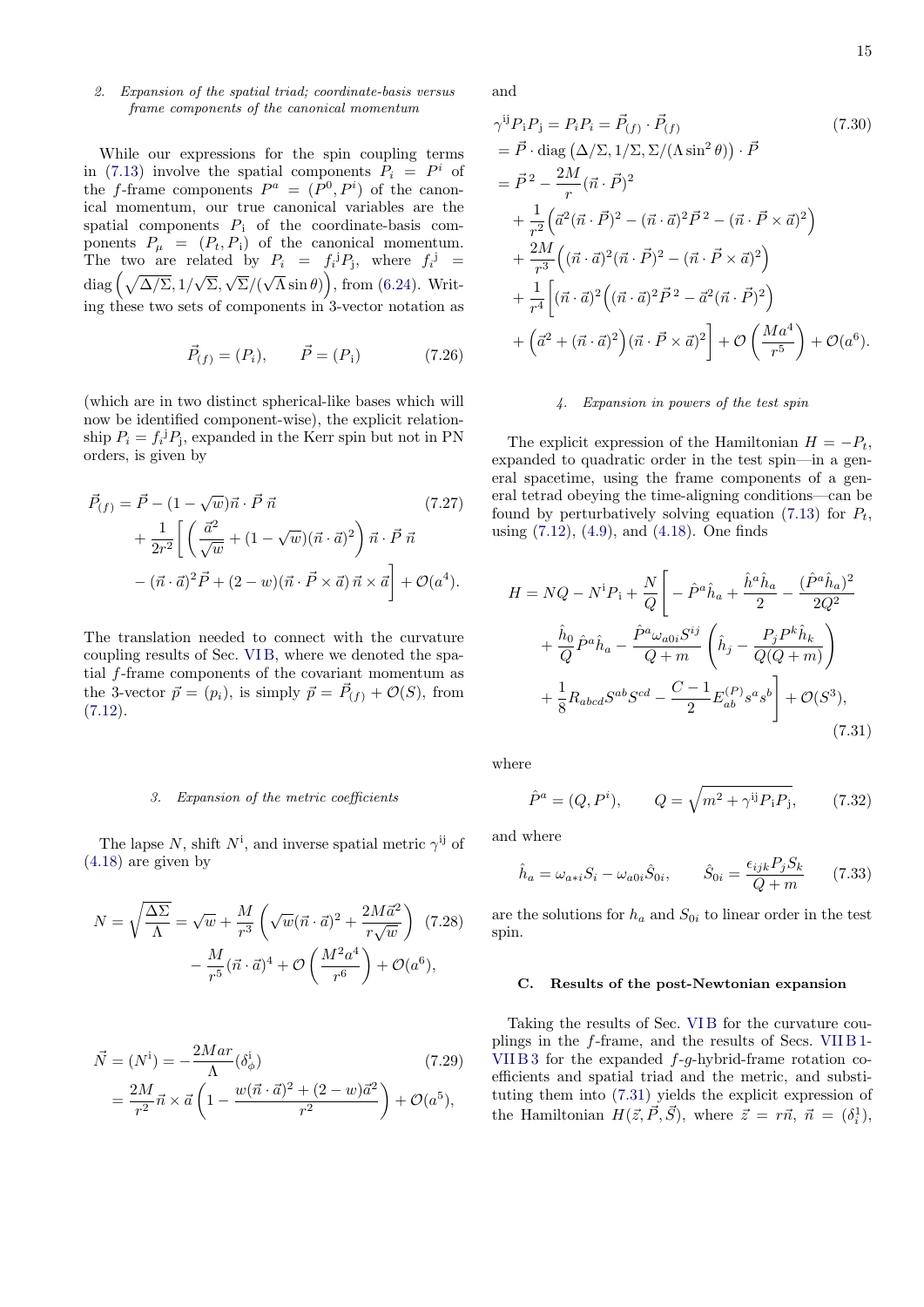$\vec{P} = (P_i)$ , and  $\vec{S} = (S_i)$ . It is in a form which can be easily expanded in powers of the Kerr spin a and then further expanded in PN orders, measured by the PN parameter

$$
\epsilon \sim \frac{M}{r} \sim v^2. \tag{7.34}
$$

Details of this procedure are provided in an accompanying Mathematica notebook using the xTensor package.

We summarize the results in the following subsections, going order by order in the Kerr spin  $a = S_{\text{Kerr}}/M$  and the test spin  $S$ ,

$$
H = H_{p.p.} + H_a + H_S
$$
\n
$$
+ H_{a^2} + H_{aS} + H_{S^2}
$$
\n
$$
+ H_{a^3} + H_{a^2S} + H_{aS^2} + \{H_{S^3}\}
$$
\n
$$
+ H_{a^4} + H_{a^3S} + H_{a^2S^2} + (H_{aS^3}) + (H_{S^4})
$$
\n
$$
+ \mathcal{O}(a, S)^5.
$$
\n(7.35)

For the first two lines, through spin-squared order, we give explicit results for  $H$  to all powers in the PN parameter  $\epsilon$  in Appendix [D.](#page-20-1) Instead of giving explicit results for our  $H$  at third and fourth orders in the spin (which are available upon request), we give PN expanded results for a Hamiltonian  $\bar{H}$  which is obtained from a canonical transformation of our  $H$  via a generating function  $\mathcal{G}(\vec{z}, \vec{P}, \vec{S})$  according to

<span id="page-15-0"></span>
$$
\bar{H} = H + \{ \mathcal{G}, H \} + \frac{1}{2} \{ \mathcal{G}, \{ \mathcal{G}, H \} \} + \dots \tag{7.36}
$$

The canonical transformation brings our Hamiltonian into accord with the test-mass limits of PN results obtained in harmonic coordinates, as detailed below.

Our test-spin-squared Hamiltonian does not allow us to compute the contributions  $H_{S^3}$ ,  $H_{aS^3}$ , and  $H_{S^4}$ . However, one finds from the PN calculation of [\[47\]](#page-23-2) that, at the leading PN order (LO), for binary black holes  $(C = 1)$ ,

$$
\bar{H}_{\text{LO}aS^3} = \bar{H}_{\text{LO}a^3S}(M\vec{a} \leftrightarrow \vec{S}),\tag{7.37}
$$

$$
\bar{H}_{\text{LO}S^4} = \bar{H}_{\text{LO}a^4}(M\vec{a} \leftrightarrow \vec{S}),\tag{7.38}
$$

so that these results as well can be "deduced" from our test-spin-squared Hamiltonian. (Note the correspondence here with the EOB prescription of replacing the Kerr spin with the sum of the two individual spins [\[16\]](#page-22-7).) At leading PN orders, the true (finite-mass-ratio) Hamiltonians at second and fourth orders in spin are equal to their test-body limits, so that all of these contributions for finite mass ratios (for binary black holes) can be deduced from our Hamiltonian. The situation for  $H_{S^3}$  is different because, even at leading PN order, the spincubed terms (like the linear-in-spin terms) have contributions at zeroth and first orders in the mass ratio  $m/M$ , only one set of which can be deduced from our Hamiltonian by exchanging the bodies. However, the complete finite-mass-ratio leading-PN-order results at first and third orders in spin (with a restriction to binary black

holes for the third order terms) can still be deduced from the test-body limit, exploiting a body-exchange symmetry (given an extension of the test-body results to cubic order in the test-spin).

We now present the PN-expanded results for the testbody Hamiltonian in a form in which the quantities  $\vec{P}$ ,  $\vec{S}$ ,  $\vec{H}$  and G have each absorbed one factor of  $1/m$ , which removes all factors of  $m$  from the equations (i.e., we set  $m = 1$ ).

### 1. No spin

The Hamiltonian to zeroth order in  $a$  and  $S$ , the pointparticle Hamiltonian, is given to all PN orders by [\(D1\)](#page-20-2). Its expansion through 2PN, transformed with the contribution

$$
\mathcal{G}_{1\text{PN}} = -M\vec{n} \cdot \vec{P} \tag{7.39}
$$

to the generating function in [\(7.36\)](#page-15-0), with no  $\mathcal{G}_{2PN}$  needed, yields

$$
\bar{H}_{\text{p.p.}} = \frac{\vec{P}^2}{2} - \frac{M}{r}
$$
\n
$$
-\frac{\vec{P}^4}{8} - \frac{3M\vec{P}^2}{2r} + \frac{M^2}{2r^2}
$$
\n
$$
+\frac{\vec{P}^6}{16} + \frac{5M\vec{P}^4}{8r} + \frac{5M^2\vec{P}^2}{2r^2} - \frac{M^3}{4r^3} + \mathcal{O}(\epsilon^4),
$$
\n(7.40)

which matches the test-body limit of Eqs. (4.23-4.25) of Ref. [\[46\]](#page-23-1) (and the original calculation in this gauge of Eq. (63) of Ref. [\[81\]](#page-24-2), after a Legendre transformation). The 0PN terms in the first line get no mass-ratio corrections in the true Hamiltonian, the 1PN terms in the second line get corrections at linear order in the mass ratio, the 2PN terms in the third line get corrections through second order in the mass ratio, and so on.

## 2. Linear in spin

<span id="page-15-2"></span><span id="page-15-1"></span>The Hamiltonians at linear order in the spins are given to all PN orders by [\(D3\)](#page-20-3) and [\(D4\)](#page-20-4). Their expansions through next-to-next-to-leading order (NNLO), subjected to the canonical transformation [\(7.36\)](#page-15-0) with

$$
\mathcal{G}_{\text{NNLOS}} = -\frac{3M^2}{r^2} \vec{n} \cdot \vec{P} \,\vec{n} \cdot \vec{P} \times \vec{S} \tag{7.41}
$$

as the only new contribution (being added to  $\mathcal{G}_{1PN}$ ), yield

$$
\bar{H}_a = \frac{M}{r^2} \vec{n} \cdot \vec{P} \times \vec{a} \left[ 2 - \frac{6M}{r} + \frac{12M^2}{r^2} + \mathcal{O}(\epsilon^3) \right] \tag{7.42}
$$

and

$$
\bar{H}_S = \frac{M}{r^2} \vec{n} \cdot \vec{P} \times \vec{S} \left[ \frac{3}{2} - \frac{5\vec{P}^2}{8} - \frac{5M}{r} \right] \tag{7.43}
$$
\n
$$
7\vec{P}^4 = 21M\vec{P}^2 = 3M(\vec{n} \cdot \vec{P})^2 = 45M^2 \qquad \text{a}
$$

$$
+\frac{7\vec{P}^4}{16}+\frac{21M\vec{P}^2}{8r}+\frac{3M(\vec{n}\cdot\vec{P})^2}{r}+\frac{45M^2}{4r^2}+\mathcal{O}(\epsilon^3)\bigg],
$$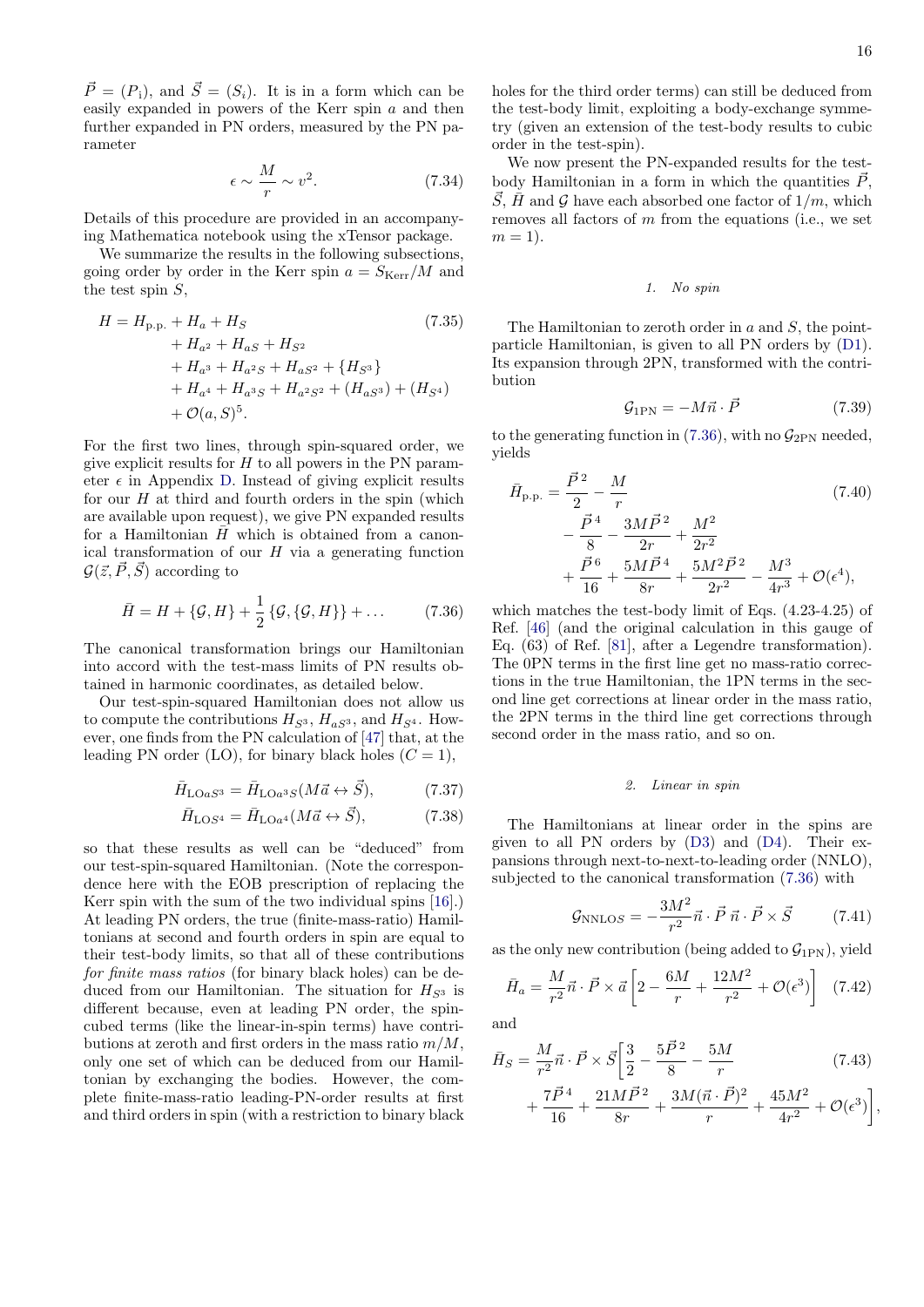| $0\mathrm{PN}$   | $\mathbf{1}$       |                                         |                                       |                                                    |                                                       |                                         |                      |                                                               |                                                      |                                                    |                          |                                 |                   |                    |                                    |
|------------------|--------------------|-----------------------------------------|---------------------------------------|----------------------------------------------------|-------------------------------------------------------|-----------------------------------------|----------------------|---------------------------------------------------------------|------------------------------------------------------|----------------------------------------------------|--------------------------|---------------------------------|-------------------|--------------------|------------------------------------|
| $1\mathrm{PN}$   | $\boldsymbol{v}^2$ |                                         |                                       |                                                    |                                                       |                                         |                      |                                                               |                                                      |                                                    |                          |                                 |                   |                    |                                    |
| 1.5 PN           |                    | $v^{\underline{a}}$<br>$\boldsymbol{r}$ | $\cal S$<br>$v -$<br>$\boldsymbol{r}$ |                                                    |                                                       |                                         |                      |                                                               |                                                      |                                                    |                          |                                 |                   |                    |                                    |
| $2\mathrm{PN}$   | $\boldsymbol{v}^4$ |                                         |                                       | $\frac{a^2}{r^2}$                                  | $\frac{aS}{r^2}$                                      | $\frac{S^2}{r^2}$                       |                      |                                                               |                                                      |                                                    |                          |                                 |                   |                    |                                    |
| $2.5\mathrm{PN}$ |                    | $v^3\frac{a}{-}$<br>$\boldsymbol{r}$    | $v^3\frac{S}{A}$<br>$\boldsymbol{r}$  |                                                    |                                                       |                                         |                      |                                                               |                                                      |                                                    |                          |                                 |                   |                    |                                    |
| $3\mathrm{PN}$   | $\boldsymbol{v}^6$ |                                         |                                       | $+v^2\frac{\overline{a^2}}{2}$<br>$\overline{r^2}$ | $\mid v^2 \frac{aS}{\mid}$ $\mid$<br>$\overline{r^2}$ | $v^2\frac{S^2}{r^2}$                    |                      |                                                               |                                                      |                                                    |                          |                                 |                   |                    |                                    |
| $3.5\mathrm{PN}$ |                    | $v^5\frac{a}{-}$<br>$\boldsymbol{r}$    | $v^5\frac{S}{A}$<br>$\boldsymbol{r}$  |                                                    |                                                       |                                         | $v\frac{a^3}{r^3}$   | $v\frac{a^2S}{r}$<br>$r^3$                                    | $v\frac{aS^2}{a}$<br>$r^3$                           | $\sqrt{\frac{S^3}{r^3}}$                           |                          |                                 |                   |                    |                                    |
| $4\mathrm{PN}$   | $v^8$              |                                         |                                       | $v^4\frac{a^2}{r^2}$                               | $\mid v^4 \frac{aS}{\cdot} \mid$<br>$\overline{r^2}$  | $v^4\overline{S^2}$<br>$\overline{r^2}$ |                      |                                                               |                                                      |                                                    | $a^4$<br>$\frac{1}{r^4}$ | $a^3{\cal S}$<br>r <sup>4</sup> | $a^2S^2$<br>$r^4$ | $a S^3$<br>$\,r^4$ | $\mathbb{S}^4$<br>$\overline{r^4}$ |
| $4.5\mathrm{PN}$ |                    | $v^7\frac{a}{r}$                        | $v^7\frac{S}{A}$<br>$\,r\,$           |                                                    |                                                       |                                         | $v^3\frac{a^3}{r^3}$ | $\mid \text{ }_{v^{3}}\text{ }a^{\overline{2}S}\mid$<br>$r^3$ | $\int v^3 \frac{aS^2}{\sqrt{2}}$<br>$\overline{r^3}$ | $\sqrt{v^3 \frac{S^3}{\cdot}}$<br>$\overline{r^3}$ |                          |                                 |                   |                    |                                    |

FIG. 2. Orders (relative to Newtonian order) of the PN-spin expansion through 4.5PN, counting  $\epsilon \sim v^2 \sim M/r \sim a/r \sim S/r$ (ignoring the scalings with the mass ratio) for rapidly rotating bodies.

which match (e.g.) the test-body limits of Eqs. (4.26- 4.28) of Ref. [\[46\]](#page-23-1). The LO terms get corrections at linear order in the mass ratio which can be deduced from the test-body results via exchange of the bodies. The NLO terms get corrections through second order in the mass ratio, and the NNLO terms get contributions through third order in the mass ratio, and so on.

## 3. Quadratic in spin

The Hamiltonians at quadratic order in the spins are given to all PN orders by [\(D5\)](#page-21-7), [\(D6\)](#page-21-8), and [\(D7\)](#page-21-9). At leading order, with

$$
\mathcal{G}_{\text{LO}a^2} = \frac{1}{2r} (\vec{n} \times \vec{a}) \cdot (\vec{P} \times \vec{a}), \tag{7.44}
$$

and no other  $\mathcal{G}'s$ , we have

$$
\bar{H}_{\text{LO}a^2} = \frac{M}{2r^3} \Big( 3(\vec{n} \cdot \vec{a})^2 - \vec{a}^2 \Big), \tag{7.45}
$$

$$
\bar{H}_{\text{LO}aS} = \frac{M}{r^3} \left( 3 \,\vec{n} \cdot \vec{a} \,\vec{n} \cdot \vec{S} - \vec{a} \cdot \vec{S} \right),\tag{7.46}
$$

$$
\bar{H}_{\text{LOS}^2} = \frac{CM}{2r^3} \Big( 3(\vec{n} \cdot \vec{S})^2 - \vec{S}^2 \Big),\tag{7.47}
$$

which match Eqs.  $(4.29, 31)$  of Ref.  $[46]$  with no mass ratio corrections.

At next-to-leading order, with

$$
\mathcal{G}_{\text{NLO}a^2} = \frac{M}{\mathcal{H}^2} \left[ \vec{n} \cdot \vec{P} \left( \vec{a}^2 + (\vec{n} \cdot \vec{a})^2 \right) - 2\vec{n} \cdot \vec{a} \ \vec{P} \cdot \vec{a} \right],
$$
  
\n
$$
\mathcal{G}_{\text{NLO}aS} = \frac{\mathcal{H}^2}{r^2} \left( \vec{P} \cdot \vec{a} \ \vec{n} \cdot \vec{S} - \vec{n} \cdot \vec{P} \ \vec{a} \cdot \vec{S} \right),
$$
  
\n
$$
\mathcal{G}_{\text{NLO}S^2} = -\frac{CM}{r^2} \vec{n} \cdot \vec{S} \ \vec{P} \cdot \vec{S},
$$
\n(7.48)

we find

$$
\bar{H}_{\rm NLOa^2} = \frac{M}{r^3} \left[ \left( -\frac{3\vec{P}^2}{4} + \frac{5M}{2r} \right) \vec{a}^2 + \left( \frac{9\vec{P}^2}{4} - \frac{9M}{2r} \right) (\vec{n} \cdot \vec{a})^2 \right],
$$
\n
$$
\bar{H}_{\rm NLOaS} = \frac{M}{r^3} \left[ \left( -\frac{5\vec{P}^2}{2} + 6(\vec{n} \cdot \vec{P})^2 + \frac{7M}{r} \right) \vec{a} \cdot \vec{S} + \left( \frac{3\vec{P}^2}{2} - \frac{13M}{r} \right) \vec{n} \cdot \vec{a} \vec{n} \cdot \vec{S} + \frac{5}{2} \vec{P} \cdot \vec{a} \vec{P} \cdot \vec{S} - \frac{3}{2} \vec{n} \cdot \vec{P} \left( \vec{n} \cdot \vec{a} \vec{P} \cdot \vec{S} + 4\vec{P} \cdot \vec{a} \vec{n} \cdot \vec{S} \right) \right],
$$
\n(7.49)

and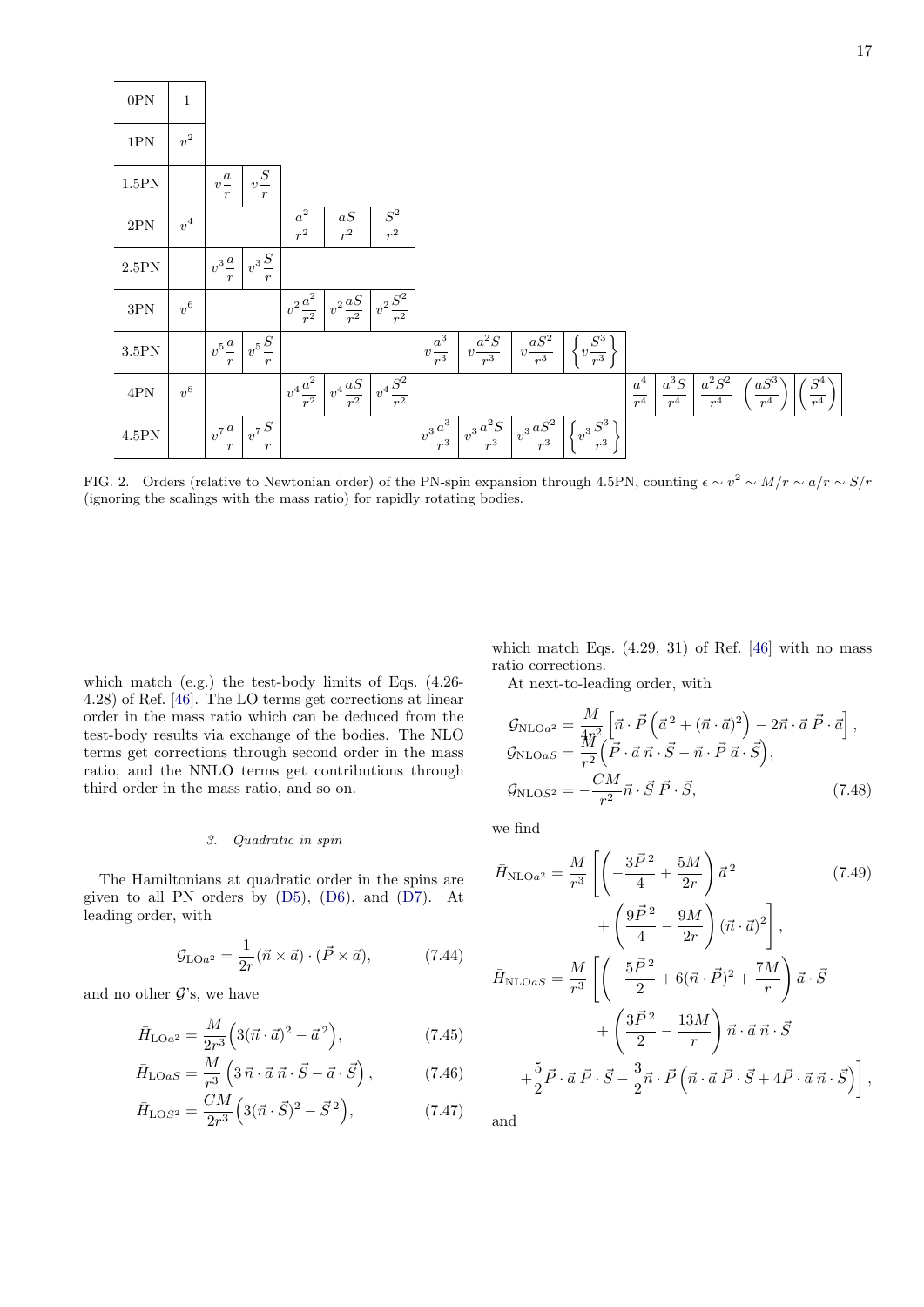$$
\bar{H}_{\text{NLOS}^2} = \frac{M}{r^3} \left[ \left( -\frac{5}{4} (1 - C) \vec{P}^2 + \frac{3}{8} (4C - 3)(\vec{n} \cdot \vec{P})^2 + (2C + 1) \frac{M}{r} \right) \vec{S}^2 + \left( \frac{3}{8} (6C - 7) \vec{P}^2 + (1 - 5C) \frac{M}{r} \right) (\vec{n} \cdot \vec{S})^2 + \frac{1}{4} (2C - 5)(\vec{P} \cdot \vec{S})^2 + \frac{3}{4} (5 - C) \vec{n} \cdot \vec{P} \vec{n} \cdot \vec{S} \vec{P} \cdot \vec{S} \right],
$$
\n(7.50)

which match the test-body limits of Eqs. (4.30, 32) of Ref. [\[46\]](#page-23-1).

At next-to-next-to-leading order, results for  $H_{NNLOaS}$ are available in Ref. [\[82\]](#page-24-3), and we have found agreement with the test-body limits of those results. However, those results are presented in a different gauge than the other results presented here. Details are available upon request. Results for  $H_{NNLOa^2}$  and  $H_{NNLOS^2}$  are available in principle from Ref. [\[83\]](#page-24-4), but those results are not yet sufficiently reduced to allow a comparison. The expressions of our untransformed Hamiltonians at NNLO spinsquared order are available upon request.

which match the test-body limit of Eq. (3.10) of Ref. [\[47\]](#page-23-2). These, together with  $H<sub>LOS<sup>3</sup></sub>$ , receive corrections at linear order in the mass ratio. For binary black holes, all but one term of these can be deduced from our Hamiltonian via body exchanges, with the final term requiring a treatment of test-spin-cubed effects to be derived from the test-body limit. Expressions for our untransformed Hamiltonians at NLO spin-cubed are available upon re-

quest.

## 4. Cubic in spin

At third order in the spins, to leading order, with

$$
\mathcal{G}_{\text{PLO}a^2S} = \frac{1}{2r^2} \vec{n} \cdot \vec{a} \ \vec{n} \cdot \vec{a} \times \vec{S},\tag{7.51}
$$

$$
\mathcal{G}_{\text{LO}a^2S} = \frac{M}{2r^3} \vec{n} \cdot \vec{a} \ \vec{n} \cdot \vec{a} \times \vec{S},\tag{7.52}
$$

$$
\mathcal{G}_{\text{LO}aS^2} = -\frac{3CM}{r^3} \vec{n} \cdot \vec{S} \,\vec{n} \cdot \vec{a} \times \vec{S},\tag{7.53}
$$

we find

$$
\bar{H}_{\text{LO}a^3} = \frac{M}{r^4} \left( \vec{a}^2 - 5(\vec{n} \cdot \vec{a})^2 \right) \vec{n} \cdot \vec{P} \times \vec{a},\tag{7.54}
$$

$$
\bar{H}_{\text{LO}a2S} = \frac{9M}{4r^4} \left[ \left( \vec{a}^2 - 5(\vec{n} \cdot \vec{a})^2 \right) \vec{n} \cdot \vec{P} \times \vec{S} - 2\vec{n} \cdot \vec{a} \ \vec{P} \cdot \vec{a} \times \vec{S} \right],\n\tilde{H}_{\text{LO}aS^2} = \frac{3CM}{r^4} \left[ \left( \vec{S}^2 - 5(\vec{n} \cdot \vec{S})^2 \right) \vec{n} \cdot \vec{P} \times \vec{a} + 2\vec{n} \cdot \vec{S} \ \vec{P} \cdot \vec{a} \times \vec{S} \right],\n+ \frac{3M}{r^4} \left[ \left( 5\vec{n} \cdot \vec{a} \ \vec{n} \cdot \vec{S} - \vec{a} \cdot \vec{S} \right) \vec{n} \cdot \vec{P} \times \vec{S} + \vec{n} \cdot \vec{S} \ \vec{P} \cdot \vec{a} \times \vec{S} \right],
$$
\n(7.55)

5. Quartic in spin

At fourth order in the spins, at leading order, with

$$
\mathcal{G}_{\text{LO}a^4} = -\frac{M}{4r^4} (\vec{n} \cdot \vec{a})^2 (\vec{n} \times \vec{a}) \cdot (\vec{P} \times \vec{a}), \tag{7.56}
$$

and no other  $\mathcal{G}$ 's, we find

$$
\bar{H}_{\text{LO}a^4} = \frac{M}{8r^5} \left[ -3\,\vec{a}^{\,2} + 30\,\vec{a}^{\,2}(\vec{n}\cdot\vec{a})^2 - 35(\vec{n}\cdot\vec{a})^4 \right],\tag{7.57}
$$

$$
\bar{H}_{\text{LO}a^3S} = \frac{M}{2r^5} \left[ -3\,\vec{a}^{\,2}\,\vec{a} \cdot \vec{S} + 15(\vec{n} \cdot \vec{a})^2\,\vec{a} \cdot \vec{S} + 15\,\vec{a}^{\,2}\,\vec{n} \cdot \vec{a}\,\vec{n} \cdot \vec{S} - 35(\vec{n} \cdot \vec{a})^3\,\vec{n} \cdot \vec{S} \right],\tag{7.58}
$$

$$
\bar{H}_{\text{LO}a^2S^2} = \frac{3CM}{4r^5} \left[ -\vec{a}^2 \vec{S}^2 - 2(\vec{a} \cdot \vec{S})^2 + 5(\vec{n} \cdot \vec{a})^2 \vec{S}^2 + 5\vec{a}^2 (\vec{n} \cdot \vec{S})^2 + 20\vec{n} \cdot \vec{a} \cdot \vec{n} \cdot \vec{S} \cdot \vec{a} \cdot \vec{S} - 35(\vec{n} \cdot \vec{a})^2 (\vec{n} \cdot \vec{S})^2 \right], \tag{7.59}
$$

which match the test-body limit of Eq. (4.4) of Ref. [\[47\]](#page-23-2). These, along with  $H_{\text{LO}aS^3}$  and  $H_{\text{LO}S^4}$ , receive no mass ratio corrections, and the latter can be deduced from our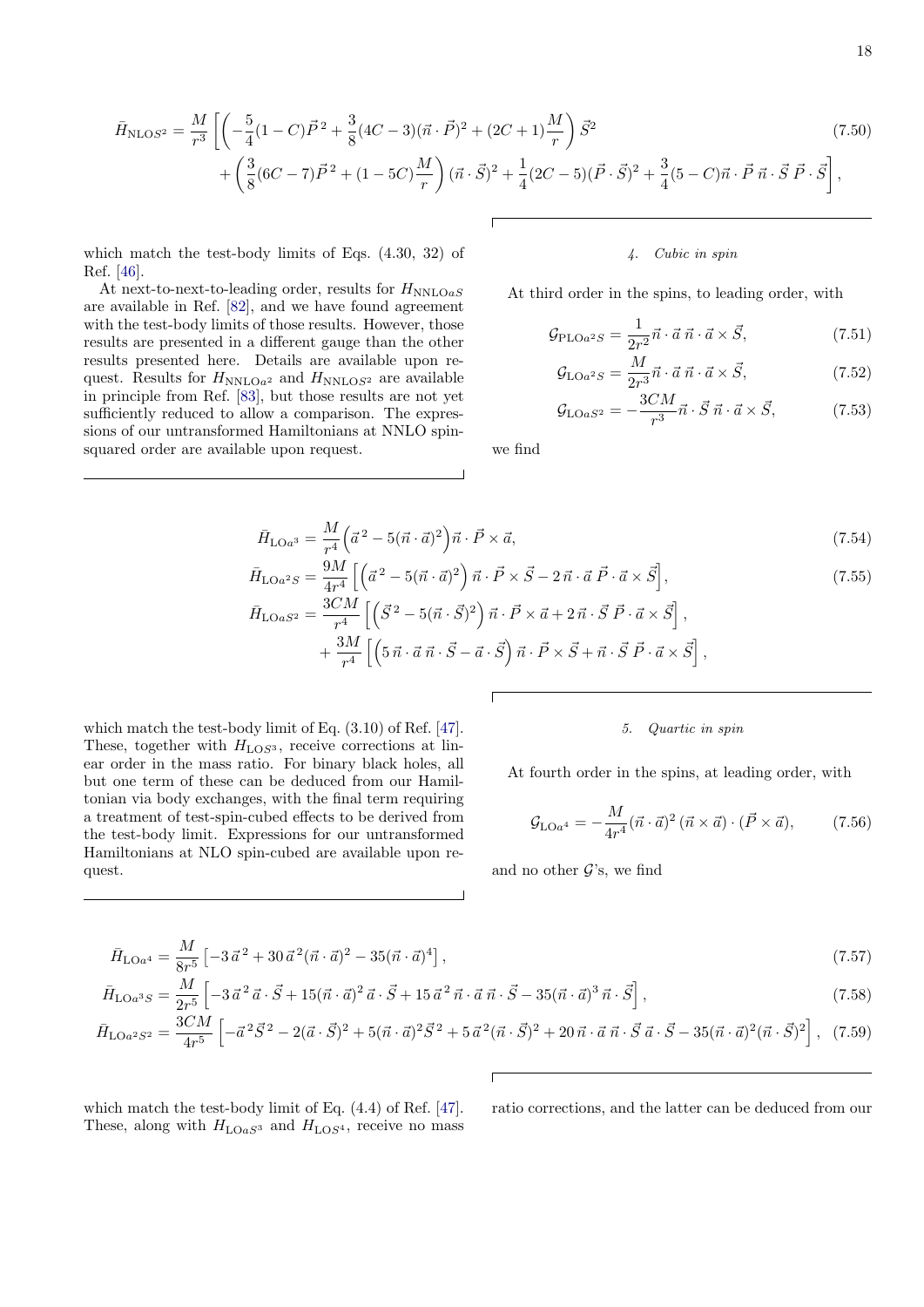Hamiltonian via [\(7.37\)](#page-15-1) and [\(7.38\)](#page-15-2) for binary black holes.

### <span id="page-18-0"></span>VIII. DISCUSSION

In this paper, we derived a canonical Hamiltonian for an extended test body in a curved background which is valid to quadrupolar order and includes spin-induced quadrupoles as well as other spin-squared effects. We employed a new approach that avoids the Dirac brackets used in previous work and instead enables working with an arbitrary spin supplementary condition at the level of a constrained action principle. This method provides substantial simplifications of previous calculations at the dipolar order and yields novel results at quadrupolar order. We highlighted how a change of the SSC, corresponding to a shift of the center-of-mass worldline which we treated in a manifestly covariant manner using bitensor calculus, entails transformations of the body's multipole moments and exhibited the resulting modifications of the action. While our analysis focused primarily on variables determined by the Newton-Wigner SSC, we provided the explicit translation into variables defined by other SSCs.

We constructed a very general Hamiltonian in terms of three-dimensional position, momentum, and spin variables with a canonical Poisson bracket structure to quadratic order in the spin, given in Eqs. [\(1.1\)](#page-1-1) and [\(1.2\)](#page-1-0), or [\(5.17\)](#page-9-0) and [\(5.18\)](#page-9-9). By specializing the above general results to the case where the background spacetime is Kerr, we arrived at an explicit expression for the canonical Hamiltonian of the relativistic spinning two-body problem in the test mass limit, valid to quadrupolar order in the test body's multipole expansion and given in Eq. [\(7.31\)](#page-14-0) for a general choice of tetrad whose timelike vector is along the direction of the time coordinate.

Our results for the dynamics allow for fully generic orbits and spin orientations, both of which have not been considered before. We provided compact expressions for curvature couplings valid for generic orbits in Eqs. [\(6.17-](#page-10-9) [6.20\)](#page-11-5) in a general frame and provided explicit results for two different choices of frame. Expanding the Hamiltonian in powers of the Kerr spin and in PN orders allowed us to make comparisons with the test-mass limits of the results of high-order PN calculations. We found complete agreement with the test-mass limits of all available PN results and provided new test-mass results at higher PN orders. We also pointed out how the complete finitemass-ratio PN results for the leading-PN-order spin couplings for binary black holes, through fourth order in the spins, can all be inferred from the results in the test-mass limit through an EOB-like identification of variables.

While much of our analysis and many of our intermediate results are fully covariant, our final result for the Hamiltonian in Kerr depends on a choice of coordinates and a choice of tetrad. We showed that expansion of the Hamiltonian and comparison with PN results can be relatively easily accomplished using Boyer-Lindquist 19

coordinates and the "quasi-isotropic" tetrad, though we also explicitly related this tetrad to the tetrad used by Carter which diagonalizes the electric and magnetic components of the Weyl tensor. Other choices of coordinates and tetrads are likely to yield other useful forms of the Hamiltonian and can readily be used in the general expressions we provide for the Hamiltonian.

## IX. ACKNOWLEDGMENTS

We thank Abraham Harte and Alessandra Buonanno for stimulating and encouraging conversations. D. K. gratefully acknowledges support from the Deutsche Forschungsgemeinschaft within the Research Training Group 1620 "Models of Gravity" and from the "Centre for Quantum Engineering and Space-Time Research (QUEST)", and T. H. gratefully acknowledges support from NSF Grant No. PHY-1208881. D. K. and T. H. also thank the Max-Planck-Institut für Gravitationsphysik for hospitality.

### <span id="page-18-3"></span><span id="page-18-1"></span>Appendix A: Variation of the action

Here we show that the variation of the action [\(2.19\)](#page-4-1) for a generic SSC,  $S = \int ds L$ , with

$$
L = p_{\mu}\dot{z}^{\mu} + \frac{1}{2}S_{\mu\nu}\Omega^{\mu\nu} - \chi^{\mu}S_{\mu\nu}\left(\frac{p^{\nu}}{\sqrt{-p^2}} + \Lambda_0^{\nu}\right)
$$
 (A1)  

$$
-\frac{\lambda}{2}\left(p^2 + \mathcal{M}^2(p, S, z)\right),
$$

leads to the quadrupolar MPD equations [\(2.1,](#page-2-1) [2.2\)](#page-2-2). This also shows that the covariant-SSC action [\(2.6\)](#page-3-1) yields the MPD equations, as  $(2.6)$  is a special case of  $(2.19)$ , when the gauge field  $\Lambda_0^{\mu}$  is taken to be  $p^{\mu}/\sqrt{-p^2}$ . See also [\[48\]](#page-23-6) for a related derivation.

The independent variables to be varied are  $p_{\mu}$ ,  $S_{\mu\nu}$ ,  $z^{\mu}$ , and  $\Lambda_{A}{}^{\mu}$  (along with the Lagrange multipliers  $\lambda$  and  $\chi^{\mu}$ ). The variations with respect to p and S are straightforward. Under  $p_{\mu} \to p_{\mu} + \delta p_{\mu}$  and  $S_{\mu\nu} \to S_{\mu\nu} + \delta S_{\mu\nu}$ , the linear variations of the Lagrangian are

<span id="page-18-2"></span>
$$
\delta_p L = \left[ \dot{z}^{\mu} - \lambda p^{\mu} - \chi^{\alpha} S_{\alpha\nu} \frac{\mathcal{P}^{\mu\nu}}{\sqrt{-p^2}} - \frac{\lambda}{2} \frac{\partial \mathcal{M}^2}{\partial p_{\mu}} \right] \delta p_{\mu},
$$
\n
$$
\delta_S L = \frac{1}{2} \left[ \Omega^{\mu\nu} - 2\chi^{[\mu} \left( \frac{p^{\nu]}}{\sqrt{-p^2}} + \Lambda_0^{\nu]} \right) - \lambda \frac{\partial \mathcal{M}^2}{\partial S_{\mu\nu}} \right] \delta S_{\mu\nu}.
$$
\n(A2)

To maintain its orthonormality, the body-fixed tetrad  $\Lambda_{A}{}^{\mu}$  must be varied according to  $\Lambda_{A}{}^{\mu} \to \Lambda_{A}{}^{\mu} + \Lambda_{A}{}^{\nu} \delta \theta_{\nu}{}^{\mu}$ , where  $\delta\theta_{\mu\nu}$  is antisymmetric (giving an infinitesimal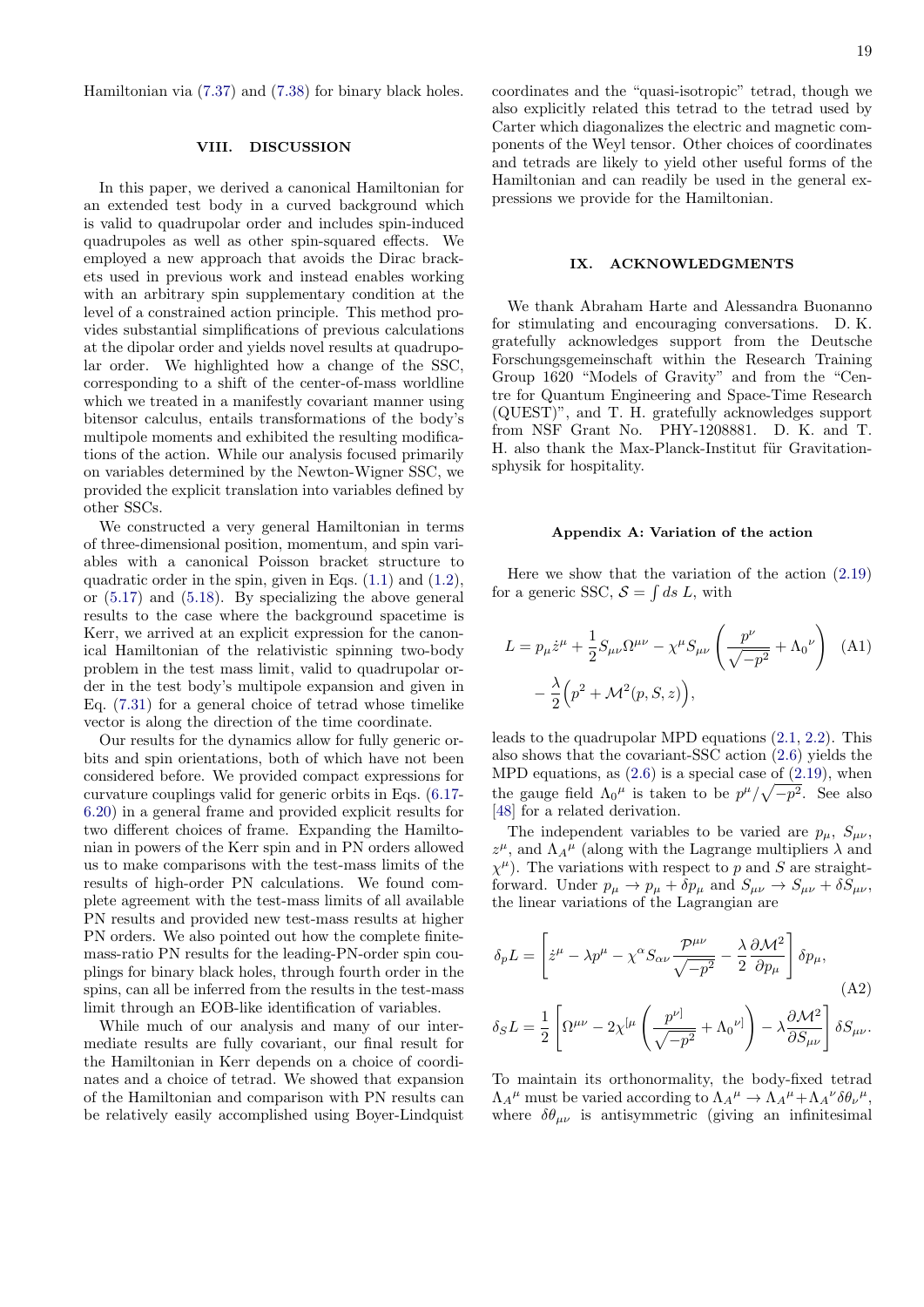Lorentz transformation). We find the linear variation

$$
\delta_{\Lambda}L = \left[ -\frac{1}{2} \frac{D S_{\mu\nu}}{ds} + S_{\rho[\mu} \Omega_{\nu]}{}^{\rho} + \Lambda_{0[\mu} S_{\nu]\rho} \chi^{\rho} \right] \delta\theta^{\mu\nu} + \frac{D}{ds} \left( \frac{S_{\mu\nu} \delta\theta^{\mu\nu}}{2} \right). \tag{A3}
$$

Finally, one can vary with respect to the worldline by letting z move to a nearby point  $\tilde{z}$  specified by a deviation vector  $\xi^{\mu}$  at z, just as in Sec. [III,](#page-5-0) while paralleltransporting p, S, and  $\Lambda$  (and  $\chi$ ) along. The result for the linear variation, using  $(3.5)$  and  $(3.11)$ , is

$$
\delta_z L = \left[ -\frac{D p_\mu}{ds} - \frac{1}{2} R_{\mu\nu\alpha\beta} \dot{z}^\nu S^{\alpha\beta} - \frac{\lambda}{2} \frac{\mathcal{D} \mathcal{M}^2}{\partial z^\mu} \right] \xi^\mu + \frac{D}{ds} \left( p_\mu \xi^\mu \right), \tag{A4}
$$

where the derivative  $\frac{\mathcal{D}}{\partial z^{\mu}}$  covariantly differentiates with respect to  $z$  while parallel transporting  $p$  and  $S$ . It is the "horizontal covariant derivative" of [\[14\]](#page-22-5) (where it is denoted  $\nabla_{\mu*}$ , and the covariant variation  $\Delta$  of DeWitt [\[30,](#page-22-17) [84\]](#page-24-5) is  $\Delta = \xi^{\mu} \frac{\mathcal{D}}{2}$  $rac{\mathcal{D}}{\partial z^{\mu}}$ . If  $\mathcal{M}^2$  depends on z only through the metric and the Riemann tensor at  $z$ , then

<span id="page-19-2"></span>
$$
\frac{\mathcal{D}\mathcal{M}^2}{\partial z^{\mu}} = \frac{\partial \mathcal{M}^2}{\partial R_{\nu\rho\alpha\beta}} \nabla_{\mu} R_{\nu\rho\alpha\beta}.
$$
 (A5)

Stationarity of the action requires that all four quantities in square brackets in [\(A2-](#page-18-2)[A4\)](#page-19-1) vanish. Using the first three, one can eliminate  $\Omega^{\mu\nu}$  and  $\chi^{\mu}$  (needing only to solve for the projection of  $S_{\mu\nu}\chi^{\nu}$  orthogonal to  $p_{\mu}$ ), finding

<span id="page-19-3"></span>
$$
\frac{DS_{\mu\nu}}{ds} = 2p^{[\mu}\dot{z}^{\nu]} - \lambda \left( p^{[\mu}\frac{\partial \mathcal{M}^2}{\partial p_{\nu]}} + 2S^{[\mu}{}_{\alpha}\frac{\partial \mathcal{M}^2}{\partial S_{\nu]\alpha}} \right), \quad (A6)
$$

and then [\(A4\)](#page-19-1) and [\(A5\)](#page-19-2) yield

$$
\frac{Dp_{\mu}}{ds} = \frac{1}{2} R_{\mu\nu\alpha\beta} \dot{z}^{\nu} S^{\alpha\beta} - \frac{\lambda}{2} \frac{\partial \mathcal{M}^2}{\partial R_{\nu\rho\alpha\beta}} \nabla_{\mu} R_{\nu\rho\alpha\beta}.
$$
 (A7)

Contracting the  $\delta_p L$  equation with  $p_\mu$  yields

$$
\lambda = \frac{p_{\mu}\dot{z}^{\mu}}{p^2} = \frac{\sqrt{-\dot{z}^2}}{\mathcal{M}} + \mathcal{O}(S^2). \tag{A8}
$$

In the first equality, we have assumed that  $\mathcal{M}^2$  depends on  $p_{\mu}$  only through  $p_{\mu}/\sqrt{-p^2}$ , implying that  $p_{\mu}\partial\mathcal{M}^2/\partial p_{\mu} = 0$ , which is true for [\(5.16\)](#page-9-2). If we do not assume this, it introduces  $\mathcal{O}(S^2)$  corrections in the first equality. The fact that  $\mathcal{M}^2$  is a scalar implies that

$$
p^{[\mu}\frac{\partial \mathcal{M}^2}{\partial p_{\nu]}} + 2S^{[\mu}{}_{\alpha}\frac{\partial \mathcal{M}^2}{\partial S_{\nu]}\alpha} + 4R^{[\mu}{}_{\rho\alpha\beta}\frac{\partial \mathcal{M}^2}{\partial R_{\nu]}\rho\alpha\beta} = 0. \quad (A9)
$$

Finally, with the identification

<span id="page-19-4"></span>
$$
J^{\mu\nu\alpha\beta} = \frac{3\sqrt{-\dot{z}^2}}{\mathcal{M}} \frac{\partial \mathcal{M}^2}{\partial R_{\mu\nu\alpha\beta}},
$$
 (A10)

which is as in  $(2.22)$ , we see that  $(46-410)$  yield the quadrupolar MPD equations  $(2.1, 2.2)$  $(2.1, 2.2)$  up to  $\mathcal{O}(S^3)$  corrections.

One may also refer to the derivation in Ref. [\[30\]](#page-22-17), where a rather generic action for spinning bodies is considered. In order to meet the requirements from [\[30\]](#page-22-17), one must rewrite the Lagrange multipliers in the corotating frame as  $\xi^{\mu} = \xi^{A} \lambda_{A}^{\mu}$ . Then [\[30\]](#page-22-17) shows that [\(A1\)](#page-18-3) leads to the MPD equations.

## <span id="page-19-0"></span>Appendix B: Worldline shift from a covariant variation

<span id="page-19-1"></span>It is important to formulate a shift of the position in a manifestly covariant manner, e.g., using bitensors as in Sec. [III.](#page-5-0) As a check, we rederive this shift using a manifestly covariant variation symbol ∆, defined in the previous section, which was used in Refs. [\[30,](#page-22-17) [84\]](#page-24-5) for obtaining the equations of motion. It reads explicitly

$$
\Delta = \delta + \Gamma^{\mu}{}_{\nu\alpha} \xi^{\alpha} G^{\nu}{}_{\mu},\tag{B1}
$$

where  $G^{\nu}{}_{\mu}$  is a linear operator which rearranges spacetime indices such that the covariant derivative  $\nabla_{\alpha}$  can we written in the abstract form  $\nabla_{\alpha} := \partial_{\alpha} + \Gamma^{\mu}{}_{\nu\alpha} G^{\nu}{}_{\mu}$ . It holds

$$
\delta z^{\mu} \equiv \xi^{\mu},\tag{B2}
$$

which makes it manifest that  $\delta z^{\mu}$  it a tangent vector and not a coordinate difference. This is important when one considers finite worldline shifts.

We require the particle's properties to be parallel transported along the geodesic connecting the two worldlines by setting

$$
\Delta \xi^{\mu} = 0, \qquad \Delta p_{\mu} = 0, \qquad (B3)
$$

$$
\Delta S_{\mu\nu} = 0, \qquad \Delta \Lambda_A{}^{\mu} = 0. \qquad (B4)
$$

This implies that the component values of the worldline quantities are actually transformed. However, since geometrically this is just a parallel transport, we refrain from denoting this change by a tilde on the indices in this section. Notice that  $\Delta \xi^{\mu} = 0$  is just a restatement of the geodesic equation for the worldline shift  $\xi^{\mu}$ .

Since the action is a scalar, the ordinary variation  $\delta$ and the covariant one  $\Delta$  can be used interchangeably,

$$
\mathcal{S}[z^{\mu}] = \sum_{n} \frac{\delta^{n} \mathcal{S}}{n!} = \sum_{n} \frac{\Delta^{n} \mathcal{S}}{n!} \equiv e^{\Delta} \mathcal{S},
$$
 (B5)

where on the right hand side  $S$  is given by [\(2.14\)](#page-3-6). Only the functional form of  $\mathcal S$  is important here, so that we ignore the bars and twiddles on the variables for now. For the present paper the series stops at second order in  $\xi^{\mu}$ . Useful formulas for the variation can be found in [\[30\]](#page-22-17), for instance

$$
\Delta u^{\mu} = \frac{D\xi^{\mu}}{d\sigma},\tag{B6}
$$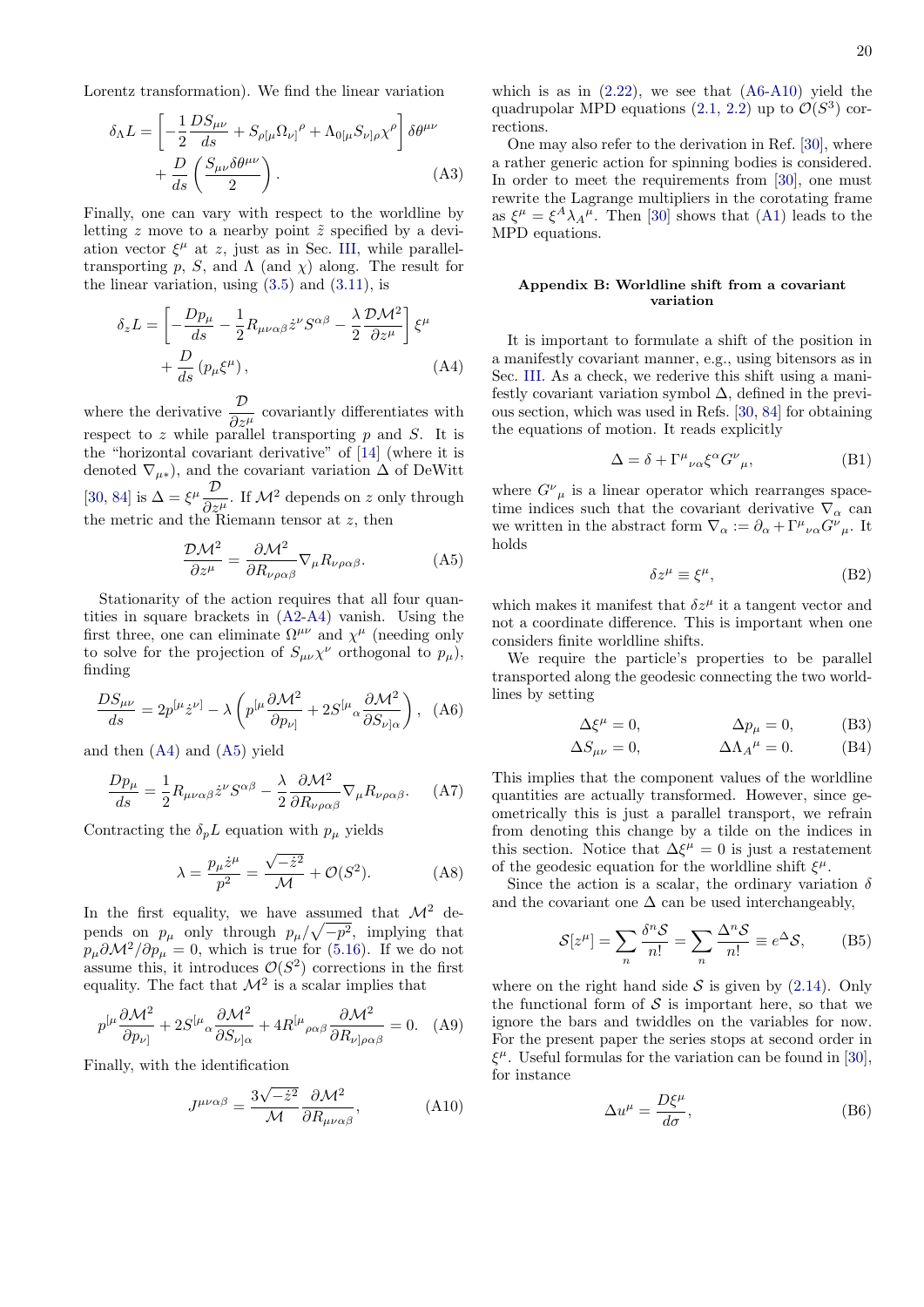$$
[\Delta, D] = R^{\mu}{}_{\nu\alpha\beta}\xi^{\alpha}dz^{\beta}G^{\nu}{}_{\mu},
$$
\n
$$
\Delta\Omega^{\mu\nu} = R^{\mu\nu}{}_{\alpha\beta}u^{\alpha}\xi^{\beta}.
$$
\n(B8)

An application to the terms in [\(2.14\)](#page-3-6) leads to

$$
\Delta(p_{\mu}\dot{z}^{\mu}) = -\frac{Dp_{\mu}}{ds}\xi^{\mu} + \frac{D(p_{\mu}\xi^{\mu})}{ds}, \quad (B9)
$$

$$
\Delta^2 (p_\mu \dot{z}^\mu) = -R^\gamma \,_{\mu\beta\alpha} \dot{z}^\beta p_\gamma \xi^\alpha \xi^\mu, \tag{B10}
$$

$$
\Delta \left( \frac{1}{2} S_{\mu\nu} \Omega^{\mu\nu} \right) = \frac{1}{2} S_{\mu\nu} R^{\mu\nu}{}_{\beta\alpha} \xi^{\alpha} \dot{z}^{\beta}, \tag{B11}
$$

$$
\Delta \left( \frac{S^{\mu\nu} p_{\nu}}{p^2} \frac{D p_{\mu}}{d\sigma} \right) = R^{\gamma}{}_{\nu\beta\alpha} \dot{z}^{\beta} p_{\gamma} \frac{S^{\nu\mu} p_{\mu}}{p^2} \xi^{\alpha}.
$$
 (B12)

After this shift was performed, one can again redefine the linear momentum  $p_{\mu} \to p_{\mu} + \delta p_{\mu}$ . This reproduces [\(3.12\)](#page-6-5), which completes the check of the worldline shift. It should be stressed again that this shift represents just a simultaneous transformation of all dynamical variables, understood as components, at the level of the action. However, interpreted in geometric terms, the change of components is just a parallel transport and the dynamical variables as geometric objects remain invariant.

## <span id="page-20-0"></span>Appendix C: Rotation coefficients for the curvature-aligned frame

The components of the Ricci rotation coefficients for the curvature-aligned tetrad  $e_a{}^{\mu}$  [\(6.5\)](#page-10-8), as in [\(7.1\)](#page-12-1) and [\(7.2\)](#page-12-3) with  $f \rightarrow e$ , are given by

$$
\left(\omega_{a\ast i}^{(e)}\right) = \frac{\sqrt{\Delta}}{\Sigma^{3/2}} \begin{pmatrix} \bar{a}_1 & \bar{a}_2 & 0\\ 0 & 0 & -\bar{a}_1 \bar{a}_2 / r\\ 0 & 0 & r\\ w_3 r & -r & 0 \end{pmatrix},\tag{C1}
$$

(C2)

$$
\left(\omega_{a0i}^{(e)}\right) = \frac{\sqrt{\Delta}}{\Sigma^{3/2}} \begin{pmatrix} w_0 r - \bar{a}_2^2/r & \bar{a}_1 \bar{a}_2/r & 0\\ 0 & 0 & \bar{a}_2\\ 0 & 0 & \bar{a}_1\\ \bar{a}_2 & -\bar{a}_1 & 0 \end{pmatrix}, \qquad (C3)
$$

where we have defined

$$
w_0 = \frac{M}{r\Delta} (r^2 - a^2 \cos^2 \theta),
$$
  
\n
$$
w_3 = \frac{\varpi^2}{r\sqrt{\Delta}} \cot \theta,
$$
  
\n
$$
\bar{a}_1 = a \cos \theta,
$$
  
\n
$$
\bar{a}_2 = -\frac{r}{\sqrt{\Delta}} a \sin \theta.
$$

We can express these in a 3-vector notation by forming the 4-vector

<span id="page-20-5"></span>
$$
h_a^{(e)} = \omega_{a*i}^{(e)} S_i - \omega_{a0i}^{(e)} S_{0i},
$$
 (C4)

as in [\(7.14\)](#page-13-4), and defining the 3-vectors

$$
\vec{\bar{a}} = \begin{pmatrix} \bar{a}_1 \\ \bar{a}_2 \\ 0 \end{pmatrix}, \qquad \vec{r} = r\vec{n} = \begin{pmatrix} r \\ 0 \\ 0 \end{pmatrix}, \qquad \vec{w} = \begin{pmatrix} 0 \\ 0 \\ w_3 \end{pmatrix}, \tag{C5}
$$

along with  $\vec{S} = (S_i)$  and  $\vec{S}_0 = (S_{0i})$ , in the e-frame. We find

$$
h_0 = \frac{\sqrt{\Delta}}{\Sigma^{3/2}} \left[ -w_0 \, \vec{r} \cdot \vec{S}_0 + \vec{a} \cdot \vec{S} - \frac{1}{r} (\vec{n} \times \vec{a}) \cdot (\vec{a} \times \vec{S}_0) \right],
$$
  

$$
\vec{h} = \frac{\sqrt{\Delta}}{\Sigma^{3/2}} \left[ -\vec{r} \times \vec{S} + \vec{r} \cdot \vec{S} \, \vec{w} + \vec{a} \times \vec{S}_0 + 2(\vec{a} \cdot \vec{n} \times \vec{S}_0) \, \vec{n} \right. \\
\left. + \frac{1}{r} \vec{n} \cdot \vec{a} \left( \vec{a} \cdot \vec{n} \times \vec{S} \right) \vec{n} \right],
$$
 (C6)

from which, via [\(C4\)](#page-20-5), we can read off the components of the rotation coefficients.

## <span id="page-20-1"></span>Appendix D: Hamiltonians through quadratic order in the spins to all PN orders

We present here the (untransformed) Hamiltonians through quadratic order in the test spin  $S$  and the Kerr spin  $S_{\text{Kerr}} = Ma$ , obtained as described at the beginning of Sec. [VII C,](#page-14-1) to all orders in the PN parameter  $\epsilon \sim P^2/m^2 \sim M/r$ . We retain here all factors of m.

At zeroth order in both spins, the point-particle Hamiltonian is given by

<span id="page-20-2"></span>
$$
H_{\text{p.p.}} = \sqrt{w}\hat{Q},\tag{D1}
$$

where  $w = 1 - 2M/r$  as in [\(7.21\)](#page-13-5), and

$$
\hat{Q} = \sqrt{m^2 + \vec{P}^2 - \frac{2M}{r} (\vec{n} \cdot \vec{P})^2},
$$
 (D2)

which is the Q of  $(7.32)$  with  $a \rightarrow 0$ .

The linear-in-spin Hamiltonians are

<span id="page-20-3"></span>
$$
H_a = \frac{2M}{r^2} \vec{n} \cdot \vec{P} \times \vec{a},\tag{D3}
$$

and

<span id="page-20-4"></span>
$$
H_S = \left(\frac{M}{r^2(\hat{Q} + m)} + \frac{\sqrt{w} - w}{r\hat{Q}}\right)\vec{n} \cdot \vec{P} \times \vec{S}.
$$
 (D4)

At quadratic order in the spins, we have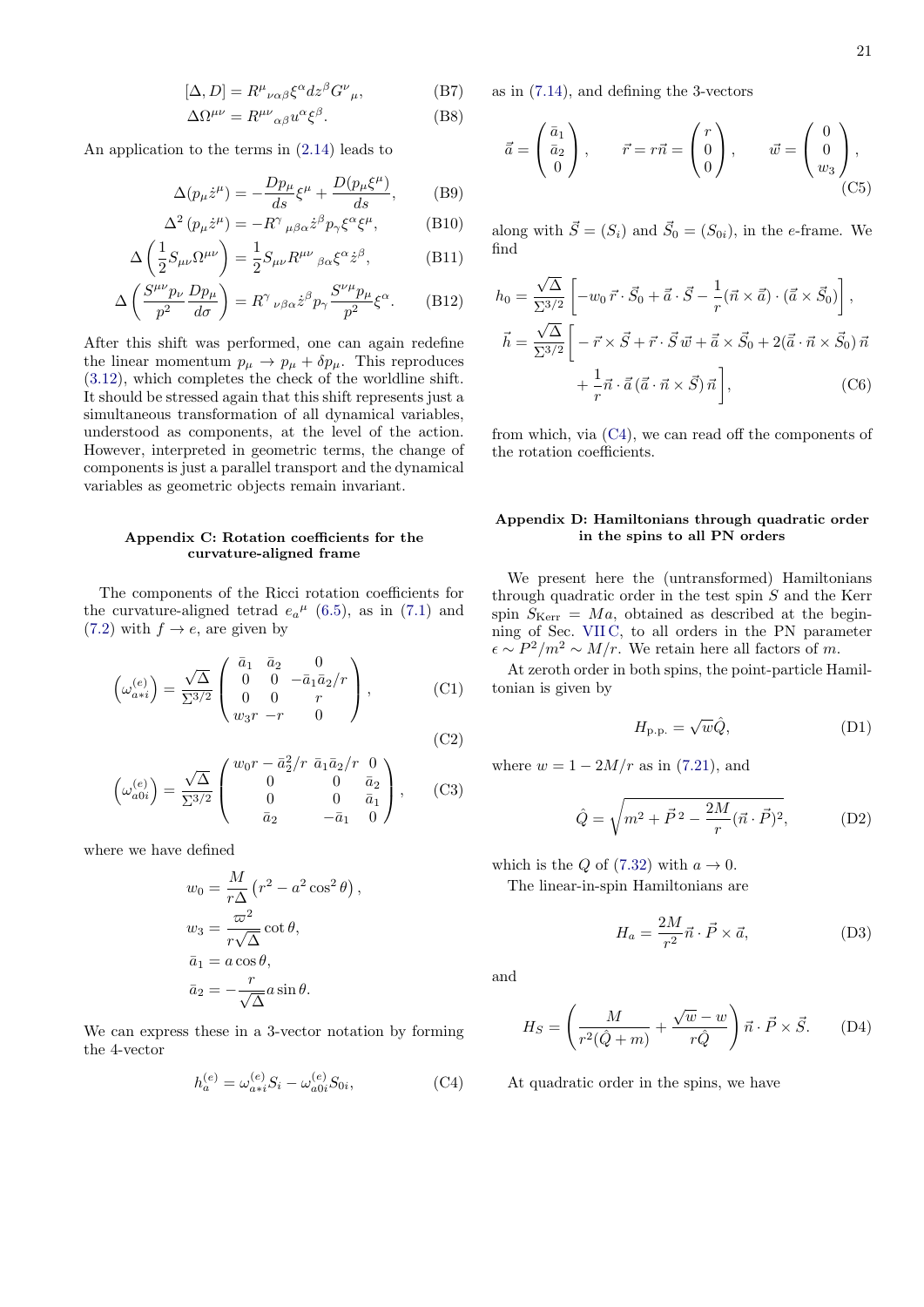$$
H_{a^2} = \frac{1}{\sqrt{w}\hat{Q}r^2} \left\{ \vec{a}^2 \left[ -\frac{\vec{P}^2}{2} \left( 1 - \frac{8M^2}{r^2} \right) + \frac{(\vec{n} \cdot \vec{P})^2}{2} \left( w(3-w) - \frac{8M^3}{r^3} \right) + \frac{2m^2M^2}{r^2} \right] + (\vec{n} \cdot \vec{a})^2 w \frac{M}{r} \left[ m^2 + 2\vec{P}^2 + w(\vec{n} \cdot \vec{P})^2 \right] + \left[ \frac{1}{2} (\vec{P} \cdot \vec{a})^2 - \vec{n} \cdot \vec{P} \vec{n} \cdot \vec{a} \vec{P} \cdot \vec{a} \right] \left( 1 - \frac{4M^2}{r^2} \right) \right\},
$$
\n(D5)

<span id="page-21-8"></span><span id="page-21-7"></span>
$$
H_{aS} = \frac{M}{r^3} \left\{ \vec{a} \cdot \vec{S} \left[ 2 - 3\sqrt{w} \left( 1 + \frac{\vec{P}^2 - (1+w)(\vec{n} \cdot \vec{P})^2}{\hat{Q}(\hat{Q} + m)} \right) \right] \right\}
$$
  
+ 
$$
3\sqrt{w} \ \vec{n} \cdot \vec{a} \ \vec{n} \cdot \vec{S} \left[ 1 + \frac{\vec{P}^2 + \sqrt{w}(1 - \sqrt{w})(\vec{n} \cdot \vec{P})^2}{\hat{Q}(\hat{Q} + m)} \right]
$$
  
+ 
$$
\frac{3\sqrt{w}}{\hat{Q}(\hat{Q} + m)} \left[ \vec{P} \cdot \vec{a} \ \vec{P} \cdot \vec{S} - \vec{n} \cdot \vec{P} \ \vec{n} \cdot \vec{a} \ \vec{P} \cdot \vec{S} - (1 + \sqrt{w}) \ \vec{n} \cdot \vec{P} \ \vec{P} \cdot \vec{a} \ \vec{n} \cdot \vec{S} \right] \right\},
$$
  
(D6)

and

<span id="page-21-9"></span>
$$
H_{S^2} = \frac{\sqrt{w}M}{2\hat{Q}r^3} \left[ \vec{S}^2 k_1(\vec{z}, \vec{P}) + (\vec{n} \cdot \vec{S})^2 k_2(\vec{z}, \vec{P}) + \frac{(\vec{P} \cdot \vec{S})^2}{m^2} k_3(\vec{z}, \vec{P}) + \frac{\vec{n} \cdot \vec{P} \vec{n} \cdot \vec{S} \vec{P} \cdot \vec{S}}{m^2} k_4(\vec{z}, \vec{P}) \right],
$$
(D7)

where

$$
k_1 = -C + \frac{\vec{P}^2}{m^2} \left( 3(1-C) - \frac{2m^2}{(\hat{Q}+m)^2} \right) + \frac{(\vec{n} \cdot \vec{P})^2}{(\hat{Q}+m)^2} \left( 3C - 1 + w + 3(C-1) \frac{\hat{Q}(\hat{Q}+2m)}{m^2} \right),
$$
(D8)  
\n
$$
k_2 = \frac{3C\hat{Q}^2}{m^2} + \frac{3\vec{P}^2}{m^2} \left( C + \frac{\vec{P}^2 - \hat{Q}(3\hat{Q}+4m)}{(\hat{Q}+m)^2} \right) + 3(1 - \sqrt{w})^2 (1 + 2\sqrt{w} + Cw) \frac{(\vec{n} \cdot \vec{P})^4}{m^2 (\hat{Q}+m)^2}
$$
  
\n
$$
+ \frac{(\vec{n} \cdot \vec{P})^2}{(\hat{Q}+m)^2} \left( -(1 - \sqrt{w})^2 + 6(w-1) \frac{\vec{P}^2}{m^2} + 6(1 - \sqrt{w})(1 + C\sqrt{w}) \frac{\hat{Q}(\hat{Q}+m)}{m^2} \right),
$$
  
\n
$$
k_3 = 3(C - 1) \left( 1 + w \frac{(\vec{n} \cdot \vec{P})^2}{(\hat{Q}+m)^2} \right) + \frac{2m^2}{(\hat{Q}+m)^2},
$$
  
\n
$$
k_4 = 6(1 - C) \frac{(1 + \sqrt{w})\hat{Q}^2 + (2 + \sqrt{w})m\hat{Q}}{(\hat{Q}+m)^2} - 2(3C - 1 + \sqrt{w}) \frac{m^2}{(\hat{Q}+m)^2} + 6(1 - C)(1 - \sqrt{w})w \frac{(\vec{n} \cdot \vec{P})^2}{(\hat{Q}+m)^2}.
$$

- <span id="page-21-0"></span>[1] David Shoemaker (LIGO Collaboration), "Advanced LIGO anticipated sensitivity curves," [\(2010\),](https://dcc.ligo.org/cgi-bin/DocDB/ShowDocument?docid=2974) LIGO Document T0900288-v3.
- [2] F Acernese et al., "The Virgo status," Class. Quant. Grav. 23, S635–S642 (2006).
- <span id="page-21-1"></span>[3] K. Kuroda (LCGT Collaboration), "Status of LCGT," [Class.Quant.Grav.](http://dx.doi.org/ 10.1088/0264-9381/27/8/084004) 27, 084004 (2010).
- <span id="page-21-2"></span>[4] P. Amaro-Seoane, S. Aoudia, S. Babak, P. Binétruy, E. Berti, A. Bohé, C. Caprini, M. Colpi, N. J. Cornish, K. Danzmann, J.-F. Dufaux, J. Gair, I. Hinder, O. Jennrich, P. Jetzer, A. Klein, R. N. Lang, A. Lobo, T. Littenberg, S. T. McWilliams, G. Nelemans, A. Petiteau, E. K. Porter, B. F. Schutz, A. Sesana, R. Stebbins, T. Sumner, M. Vallisneri, S. Vitale, M. Volonteri, H. Ward, and

B. Wardell, "eLISA: Astrophysics and cosmology in the millihertz regime," GW Notes, Vol. 6, p. 4-110 6, 4–110 (2013), [arXiv:1201.3621 \[astro-ph.CO\].](http://arxiv.org/abs/1201.3621)

- <span id="page-21-3"></span>[5] Luc Blanchet, "Gravitational radiation from post-Newtonian sources and inspiralling compact binaries," [Living Rev.Rel.](http://dx.doi.org/10.12942/lrr-2006-4) 9, 4 (2006).
- <span id="page-21-4"></span>[6] Toshifumi Futamase and Yousuke Itoh, "The post-Newtonian approximation for relativistic compact binaries," [Living Rev. Rel.](http://dx.doi.org/10.12942/lrr-2007-2) 10, 2 (2007).
- <span id="page-21-5"></span>[7] A. Buonanno and T. Damour, "Effective one-body approach to general relativistic two-body dynamics," [Phys.](http://dx.doi.org/10.1103/PhysRevD.59.084006) Rev. D 59[, 084006 \(1999\),](http://dx.doi.org/10.1103/PhysRevD.59.084006) [gr-qc/9811091.](http://arxiv.org/abs/gr-qc/9811091)
- <span id="page-21-6"></span>[8] Alessandra Buonanno and Thibault Damour, "Transition from inspiral to plunge in binary black hole coalescences,"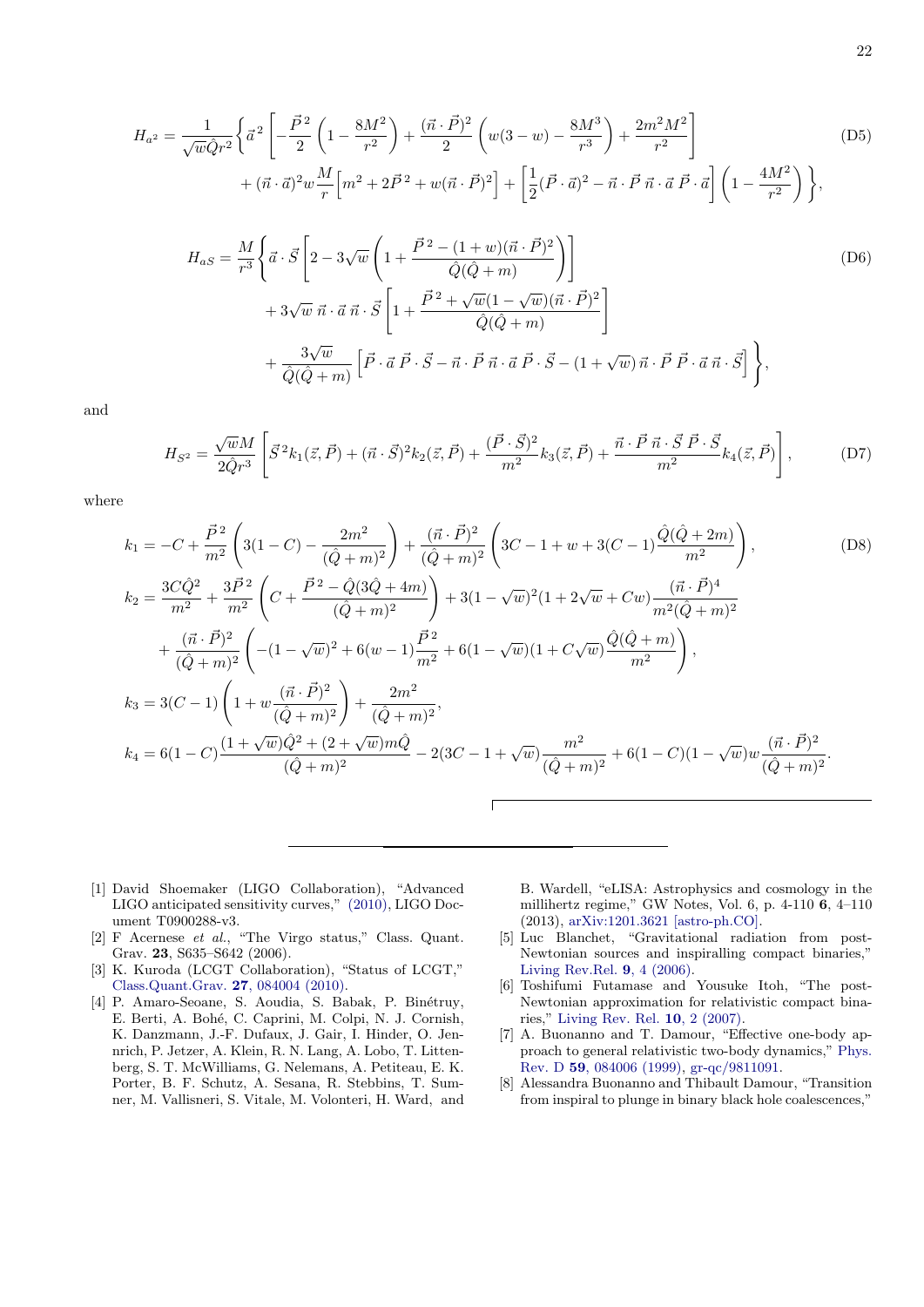Phys. Rev. D 62[, 064015 \(2000\),](http://dx.doi.org/10.1103/PhysRevD.62.064015) [gr-qc/0001013.](http://arxiv.org/abs/gr-qc/0001013)

- <span id="page-22-0"></span>[9] E. Poisson, A. Pound, and I. Vega, "The Motion of Point Particles in Curved Spacetime," [Living Reviews in Rela](http://dx.doi.org/10.12942/lrr-2011-7)tivity 14[, 7 \(2011\),](http://dx.doi.org/10.12942/lrr-2011-7) [arXiv:1102.0529 \[gr-qc\].](http://arxiv.org/abs/1102.0529)
- <span id="page-22-1"></span>[10] Leor Barack, "Gravitational self-force: Orbital mechanics beyond geodesic motion," in [General Relativ](http://dx.doi.org/ 10.1007/978-3-319-06349-2_6)[ity, Cosmology and Astrophysics](http://dx.doi.org/ 10.1007/978-3-319-06349-2_6), Fundamental Theories of Physics, Vol. 177 (Springer International Publishing, 2014) pp. 147–168.
- <span id="page-22-2"></span>[11] Myron Mathisson, "Neue mechanik materieller systeme," Acta Physica Polonica 6, 163–200 (1937).
- <span id="page-22-3"></span>[12] Myron Mathisson, "Republication of: New mechanics of material systems," [Gen. Relativ. Gravit.](http://dx.doi.org/ 10.1007/s10714-010-0939-y) 42, 1011–1048  $(2010)$ .
- <span id="page-22-4"></span>[13] A. Papapetrou, "Spinning test-particles in general relativity. i," Proc. R. Soc. London A 209, 248 (1951).
- <span id="page-22-5"></span>[14] W. Graham Dixon, "Extended bodies in general relativity: Their description and motion," in Proceedings of the International School of Physics Enrico Fermi LXVII, edited by Jürgen Ehlers (North Holland, Amsterdam, 1979) pp. 156–219.
- <span id="page-22-6"></span>[15] W. G. Dixon, "The New Mechanics of Myron Mathisson and Its Subsequent Development," Proceedings, 524th WE-Heraeus-Seminar: Equations of Motion in Relativistic Gravity (EOM 2013), [Fund. Theor. Phys.](http://dx.doi.org/10.1007/978-3-319-18335-0_1) 179, 1–66 [\(2015\).](http://dx.doi.org/10.1007/978-3-319-18335-0_1)
- <span id="page-22-7"></span>[16] Enrico Barausse and Alessandra Buonanno, "Improved effective-one-body Hamiltonian for spinning black-hole binaries," Phys. Rev. D 81[, 084024 \(2010\),](http://dx.doi.org/10.1103/PhysRevD.81.084024) [gr](http://arxiv.org/abs/gr-qc/0912.3517)[qc/0912.3517.](http://arxiv.org/abs/gr-qc/0912.3517)
- [17] Enrico Barausse and Alessandra Buonanno, "Extending the effective-one-body Hamiltonian of black-hole binaries to include next-to-next-to-leading spin-orbit couplings," Phys. Rev. D 84[, 104027 \(2011\),](http://dx.doi.org/ 10.1103/PhysRevD.84.104027) [gr-qc/1107.2904.](http://arxiv.org/abs/gr-qc/1107.2904)
- [18] Andrea Taracchini, Yi Pan, Alessandra Buonanno, Enrico Barausse, Michael Boyle, Tony Chu, Geoffrey Lovelace, Harald P Pfeiffer, and Mark A Scheel, "Prototype effective-one-body model for nonprecessing spinning inspiral-merger-ringdown waveforms," Physical Review D 86, 024011 (2012).
- [19] Andrea Taracchini, Alessandra Buonanno, Yi Pan, Tanja Hinderer, Michael Boyle, Daniel A Hemberger, Lawrence E Kidder, Geoffrey Lovelace, Abdul H Mroué, Harald P Pfeiffer, et al., "Effective-one-body model for black-hole binaries with generic mass ratios and spins," Physical Review D 89, 061502 (2014).
- <span id="page-22-8"></span>[20] Yi Pan, Alessandra Buonanno, Andrea Taracchini, Lawrence E Kidder, Abdul H Mroué, Harald P Pfeiffer, Mark A Scheel, and Béla Szilágyi, "Inspiral-mergerringdown waveforms of spinning, precessing black-hole binaries in the effective-one-body formalism," Physical Review D 89, 084006 (2014).
- <span id="page-22-9"></span>[21] Enrico Barausse, Etienne Racine, and Alessandra ´ Buonanno, "Hamiltonian of a spinning test-particle in curved spacetime," Phys. Rev. D 80[, 104025 \(2009\),](http://dx.doi.org/ 10.1103/PhysRevD.80.104025) [arXiv:0907.4745 \[gr-qc\].](http://arxiv.org/abs/0907.4745)
- <span id="page-22-10"></span>[22] Thibault Damour and Alessandro Nagar, "New effectiveone-body description of coalescing nonprecessing spinning black-hole binaries," [Phys. Rev.](http://dx.doi.org/10.1103/PhysRevD.90.044018) D90, 044018 [\(2014\),](http://dx.doi.org/10.1103/PhysRevD.90.044018) [arXiv:1406.6913 \[gr-qc\].](http://arxiv.org/abs/1406.6913)
- <span id="page-22-11"></span>[23] Alessandro Nagar, "Effective one body Hamiltonian of two spinning black-holes with next-to-next-to-leading order spin-orbit coupling," [Phys. Rev.](http://dx.doi.org/ 10.1103/PhysRevD.84.084028, 10.1103/PhysRevD.88.089901) D84, 084028

[\(2011\),](http://dx.doi.org/ 10.1103/PhysRevD.84.084028, 10.1103/PhysRevD.88.089901) [Erratum: Phys. Rev.D88,no.8,089901(2013)], [arXiv:1106.4349 \[gr-qc\].](http://arxiv.org/abs/1106.4349)

- <span id="page-22-12"></span>[24] Michele Levi and Jan Steinhoff, "Spinning gravitating objects in the effective field theory in the post-Newtonian scheme," JHEP 09[, 219 \(2015\),](http://dx.doi.org/10.1007/JHEP09(2015)219) [arXiv:1501.04956 \[gr-qc\].](http://arxiv.org/abs/1501.04956)
- <span id="page-22-13"></span>[25] Bryce S. DeWitt and Robert W. Brehme, "Radiation damping in a gravitational field," [Ann. Phys. \(N.Y.\)](http://dx.doi.org/ 10.1016/0003-4916(60)90030-0) 9, [220–259 \(1960\).](http://dx.doi.org/ 10.1016/0003-4916(60)90030-0)
- <span id="page-22-14"></span>[26] J L Synge, Relativity: the general theory, Series in physics (North-Holland Pub. Co., 1960).
- <span id="page-22-15"></span>[27] M. H. L. Pryce, "Commuting co-ordinates in the new field theory," Proc. R. Soc. A 150[, 166–172 \(1935\).](http://dx.doi.org/ doi:10.1098/rspa.1935.0094)
- <span id="page-22-27"></span>[28] M. H. L. Pryce, "The mass center in the restricted theory of relativity and its connection with the quantum theory of elementary particles," [Proc. R. Soc. A](http://dx.doi.org/ 10.1098/rspa.1948.0103) 195, [62–81 \(1948\).](http://dx.doi.org/ 10.1098/rspa.1948.0103)
- <span id="page-22-16"></span>[29] T. D. Newton and Eugene P. Wigner, "Localized states for elementary systems," [Rev. Mod. Phys.](http://dx.doi.org/10.1103/RevModPhys.21.400) 21, 400–406 [\(1949\).](http://dx.doi.org/10.1103/RevModPhys.21.400)
- <span id="page-22-17"></span>[30] Jan Steinhoff, "Spin and quadrupole contributions to the motion of astrophysical binaries," Proceedings, 524th WE-Heraeus-Seminar: Equations of Motion in Relativis-tic Gravity (EOM 2013), [Fund. Theor. Phys.](http://dx.doi.org/10.1007/978-3-319-18335-0_19) 179, 615-[649 \(2015\),](http://dx.doi.org/10.1007/978-3-319-18335-0_19) [arXiv:1412.3251 \[gr-qc\].](http://arxiv.org/abs/1412.3251)
- <span id="page-22-18"></span>[31] Jan Steinhoff and Dirk Puetzfeld, "Influence of internal structure on the motion of test bodies in extreme mass ratio situations," Phys. Rev. D 86[, 044033 \(2012\),](http://dx.doi.org/10.1103/PhysRevD.86.044033) [arXiv:1205.3926 \[gr-qc\].](http://arxiv.org/abs/1205.3926)
- [32] D. Bini and A. Geralico, "Dynamics of quadrupolar bodies in a Schwarzschild spacetime," [Phys. Rev. D](http://dx.doi.org/ 10.1103/PhysRevD.87.024028) 87, [024028 \(2013\),](http://dx.doi.org/ 10.1103/PhysRevD.87.024028) [arXiv:1408.5261 \[gr-qc\].](http://arxiv.org/abs/1408.5261)
- [33] Donato Bini and Andrea Geralico, "Deviation of quadrupolar bodies from geodesic motion in a Kerr spacetime," Phys. Rev. D89[, 044013 \(2014\),](http://dx.doi.org/10.1103/PhysRevD.89.044013) [arXiv:1311.7512](http://arxiv.org/abs/1311.7512)  $\left[\text{gr-qc}\right]$ .
- <span id="page-22-19"></span>[34] D. Bini, G. Faye, and A. Geralico, "Dynamics of extended bodies in a Kerr spacetime with spininduced quadrupole tensor," ArXiv e-prints (2015), [arXiv:1507.07441 \[gr-qc\].](http://arxiv.org/abs/1507.07441)
- <span id="page-22-20"></span>[35] D. Bini, C. Cherubini, A. Geralico, and R. T. Jantzen, "Massless Spinning Test Particles in Algebraically Special Vacuum Space-Times," [International Journal of](http://dx.doi.org/ 10.1142/S0218271806008498) [Modern Physics D](http://dx.doi.org/ 10.1142/S0218271806008498) 15, 737–758 (2006), [gr-qc/0608020.](http://arxiv.org/abs/gr-qc/0608020)
- <span id="page-22-21"></span>[36] Oldřich Semerák, "Spinning particles in vacuum spacetimes of different curvature types: Natural reference tetrads, and massless particles," [Phys. Rev.](http://dx.doi.org/ 10.1103/PhysRevD.92.124036) D92, 124036 [\(2015\),](http://dx.doi.org/ 10.1103/PhysRevD.92.124036) [arXiv:1512.06253 \[gr-qc\].](http://arxiv.org/abs/1512.06253)
- <span id="page-22-22"></span>[37] Brandon Carter, "Global structure of the kerr family of gravitational fields," Phys. Rev. 174[, 1559–1571 \(1968\).](http://dx.doi.org/ 10.1103/PhysRev.174.1559)
- <span id="page-22-23"></span>[38] R. L. Znajek, "Black hole electrodynamics and the Carter tetrad," [Mon. Not. R. Astron. Soc.](http://adsabs.harvard.edu/abs/1977MNRAS.179..457Z) 179, 457–472 (1977).
- <span id="page-22-24"></span>[39] Daniela Kunst, Tomáš Ledvinka, Georgios Lukes-Gerakopoulos, and Jonathan Seyrich, "Comparing Hamiltonians of a spinning test particle for different tetrad fields," (2015), [arXiv:1506.01473 \[gr-qc\].](http://arxiv.org/abs/1506.01473)
- <span id="page-22-25"></span>[40] Rafael A. Porto and Ira Z. Rothstein, "Next to leading order  $spin(1)spin(1)$  effects in the motion of inspiralling compact binaries," Phys. Rev. D 78[, 044013 \(2008\),](http://dx.doi.org/10.1103/PhysRevD.78.044013) [arXiv:0804.0260 \[gr-qc\].](http://arxiv.org/abs/0804.0260)
- [41] S. Hergt, J. Steinhoff, and G. Schäfer, "The reduced Hamiltonian for next-to-leading-order spin-squared dynamics of general compact binaries," [Classical and Quan](http://dx.doi.org/ 10.1088/0264-9381/27/13/135007)tum Gravity 27[, 135007 \(2010\),](http://dx.doi.org/ 10.1088/0264-9381/27/13/135007) [arXiv:1002.2093 \[gr-qc\].](http://arxiv.org/abs/1002.2093)
- <span id="page-22-26"></span>[42] A. Bohé, G. Faye, S. Marsat, and E. K. Porter,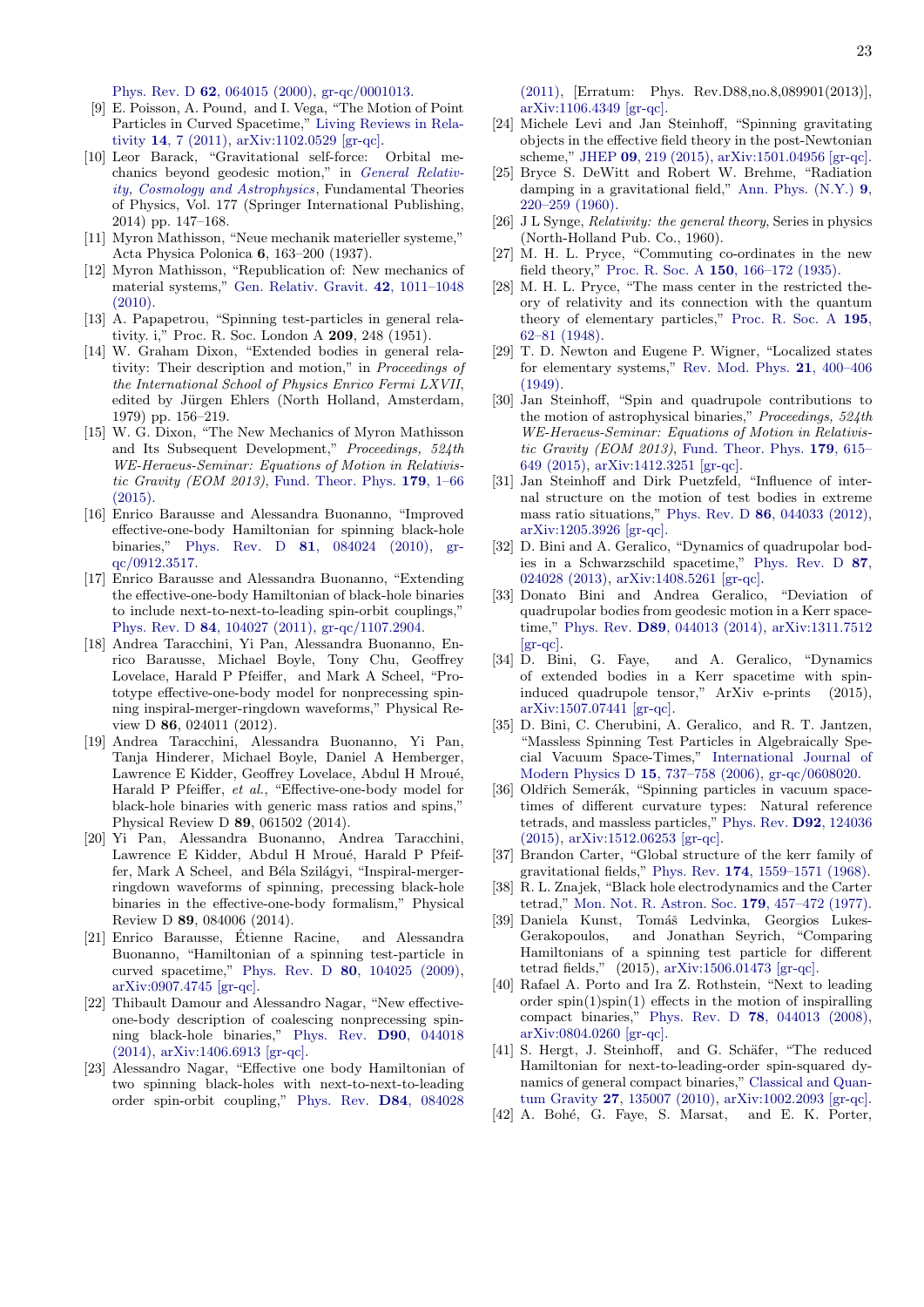"Quadratic-in-spin effects in the orbital dynamics and gravitational-wave energy flux of compact binaries at the 3PN order," [Classical and Quantum Gravity](http://dx.doi.org/ 10.1088/0264-9381/32/19/195010) 32, 195010 [\(2015\),](http://dx.doi.org/ 10.1088/0264-9381/32/19/195010) [arXiv:1501.01529 \[gr-qc\].](http://arxiv.org/abs/1501.01529)

- <span id="page-23-0"></span>[43] Johannes Hartung and Jan Steinhoff, "Next-to-next-toleading order post-Newtonian spin-orbit Hamiltonian for self-gravitating binaries," [Annalen Phys.](http://dx.doi.org/10.1002/andp.201100094) 523, 783–790 [\(2011\),](http://dx.doi.org/10.1002/andp.201100094) [arXiv:1104.3079 \[gr-qc\].](http://arxiv.org/abs/1104.3079)
- [44] Sylvain Marsat, Alejandro Bohe, Guillaume Faye, and Luc Blanchet, "Next-to-next-to-leading order spin-orbit effects in the equations of motion of compact binary systems," [Class. Quant. Grav.](http://dx.doi.org/10.1088/0264-9381/30/5/055007) 30, 055007 (2013), [arXiv:1210.4143 \[gr-qc\].](http://arxiv.org/abs/1210.4143)
- [45] Alejandro Bohe, Sylvain Marsat, Guillaume Faye, and Luc Blanchet, "Next-to-next-to-leading order spin-orbit effects in the near-zone metric and precession equations of compact binaries," [Class. Quant. Grav.](http://dx.doi.org/ 10.1088/0264-9381/30/7/075017) 30, 075017 [\(2013\),](http://dx.doi.org/ 10.1088/0264-9381/30/7/075017) [arXiv:1212.5520.](http://arxiv.org/abs/1212.5520)
- <span id="page-23-1"></span>[46] M. Levi and J. Steinhoff, "Next-to-next-to-leading order gravitational spin-orbit coupling via the effective field theory for spinning objects in the post-Newtonian scheme," JCAP (accepted) (2015), [arXiv:1506.05056 \[gr](http://arxiv.org/abs/1506.05056)[qc\].](http://arxiv.org/abs/1506.05056)
- <span id="page-23-2"></span>[47] Michele Levi and Jan Steinhoff, "Leading order finite size effects with spins for inspiralling compact binaries," JHEP 06[, 059 \(2015\),](http://dx.doi.org/10.1007/JHEP06(2015)059) [arXiv:1410.2601 \[gr-qc\].](http://arxiv.org/abs/1410.2601)
- <span id="page-23-6"></span>[48] Sylvain Marsat, "Cubic order spin effects in the dynamics and gravitational wave energy flux of compact object binaries," [Class. Quant. Grav.](http://dx.doi.org/10.1088/0264-9381/32/8/085008) 32, 085008 (2015), [arXiv:1411.4118 \[gr-qc\].](http://arxiv.org/abs/1411.4118)
- [49] Varun Vaidya, "Gravitational spin Hamiltonians from the S matrix," Phys. Rev. D91[, 024017 \(2015\),](http://dx.doi.org/ 10.1103/PhysRevD.91.024017) [arXiv:1410.5348 \[hep-th\].](http://arxiv.org/abs/1410.5348)
- [50] Steven Hergt and Gerhard Schaefer, "Higher-order-inspin interaction Hamiltonians for binary black holes from source terms of Kerr geometry in approximate ADM coordinates," Phys. Rev. D77[, 104001 \(2008\),](http://dx.doi.org/10.1103/PhysRevD.77.104001) [arXiv:0712.1515 \[gr-qc\].](http://arxiv.org/abs/0712.1515)
- <span id="page-23-3"></span>[51] Steven Hergt and Gerhard Schaefer, "Higher-order-inspin interaction Hamiltonians for binary black holes from Poincare invariance," Phys. Rev. D78[, 124004 \(2008\),](http://dx.doi.org/10.1103/PhysRevD.78.124004) [arXiv:0809.2208 \[gr-qc\].](http://arxiv.org/abs/0809.2208)
- <span id="page-23-4"></span>[52] W lodzimierz M. Tulczyjew, "Motion of multipole particles in general relativity theory," Acta Phys. Pol. 18, 393–409 (1959).
- <span id="page-23-5"></span>[53] Adriaan D. Fokker, Relativiteitstheorie (P. Noordhoff, Groningen, 1929).
- <span id="page-23-7"></span>[54] T. Damour, "Gravitational self-force in a Schwarzschild background and the effective one-body formalism," [Phys.](http://dx.doi.org/10.1103/PhysRevD.81.024017) Rev. D 81[, 024017 \(2010\),](http://dx.doi.org/10.1103/PhysRevD.81.024017) [arXiv:0910.5533 \[gr-qc\].](http://arxiv.org/abs/0910.5533)
- [55] E. Barausse, A. Buonanno, and A. Le Tiec, "Complete nonspinning effective-one-body metric at linear order in the mass ratio," Phys. Rev. D 85[, 064010 \(2012\),](http://dx.doi.org/10.1103/PhysRevD.85.064010) [arXiv:1111.5610 \[gr-qc\].](http://arxiv.org/abs/1111.5610)
- <span id="page-23-8"></span>[56] D. Bini, T. Damour, and A. Geralico, "Spin-dependent two-body interactions from gravitational self-force computations," ArXiv e-prints (2015), [arXiv:1510.06230 \[gr](http://arxiv.org/abs/1510.06230)[qc\].](http://arxiv.org/abs/1510.06230)
- <span id="page-23-9"></span>[57] Robert Owen, *Topics in numerical relativity : the pe*riodic standing-wave approximation, the stability of constraints in free evolution, and the spin of dynamical black holes, Ph.D. thesis, Caltech (2007).
- <span id="page-23-10"></span>[58] Jan Steinhoff and Gerhard Schäfer, "Canonical formulation of self-gravitating spinning-object systems," [Euro-](http://dx.doi.org/ 10.1209/0295-5075/87/50004)

phys. Lett. 87[, 50004 \(2009\),](http://dx.doi.org/ 10.1209/0295-5075/87/50004) [arXiv:0907.1967 \[gr-qc\].](http://arxiv.org/abs/0907.1967)

- <span id="page-23-11"></span>[59] Jürgen Ehlers and Ekkart Rudolph, "Dynamics of extended bodies in general relativity center-of-mass description and quasirigidity," [Gen. Relativ. Gravit.](http://dx.doi.org/10.1007/BF00763547) 8, 197– [217 \(1977\).](http://dx.doi.org/10.1007/BF00763547)
- <span id="page-23-12"></span>[60] J. Steinhoff, "Spin gauge symmetry in the action principle for classical relativistic particles," ArXiv e-prints (2015), [arXiv:1501.04951 \[gr-qc\].](http://arxiv.org/abs/1501.04951)
- <span id="page-23-13"></span>[61] A.J Hanson and T Regge, "The relativistic spherical top," Annals of Physics 87[, 498 – 566 \(1974\).](http://dx.doi.org/http://dx.doi.org/10.1016/0003-4916(74)90046-3)
- <span id="page-23-14"></span>[62] Ian Bailey and Werner Israel, "Relativistic dynamics of extended bodies and polarized media: An eccentric approach," [Ann. Phys. \(N.Y.\)](http://dx.doi.org/10.1016/0003-4916(80)90231-6) 130, 188–214 (1980).
- <span id="page-23-15"></span>[63] J. Vines, "Geodesic deviation at higher orders via covariant bitensors," [General Relativity and Gravitation](http://dx.doi.org/ 10.1007/s10714-015-1901-9) 47, [59 \(2015\),](http://dx.doi.org/ 10.1007/s10714-015-1901-9) [arXiv:1407.6992 \[gr-qc\].](http://arxiv.org/abs/1407.6992)
- <span id="page-23-16"></span>[64] Ernesto Corinaldesi and Achille Papapetrou, "Spinning test-particles in general relativity. II," [Proc. R. Soc. A](http://dx.doi.org/ 10.1098/rspa.1951.0201) 209[, 259–268 \(1951\).](http://dx.doi.org/ 10.1098/rspa.1951.0201)
- <span id="page-23-17"></span> $[65]$  C. Møller, "Sur la dynamique des systèmes ayant un moment angulaire interne," Ann. Inst. H. Poincaré 11, 251– [278 \(1949\).](http://www.numdam.org/item?id=AIHP_1949__11_5_251_0)
- <span id="page-23-18"></span>[66] Rafael A. Porto and Ira Z. Rothstein, "Calculation of the First Nonlinear Contribution to the General-Relativistic Spin-Spin Interaction for Binary Systems," [Phys. Rev.](http://dx.doi.org/ 10.1103/PhysRevLett.97.021101) Lett. 97[, 021101 \(2006\),](http://dx.doi.org/ 10.1103/PhysRevLett.97.021101) [arXiv:gr-qc/0604099 \[gr-qc\].](http://arxiv.org/abs/gr-qc/0604099)
- <span id="page-23-20"></span>[67] Michele Levi, "Next to Leading Order gravitational Spin1-Spin2 coupling with Kaluza-Klein reduction," Phys. Rev. D82[, 064029 \(2010\),](http://dx.doi.org/10.1103/PhysRevD.82.064029) [arXiv:0802.1508 \[gr-qc\].](http://arxiv.org/abs/0802.1508)
- <span id="page-23-19"></span>[68] Jan Steinhoff, Gerhard Schaefer, and Steven Hergt, "ADM canonical formalism for gravitating spinning objects," Phys. Rev. D77[, 104018 \(2008\),](http://dx.doi.org/ 10.1103/PhysRevD.77.104018) [arXiv:0805.3136](http://arxiv.org/abs/0805.3136) [\[gr-qc\].](http://arxiv.org/abs/0805.3136)
- <span id="page-23-21"></span>[69] Jan Steinhoff, "Canonical formulation of spin in general relativity," [Ann. Phys. \(Berlin\)](http://dx.doi.org/ 10.1002/andp.201000178) 523, 296–353 (2011), [arXiv:1106.4203 \[gr-qc\].](http://arxiv.org/abs/1106.4203)
- <span id="page-23-22"></span>[70] Georgios Lukes-Gerakopoulos, Jonathan Seyrich, and Daniela Kunst, "Investigating spinning test particles: spin supplementary conditions and the Hamiltonian formalism," Phys. Rev. D90[, 104019 \(2014\),](http://dx.doi.org/ 10.1103/PhysRevD.90.104019) [arXiv:1409.4314 \[gr-qc\].](http://arxiv.org/abs/1409.4314)
- <span id="page-23-23"></span>[71] Julian S. Schwinger, "Quantized gravitational field," Phys. Rev. 130[, 1253–1258 \(1963\).](http://dx.doi.org/10.1103/PhysRev.130.1253)
- <span id="page-23-24"></span>[72] Eric Poisson, "Gravitational waves from inspiraling compact binaries: The Quadrupole moment term," [Phys.](http://dx.doi.org/10.1103/PhysRevD.57.5287) Rev. D57[, 5287–5290 \(1998\),](http://dx.doi.org/10.1103/PhysRevD.57.5287) [arXiv:gr-qc/9709032 \[gr](http://arxiv.org/abs/gr-qc/9709032)[qc\].](http://arxiv.org/abs/gr-qc/9709032)
- <span id="page-23-25"></span>[73] William G. Laarakkers and Eric Poisson, "Quadrupole moments of rotating neutron stars," [Astrophys. J.](http://dx.doi.org/ 10.1086/306732) 512, [282–287 \(1999\),](http://dx.doi.org/ 10.1086/306732) [arXiv:gr-qc/9709033 \[gr-qc\].](http://arxiv.org/abs/gr-qc/9709033)
- <span id="page-23-26"></span>[74] M. Novello and J. Duarte De Oliveira, "ON DUAL PROPERTIES OF THE WEYL TENSOR," [Gen. Rel.](http://dx.doi.org/10.1007/BF00757356) Grav. 12[, 871–880 \(1980\).](http://dx.doi.org/10.1007/BF00757356)
- [75] C. B. G. McIntosh, R. Arianrhod, S. T. Wade, and C. Hoenselaers, "Electric and magnetic Weyl tensors: classification and analysis," [Classical and Quantum](http://dx.doi.org/10.1088/0264-9381/11/6/019) Gravity 11[, 1555–1564 \(1994\).](http://dx.doi.org/10.1088/0264-9381/11/6/019)
- <span id="page-23-27"></span>[76] W. B. Bonnor, "The Electric and magnetic Weyl tensors," [Class. Quant. Grav.](http://dx.doi.org/10.1088/0264-9381/12/2/018) 12, 499–502 (1995).
- <span id="page-23-28"></span>[77] K. Yee and M. Bander, "Equations of motion for spinning particles in external electromagnetic and gravitational fields," Phys. Rev. D 48[, 2797–2799 \(1993\),](http://dx.doi.org/10.1103/PhysRevD.48.2797) [hep](http://arxiv.org/abs/hep-th/9302117)[th/9302117.](http://arxiv.org/abs/hep-th/9302117)
- <span id="page-23-29"></span>[78] G. d'Ambrosi, S. Satish Kumar, and J. W. van